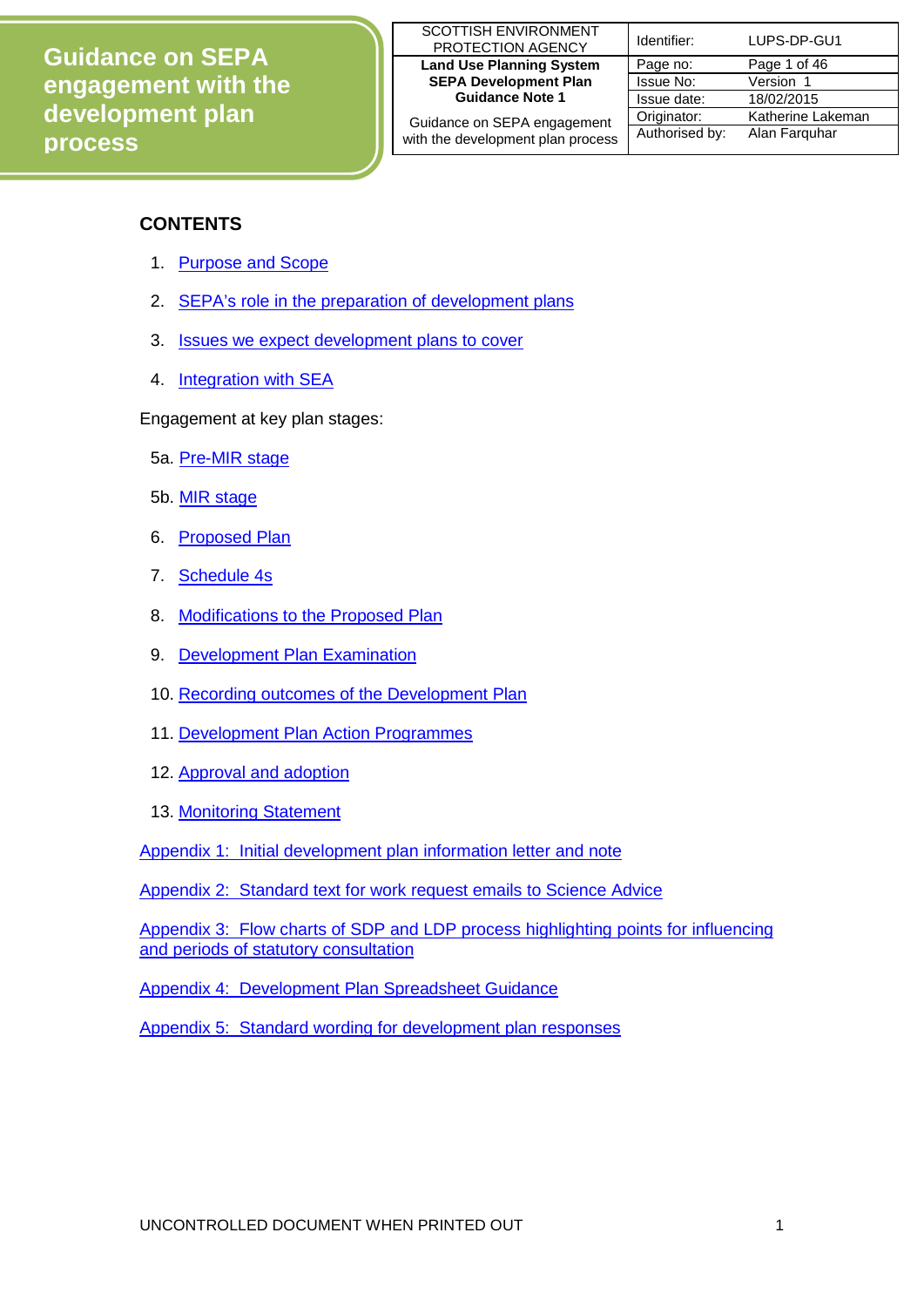| <b>SCOTTISH ENVIRONMENT</b><br>PROTECTION AGENCY | Identifier:    | LUPS-DP-GU1       |
|--------------------------------------------------|----------------|-------------------|
| <b>Land Use Planning System</b>                  | Page no:       | Page 2 of 46      |
| <b>SEPA Development Plan</b>                     | Issue No:      | Version 1         |
| <b>Guidance Note 1</b>                           | Issue date:    | 18/02/2015        |
| Guidance on SEPA engagement                      | Originator:    | Katherine Lakeman |
| with the development plan process                | Authorised by: | Alan Farguhar     |

# <span id="page-1-0"></span>**1. Purpose and scope**

- 1.1 SEPA engages with the land use planning system to enable good development and protect the environment. Land use planning is a development plan led system, so our engagement in development plans is our highest priority. The purpose of this guidance is to provide advice to all stakeholders in the planning process on how we engage with the development plan process and the issues that we wish to see addressed in their preparation.
- 1.2 [Planning Circular 6/2013 Development Planning](http://www.scotland.gov.uk/Publications/2013/12/9924) provides further guidance on the development plan process, the differences between strategic development plans, local development plans, action programmes and supplementary planning guidance, and how they are implemented. The Planning etc (Scotland) Act sets out the duties of a key agency and the Town and Country Planning (Development Planning) (Scotland) Regulations 2008 identifies SEPA as a key agency. A link to the regulations and further relevant information is provided on the **Scottish Government development** [plan web page.](http://www.scotland.gov.uk/Topics/Built-Environment/planning/National-Planning-Policy/themes/dev-plan)

# <span id="page-1-1"></span>**2. SEPA's role in the preparation of development plans**

- 2.1 Our statutory role as a 'key agency' is set out in Planning Circular 6/13. It sets out a minimum set of requirements on how we should co-operate with planning authorities at the following stages of plan preparation:
	- the compilation of the main issues report (MIR);
	- the preparation of the proposed plan (PP); and,
	- the preparation of action programmes and proposed action programmes.
- 2.2 Further to these requirements we should, in accordance with the Statement of [Joint Agency Commitments,](http://www.scotland.gov.uk/Resource/Doc/212607/0109545.pdf) be pro-active in providing assistance, frontload our advice and maintain contact with development plan teams throughout the plan preparation process. Guidance on each of these stages and the nature of our engagement is outlined in Part A of this guidance.

# <span id="page-1-2"></span>**3. Issues we expect development plans to cover**

3.1 The range of issues we expect Strategic Development Plans and Local Development Plans to cover are outlined in the Development Plan Topic Tables (LUPS-DP-GU2a-e). These tables should provide a useful tool for both planning authorities and SEPA staff when assessing development plans. The information is not an exhaustive list of the issues to be considered, but provides a useful basis for the scope of issues we consider should be given due consideration. The tables should be used in conjunction with the advice in Part A on the nature of our engagement at key stages of the plan making process.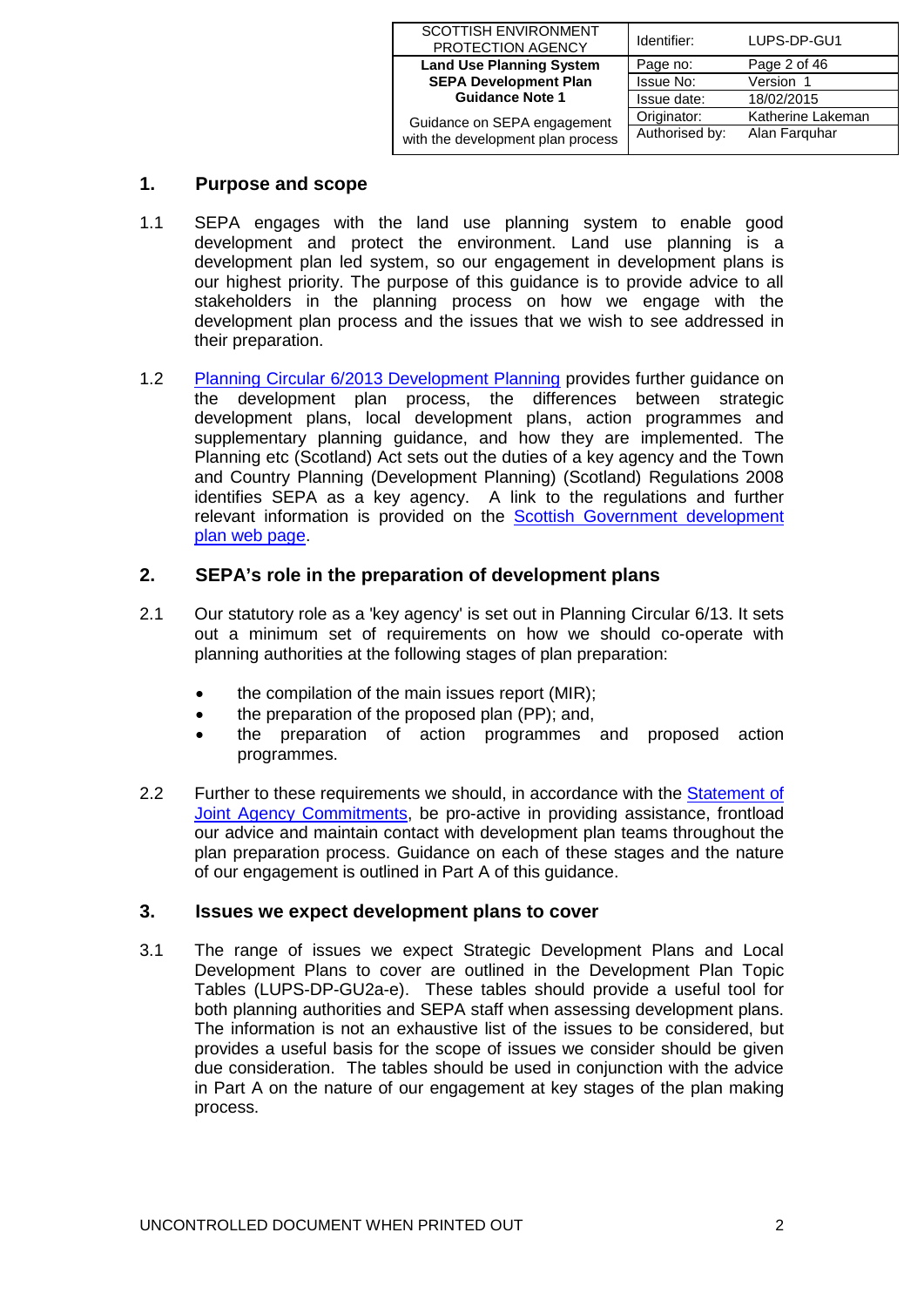| <b>SCOTTISH ENVIRONMENT</b><br>PROTECTION AGENCY | Identifier:    | LUPS-DP-GU1       |
|--------------------------------------------------|----------------|-------------------|
| <b>Land Use Planning System</b>                  | Page no:       | Page 3 of 46      |
| <b>SEPA Development Plan</b>                     | Issue No:      | Version 1         |
| <b>Guidance Note 1</b>                           | Issue date:    | 18/02/2015        |
| Guidance on SEPA engagement                      | Originator:    | Katherine Lakeman |
| with the development plan process                | Authorised by: | Alan Farguhar     |

# <span id="page-2-0"></span>**4. Integration with SEA**

4.1 The same case officer will lead on the Plan and the SEA. SEA responses and development plan responses will be presented as separate documents, as they are driven by different legislation at the various key stages of the development plan process but must cross-reference and compliment each other.

# **Engagement at key plan stages**

This section provides general guidance on the key plan stages and how we can most usefully engage at each stage to ensure that our interests are taken on board. This is not an exact science as it is likely that each Strategic Development Plan Authority (SDPA) and Planning Authority (PA) will adopt different processes and means of engagement with stakeholders. There are however, basic principles of engagement that should be followed to ensure an effective and consistent approach. The flow charts in [Appendix 3](#page-27-0) highlight the key opportunities and requirements for engagement in the development plan process.

# **5. Pre MIR and MIR**

## <span id="page-2-1"></span>**a) Engagement at the pre-MIR stage**

- 5.1 The pre-MIR stage provides the greatest opportunity to influence the spatial strategy and policy direction of the final plan. It is therefore vital that we proactively engage with the SDPA or PA at the earliest opportunity prior to MIR preparation. Early contact with the development plan team to discuss their proposed approach to the MIR process and to find out how we can most usefully contribute towards this is vital if we are to effectively engage. It is beneficial if a key contact can be established early in the development plan team.
- 5.2 The Initial DP Information letter attached as [Appendix 1](#page-17-0) is a standard response that we can present to development planning authorities at the earliest opportunity to give them a clear understanding of the issues relevant to us that the plan should cover, details of relevant information that we hold and where they can obtain further advice and assistance and information required to assess sites. In order that we provide relevant information at the earliest opportunity we should request from science helpdesk RBMP mapped data for the SDPA/ PA area and relevant extracts from pressures and measures database. Standard wording for these work requests is included in [Appendix 2.](#page-26-0) The information is referred to in Section 3.1 of [Appendix 1](#page-17-0) letter and should be included with this initial response to the SDPA/ PA.
- 5.3 We should be proactive in offering to review informal MIR and policy drafts in order to maximise our opportunities to ensure our issues are covered within the proposed LDP/ SDP. Most PAs will submit sites for our consideration at the pre-MIR stage. Details of the internal assessment process are set out in the Pre-MIR project plan tab of the Development Plan Spreadsheet (LUPS-DP-SS) and additional information provided in paragraphs 5.9-5.11 below.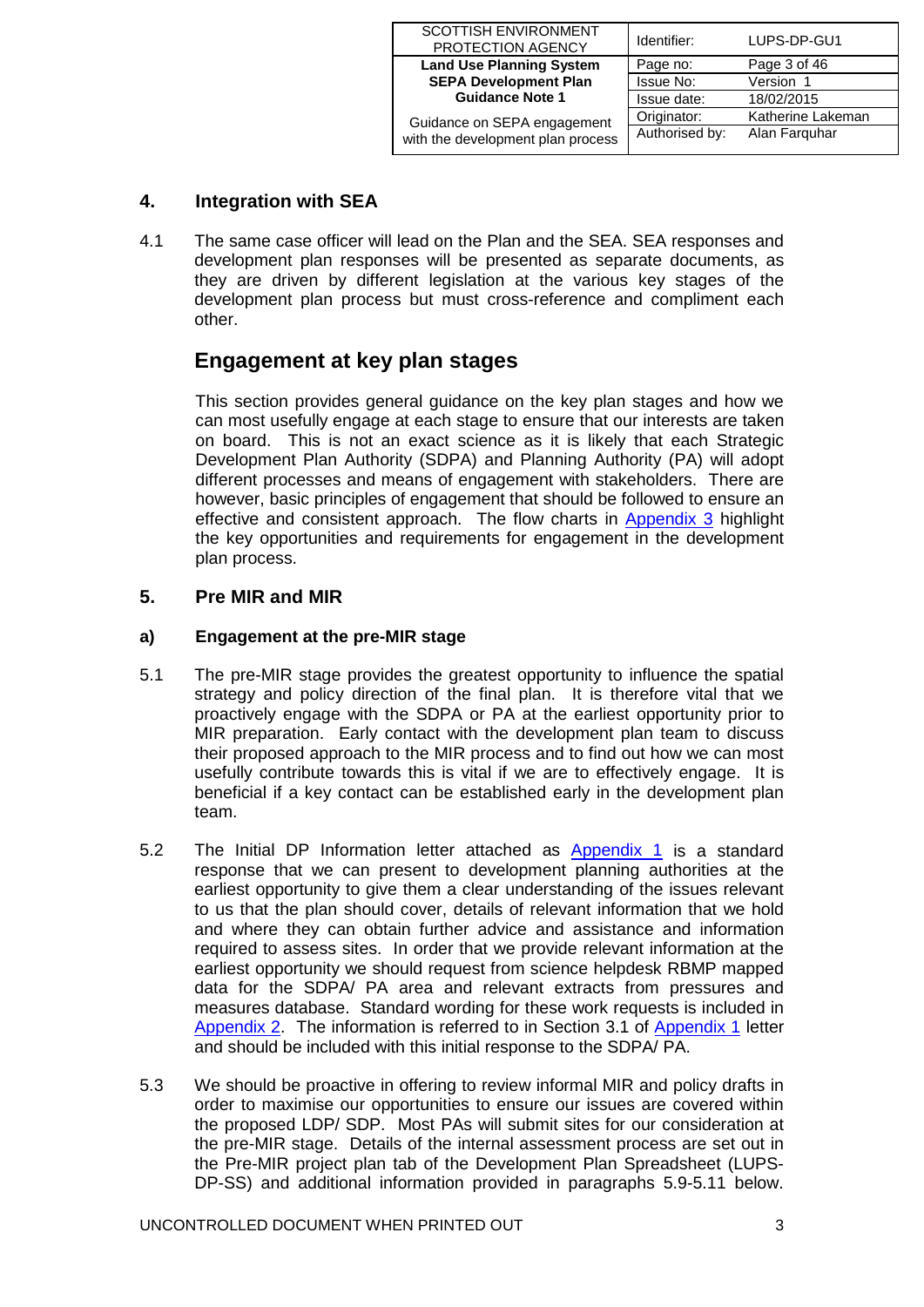| <b>SCOTTISH ENVIRONMENT</b><br>PROTECTION AGENCY | Identifier:    | LUPS-DP-GU1       |
|--------------------------------------------------|----------------|-------------------|
| <b>Land Use Planning System</b>                  | Page no:       | Page 4 of 46      |
| <b>SEPA Development Plan</b>                     | Issue No:      | Version 1         |
| <b>Guidance Note 1</b>                           | Issue date:    | 18/02/2015        |
| Guidance on SEPA engagement                      | Originator:    | Katherine Lakeman |
| with the development plan process                | Authorised by: | Alan Farguhar     |

Due to annual reporting requirements of effectiveness of DP engagement it is important that this work is completed in order that management staff in SEPA can obtain an annual record of how successful our engagement has been in DPs.

- 5.4 Some SDPAs/ PAs may prepare a series of 'topic papers' to encourage discussion as the first stage of the MIR process. Typically there will be a considerable amount of information submitted within these documents. Therefore the aim of our response to the topic papers is not to audit the document but focus on only key issues that affect SEPA, by highlighting omissions from the Development Plan Topic Table requirements and conversely by supporting the inclusion within the topic papers of issues identified in the Tables.
- 5.5 The pre-MIR stage is the stage at which the planning authority begins to collate baseline environmental data, identify the interrelationships of the plan with other plans, programmes and strategies, and prepare the scoping report which will set the context for the SEA. Paragraphs 32 and 57 of Circular [6/2013 Development Planning](http://www.scotland.gov.uk/Resource/0044/00441577.pdf) states that SDPs and LDPs respectively should be properly integrated with other statutory plans and strategies affecting the development and use of land. Engagement at this early stage will enable us to ensure that the planning authority identifies the significant environmental issues that need to be resolved through the plan preparation process.

## <span id="page-3-0"></span>**b) Engagement at the formal MIR consultation stage**

- 5.6 Once the SDPA or PA has reached a view as to the strategy that should be followed it will publish the MIR for public consultation, along with the monitoring statement of the previous DP for the subsequent rounds of DPs (see section 12 for further details). As a key agency SEPA has a duty under the Planning etc (Scotland) Act 2006 to co-operate with the PA in the preparation of the MIR. Links are provided in the initial development plan contact letter in [Appendix 1](#page-17-0) to the standing advice for responsible authorities on SEA scoping consultations and also to a list of information required and relevant questions for the site assessment.
- 5.7 It is a key stage for SEA and will be accompanied by the first or draft Environmental Report (ER) which will be submitted separately through the SEA Gateway sea.gateway@scotland.gsi.gov.uk. The ER should include the SEA site assessments, which should cover all the preferred and alternative sites, and also make an assessment of options for the main issues in the MIR. It should identify the significant environmental effects of the sites on each of the SEA issues and if significant negative environmental effects are identified, it should propose ways to mitigate these effects should the proposal be brought forward to the Proposed Plan. Whilst it is good practice to assess all sites, where sites are rolled forward from the previous plan and have already been assessed it is not necessary for these sites to be re-assessed. In this case the ER should make reference to where the previous assessment can be accessed. The findings of the ER should be used where appropriate to support and strengthen our response to the MIR, particularly in relation to identified significant environmental effects and proposed mitigation measures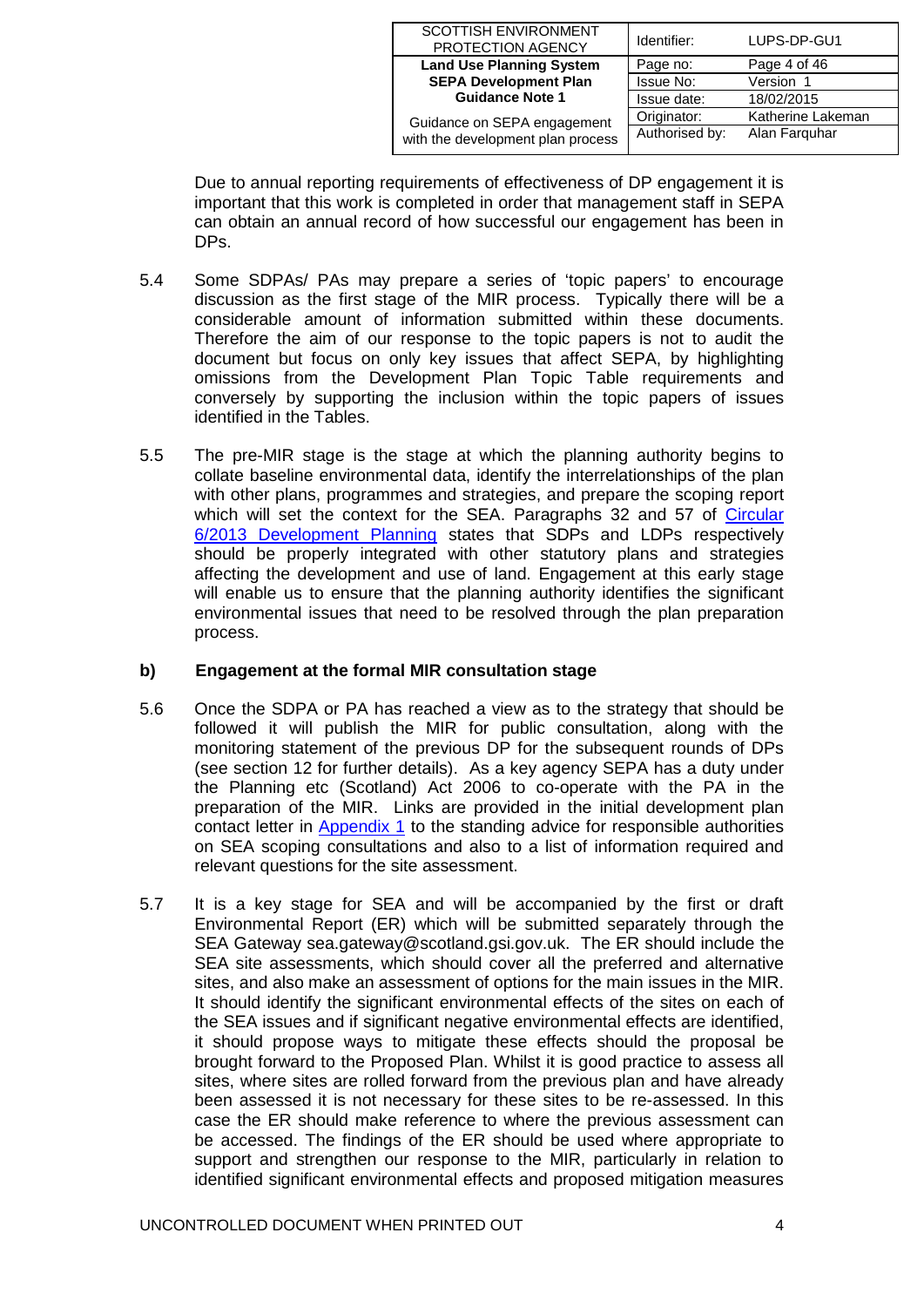| <b>SCOTTISH ENVIRONMENT</b><br>PROTECTION AGENCY | Identifier:    | LUPS-DP-GU1       |
|--------------------------------------------------|----------------|-------------------|
| <b>Land Use Planning System</b>                  | Page no:       | Page 5 of 46      |
| <b>SEPA Development Plan</b>                     | Issue No:      | Version 1         |
| <b>Guidance Note 1</b>                           | Issue date:    | 18/02/2015        |
| Guidance on SEPA engagement                      | Originator:    | Katherine Lakeman |
| with the development plan process                | Authorised by: | Alan Farguhar     |

which may require alterations to the preferred option in the plan. Any deficiencies in the SEA site assessment on which we require the planning authority to take further action will be addressed in our response to the ER. Further information regarding SEA responses to development plans is available from [Scottish Government website](http://www.scotland.gov.uk/Topics/Environment/environmental-assessment/sea/guidance/SEAGuidance) and [SEA database,](http://www.scotland.gov.uk/Topics/Environment/environmental-assessment/sea/SEAG) as well as our [Standing Advice for Responsible Authorities on SEA scoping](http://www.sepa.org.uk/planning/sea/guidance.aspx) and the [assessment proforma](http://www.sepa.org.uk/planning/sea/guidance.aspx) which provides a suggested checklist aimed at integrating DP and SEA site assessment processes. The proforma is a suggested checklist and is not intended to be used prescriptively, and is considered a 'work in progress' so if any feedback is received from planning authorities please forward on to the national SEA planning staff. In addition our internal guidance is currently being updated and a link will be added to this document when it is available.

5.8 The MIR does not constitute a draft plan but aims to facilitate an open discussion on the main issues and options for the plan area that have arisen since the previous development plan and it will set out the authority's general proposals for development Each main issue will generally be discussed, and a preferred and alternative option(s) identified. The options may be presented as a spatial strategy (e.g. growth areas for housing, employment land etc) and/or a general policy approach outlining how the Proposed Plan will deal with that issue. We should provide a clear view as to whether or not we support the 'preferred option'. If we consider that an alternative option is preferable we should, based upon our interests defined in the Development Plan Topic Tables, make recommendations in relation to the options as part of our response. If internal consultations are made with specialists on topics such as waste and air quality we should clearly state in the PCS consultation that the consultees are being asked to comment on the preferred option and whether this is supported or whether an alternative option is preferable. Justification should be provided by the consultees for the position taken. We should record our position with regards relevant main issues in the Previous Policies and MIR tab of the development plan spreadsheet.

## **c) Proposed sites**

- 5.9 For LDPs, a list of potential sites will usually be included in the MIR, and details of potential strategic growth areas may be included for SDPs. The sites will be presented in the MIR as preferred and alternative sites. In order that we frontload the information to the planning authority and undertake a comprehensive site review we also require details of allocated sites that are to be carried over from the existing development plan, sometimes referred to as legacy sites.
- 5.10 The level of pre-MIR 'screening' of sites tends to vary between PAs. If we are to comment on potential and legacy sites (either before or as part of the MIR consultation) in a meaningful and timely manner we should encourage the planning authority to:
	- have undertaken a screening of sites to ensure that the sites proposed are 'viable' in development terms and,
	- provide details regarding the allocations in an excel file as well as in GIS shape files with the following information in attribute tables and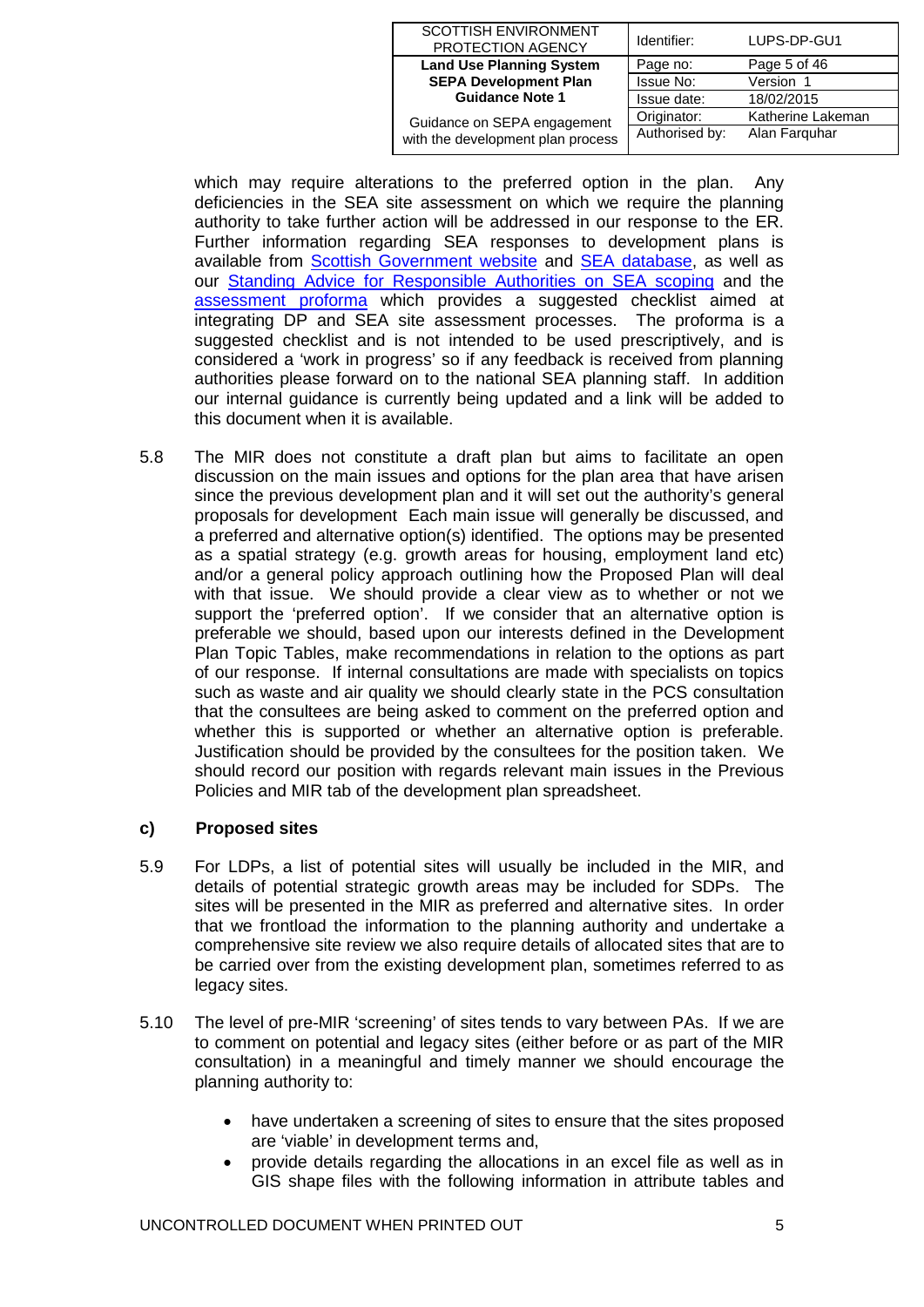| <b>SCOTTISH ENVIRONMENT</b><br>PROTECTION AGENCY | Identifier:    | LUPS-DP-GU1       |
|--------------------------------------------------|----------------|-------------------|
| <b>Land Use Planning System</b>                  | Page no:       | Page 6 of 46      |
| <b>SEPA Development Plan</b>                     | Issue No:      | Version 1         |
| <b>Guidance Note 1</b>                           | Issue date:    | 18/02/2015        |
| Guidance on SEPA engagement                      | Originator:    | Katherine Lakeman |
| with the development plan process                | Authorised by: | Alan Farguhar     |

the excel file:

- − Site reference- including previous DP references for legacy sites
- − GIS shape file
- − Proposed land use
- − Settlement
- − Greenfield or brownfield
- − Easting/northing;
- − Status of current planning permissions
- 5.11 This information should be collated as part of the SEA site assessment process and the requirements will be set out for the planning authority in our initial development plan contact letter [\(Appendix 1\)](#page-17-0) along with specific details required by IS for shapefiles to be uploaded for more than one session into the interactive GIS.
- 5.12 The internal process for site consultations is set out in the MIR project plan tab of the Development Plan Spreadsheet (LUPS-DP-SS). Site review information is recorded in the 'Sites - all stages' tab of the spreadsheet, with detailed guidance provided in the 'Sites - all stages' guidance note in [Appendix 4](#page-30-0) of this guidance.
- 5.13 For any sites which are unacceptable with regards impact on environment, location at flood risk or adjacent to certain licensed facilities and would be an objection in principle at PP stage we will advise in our MIR response that based on the information available we would object if they remain and therefore recommend that they are removed. Discussion should be had with PUM regarding any such sites and any co-location issues would need to go to RRT. To support objection in principle recommendations Operations and Flood Risk staff will compile detailed site specific factual responses containing all detail available which will be used as justification by planning staff along with relevant planning guidance references, including SDP and SEA findings where relevant in the planning response to the MIR.
- 5.14 If a site has already gained planning permission we should review our previous comments in PCS and update our position as required if additional information or alteration to policy/ legislation has occurred since our previous advice was given. We may have to respond with a different position to the DP allocation than we previously took with an older planning application. Any alteration in position would need to be clearly justified, agreed with PUM and recorded.

## **d) Provide a review of existing development plan policies**

5.1 For all planning authorities we should undertake a review of the policies in the existing development plan. The purpose of this review is to use the guidance in the Development Plan Topic Tables to identify to the authority areas of policy coverage which are absent or inadequate and that need to be expanded upon in the DP or we would have to object and request modification if they remain absent or inadequate. In addition we should identify areas where policies need updating and support coverage that we are satisfied with. We should provide as much help as possible through suggested text alteration and provision of good examples from other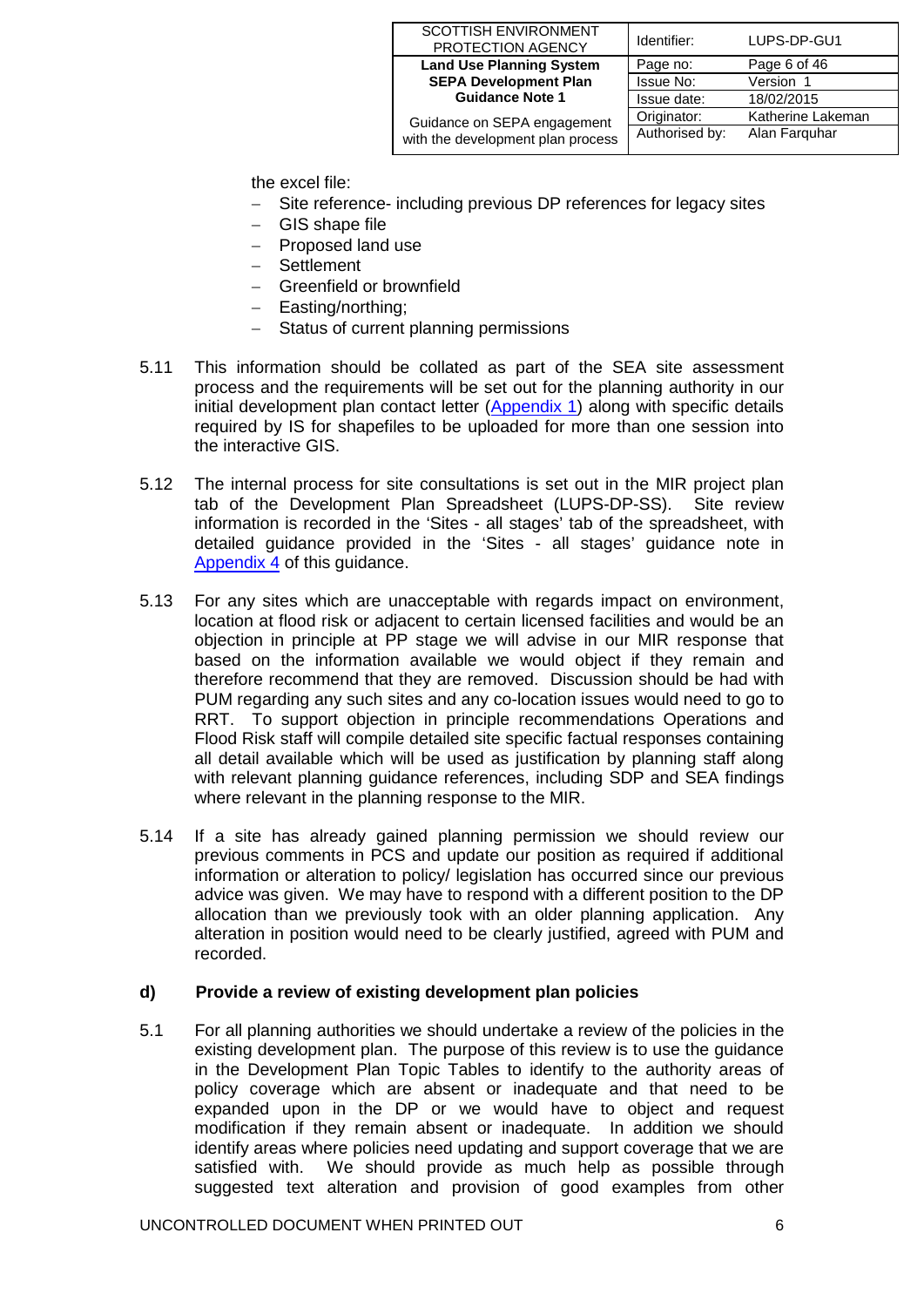| <b>SCOTTISH ENVIRONMENT</b><br>PROTECTION AGENCY | Identifier:    | LUPS-DP-GU1       |
|--------------------------------------------------|----------------|-------------------|
| <b>Land Use Planning System</b>                  | Page no:       | Page 7 of 46      |
| <b>SEPA Development Plan</b>                     | Issue No:      | Version 1         |
| <b>Guidance Note 1</b>                           | Issue date:    | 18/02/2015        |
| Guidance on SEPA engagement                      | Originator:    | Katherine Lakeman |
| with the development plan process                | Authorised by: | Alan Farguhar     |

authorities to help the planning authority address any issues raised. We support the approach of planning authorities that submit details within the MIR of how they plan to take forward the issues already addressed by their existing policies into their forthcoming plan. If this is the case then the policy review should be undertaken making reference to their proposed actions with regards issues pertinent to us. We should record our position with regards relevant previous policies in the Previous Policies and MIR tab of the development plan spreadsheet.

# **e) Responding to the MIR consultation**

- 5.2 We do not submit formal objections to the MIR but provide comment on its contents. Our comments should be framed as expressions of support, issues we encourage and aspects which we would object to and make representation requesting modification if they remain PP. The format of our response will vary as some planning authorities use an online recording system for comments. It is good practise however to provide:
	- 1 a covering letter with a summary response table (compiled from the information in 'Sites-all stages' and 'Previous Policies' and 'MIR' tabs of the Development Plan Spreadsheet) highlighting all supports of preferred option, requests for site removal based on information held, recommendations for development requirements, support for attached development requirements and details of inadequate policy areas from the policy review. Standard wording for inclusion in responses is provided in [Appendix 5.](#page-42-0) The covering letter should clearly state that unresolved requests for site removal, policy coverage or development requirements would result in objection and request for modification at the proposed plan stage;
	- 2 'Sites all stages' tab of Development Plan Spreadsheet, with all irrelevant columns hidden;
	- 3 site specific responses for any sites that we recommend are removed from the plan; and,
	- 4 the existing DP policy review.

## Expressions of Support

5.3 If we have effectively engaged in the preparation of the MIR the focus of our response should be through expressions of support, which must include appropriate justification. It is important that we acknowledge aspects of the MIR that are aligned with our remit (including site development requirements) and will therefore help guide the forthcoming plan in meeting our requirements specified in the Development Plan Topic Tables (LUPS-DP-GU2a-e). This may be in support of the 'preferred option', or 'alternative option' or combination of parts of preferred and alternative options, issues to be included in the plan and/or proposed development requirements for specific allocations. An expression of support can help counter representations made by other parties to the MIR that are not aligned with our remit. We should use evidence from the ER in our expressions of support where applicable.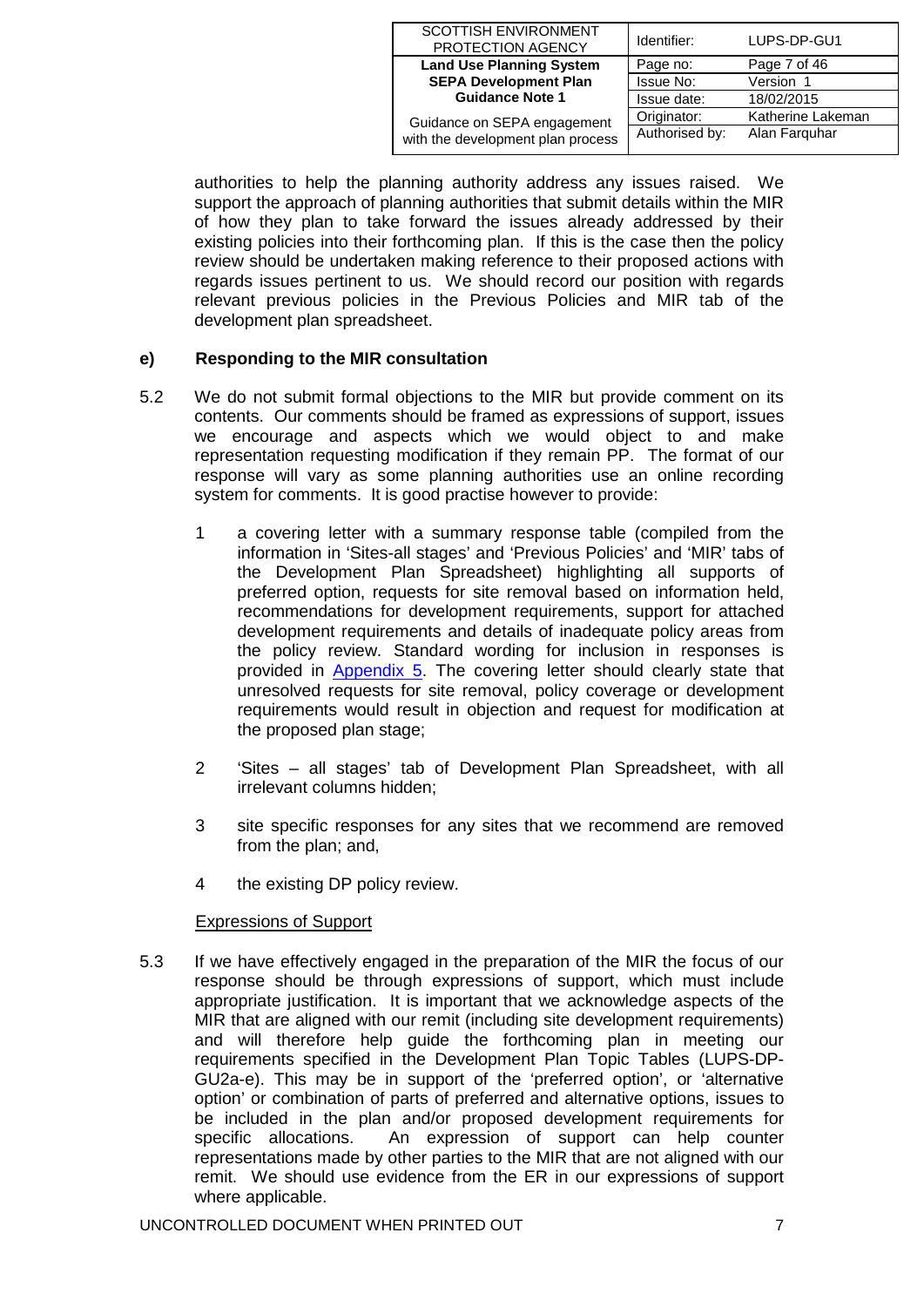| <b>SCOTTISH ENVIRONMENT</b><br>PROTECTION AGENCY | Identifier:    | LUPS-DP-GU1       |
|--------------------------------------------------|----------------|-------------------|
| <b>Land Use Planning System</b>                  | Page no:       | Page 8 of 46      |
| <b>SEPA Development Plan</b>                     | Issue No:      | Version 1         |
| <b>Guidance Note 1</b>                           | Issue date:    | 18/02/2015        |
| Guidance on SEPA engagement                      | Originator:    | Katherine Lakeman |
| with the development plan process                | Authorised by: | Alan Farguhar     |

## Recommendations

5.4 The Development Plan Topic Tables are split into minimum policy requirements which must be included in the proposed plan or we will object and request modification of the PP and additional aspects of key issues, and emerging issues which we encourage SDPA/ PA to include. For example, promotion of best practise or inclusion and consideration of emerging issues within the forthcoming DP. We should encourage the additional aspects by explaining and justifying the benefits, including using relevant evidence from the ER. However given that these areas of coverage go beyond minimum requirements we would not object and request modification to the PP if they were omitted but as it would be beneficial if the plan addressed them we will encourage their inclusion at this stage.

### Issues we would object to and request modification to the PP if they remain

- 5.5 If we consider that any aspect of the Main Issues Report (i.e. the main issues, preferred option, suggested sites, and/or identification of "other" issues, information provided regarding coverage in LDP of existing policy areas) has not had sufficient regard to the areas we consider the plan should cover we should identify such issues in a clear and concise way:
	- 1 explain the 'deficiency';
	- 2 provide justification as to why we consider it be 'deficient' (backing this up with national planning policy, relevant statute and SDP policy requirements for LDPs (where applicable), and relevant evidence included in the ER);
	- 3 specify how we consider the matter could be best resolved;
	- 4 state that the lack of resolution would lead to a formal objection at the proposed plan stage and request for modification to PP, for sites make it clear that our position is based on information available at this time
- 5.6 Issues we would object to should be restricted to any concerns we have on the ability of the plan to deliver the policy coverage requirements specified in the Development Plan Topic Tables. Whilst it is not expected that all the requirements are explicitly referred to in the MIR it is important that it does not compromise the forthcoming plans ability to deliver them. For example if the role of the plan in contributing towards the objectives of the Zero Waste Plan is not identified as an issue ("main" or "other") and there is a dearth of policy coverage in the existing plan we would want to highlight the need for this and state we would object and request a modification if not addressed. Similarly the allocation of sites without due consideration to flood risk, for example, would compromise the requirement to avoid development in areas at risk of flooding. Failure to identify such topics in the MIR would seriously compromise our ability to pursue further representations at the proposed plan stage.
- 5.7 Where recommendations are made we should always express our willingness to meet with the SDPA or LA, at the earliest opportunity, to fully explain our position with a view to agreeing a way forward to address them.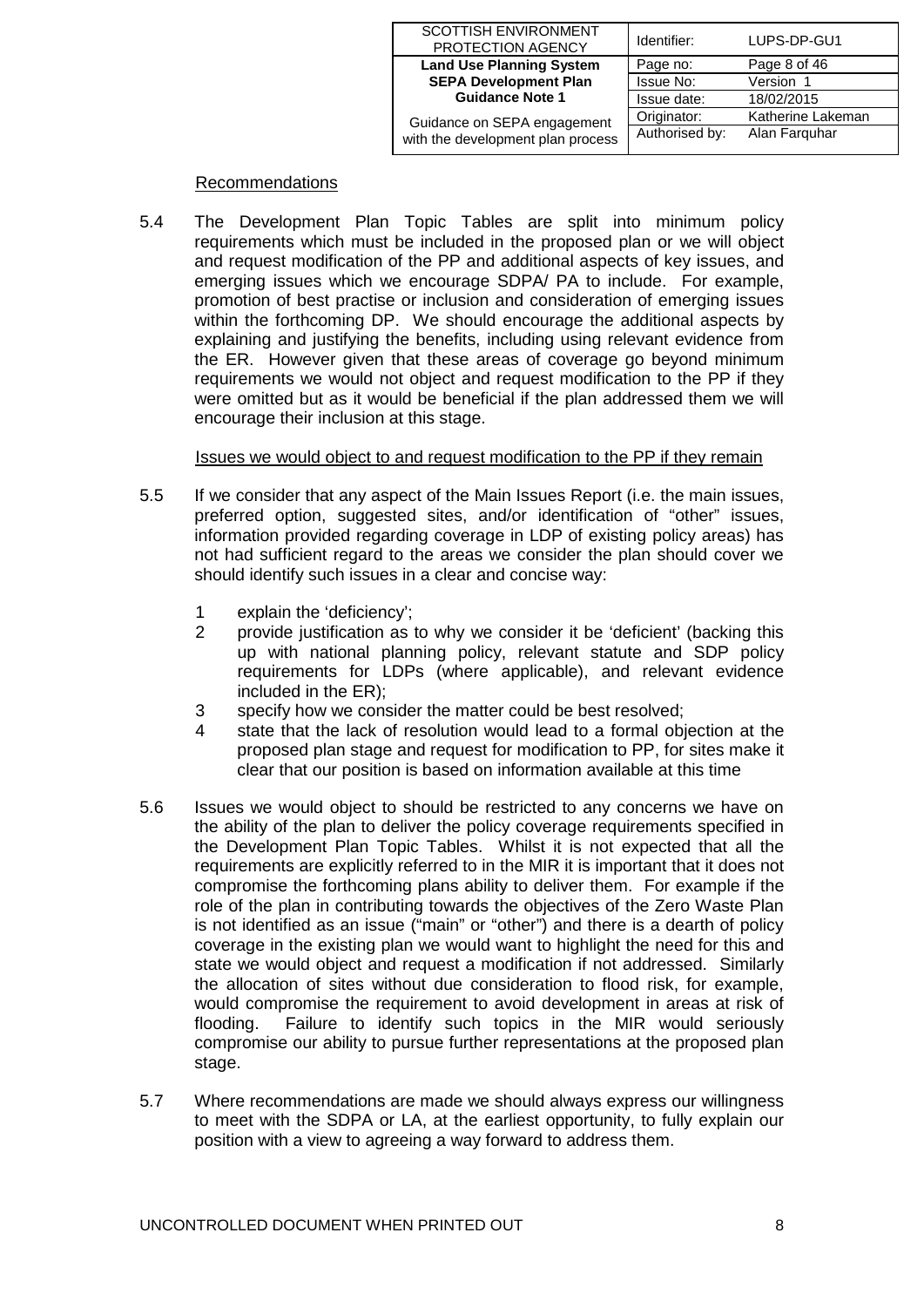| <b>SCOTTISH ENVIRONMENT</b><br>PROTECTION AGENCY | Identifier:    | LUPS-DP-GU1       |
|--------------------------------------------------|----------------|-------------------|
| <b>Land Use Planning System</b>                  | Page no:       | Page 9 of 46      |
| <b>SEPA Development Plan</b>                     | Issue No:      | Version 1         |
| <b>Guidance Note 1</b>                           | Issue date:    | 18/02/2015        |
| Guidance on SEPA engagement                      | Originator:    | Katherine Lakeman |
| with the development plan process                | Authorised by: | Alan Farguhar     |

# <span id="page-8-0"></span>**6. Proposed Plan (and statutory supplementary guidance)**

- 6.1 The proposed plan may be supported by statutory supplementary guidance (SG) providing greater policy detail on certain issues provided the intention to prepare this guidance is reflected in the actual policy wording. Statutory supplementary guidance can only cover topics specifically identified in the SDP or LDP as being topics for SG and are limited to the provision of further information or detail in respect of policies or proposals set out in the SDP or LDP.We may therefore be content for some key issues to be addressed in SG as long as a policy 'hook' is clearly provided in the proposed plan. For example, the proposed plan may include a general policy on protecting and enhancing the water environment but states that more detailed guidance on issues such as culverting and restoration are covered in SG. SG forms part of the plan, will be a material consideration and should therefore be subject to the same level of scrutiny and formal representations as the PP. The detail of the SG is however unlikely to be considered by the reporters at the DP examination (Planning Circular 6/13 para. 141).
- 6.2 The most efficient way of fulfilling SEA requirements with regards SG is for the scope and content of SG to be assessed within the SEA process of the DP. If the SG comes forward at a later date it could be screened out of requiring SEA if the scope and content were covered by the DP SEA or if the SG is no more than a minor modification to the PP, an interpretation of a policy already subject to SEA or relates to a limited area unlikely to result in significant effects. However, should the planning authority deem that a new SEA is required we should proceed as normal for development plan SEA consultations.

# **f) Engagement at the pre-proposed plan stage**

- 6.3 The SDPA or PA will use the responses to the MIR consultation and the associated ER consultation to inform the drafting of the proposed plan. A meeting to discuss any representations made to the MIR consultation, would be very beneficial at this stage. It is important that we seek to actively influence the emerging plan during this critical stage by offering, for example, assistance in drafting and providing feedback on policies and SG text. Whilst this may sometimes involve meeting tight deadlines set by the planning authority we should always seek to contribute in a helpful and positive way.
- 6.4 Potential objections should be discussed with the SDPA or PA as early as possible to ensure that they are fully aware of our concerns and to seek a resolution, prior to the publication of the proposed plan that is to the satisfaction of all parties concerned. We should ensure that all potential areas for objection/ modification are developed with regards to policy and guidance justification to ensure a consistent and comprehensive position, with amended policy or SG text proposed if this would address the issue. Similarly passing on details of good example policies from different authorities may be useful- although this should have been provided to the authority at the policy review stage with the MIR, but as time will have passed any new relevant information may be beneficial. Any draft policy wording we review or discussions which we have with the planning authority regarding potential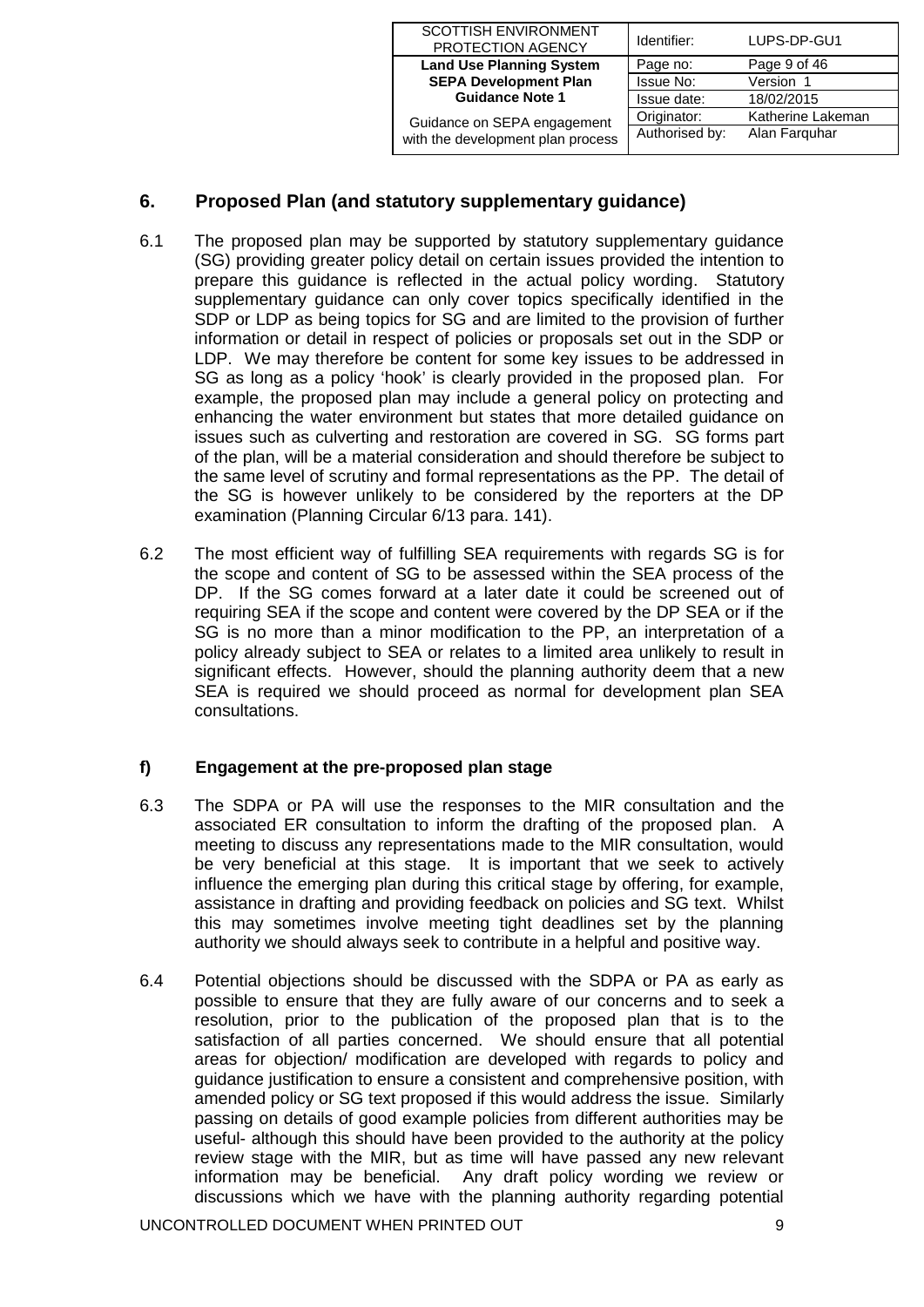| <b>SCOTTISH ENVIRONMENT</b><br>PROTECTION AGENCY | Identifier:    | LUPS-DP-GU1       |
|--------------------------------------------------|----------------|-------------------|
| <b>Land Use Planning System</b>                  | Page no:       | Page 10 of 46     |
| <b>SEPA Development Plan</b>                     | Issue No:      | Version 1         |
| <b>Guidance Note 1</b>                           | Issue date:    | 18/02/2015        |
| Guidance on SEPA engagement                      | Originator:    | Katherine Lakeman |
| with the development plan process                | Authorised by: | Alan Farguhar     |

objection sites should be saved in PCS as an audit trail.

### **g) Proposed Plan consultation stage**

- 6.5 When the SDPA or PA has reached a settled view on what the final adopted plan should look like it will be published for public consultation. It is at this stage that we submit formal representations to the plan through 'expressions of support' or 'modification requests' which cover all aspects of the plan that we object to.
- 6.6 The proposed site allocations will be submitted as part of the formal plan consultation, and will be made up primarily of the preferred sites from the MIR process. We should clearly request, preferably prior to the proposed plan consultation being received, that the planning authority provide us with a table of previous MIR and current reference numbers for all sites and tell us which if any sites are new or altered. Any new or amended sites should be added/ updated to the 'Sites - all stages' tab in the Development Plan Spreadsheet (LUPS-DP-SS) that was commenced at the pre/MIR stage.
- 6.7 A thorough review of sites will have been completed at the pre/MIR stage. However at the proposed plan stage detailed work must be undertaken to identify if our comments have been taken on board and to assess new or altered sites. Details of the internal process are provided in the 'PP project plan' tab of the Development Plan Spreadsheet.
- 6.8 If the planning authority has not followed our recommendations to remove sites we need to determine if we are going to object and make a formal representation to modify the plan to remove the site (discuss with PUM) and discuss with/ re-consult the relevant internal consultees (ICs). The ICs need to provide a detailed factual report for each site, updating those submitted for the MIR if new information is available, and planning staff then write up detailed modification representation (see para 6.12 for further details).
- 6.9 Where a development requirement which we requested at the MIR stage has not been added, we need to consider whether it affects the principle of the allocation being acceptable. For example the absence of the requirement for a FRA would result in a objection to the plan and representation requesting modification to the PP, however the requirement for a buffer strip or small scale de-culverting would need to be considered on a site specific basis.
- 6.10 If our recommendations from the MIR stage have been included with regards development requirements we should support these using policy and legislation justification
- 6.11 We should only maintain our objection and make a representation requesting a modification to a proposed plan where it fails to meet a requirement as specified in the Development Plan Topic Tables. We should support a plan where it has given due consideration to issues we have specified as requirements or has provided a statement of encouragement in line with the Topic Tables. As with the MIR expressions of support are important as they can help balance counter-arguments made by other parties when they are being considered by the SDPA or PA. Importantly, it may be referred to by the PA/ SDPA at Schedule 4 stage to counteract opposing views received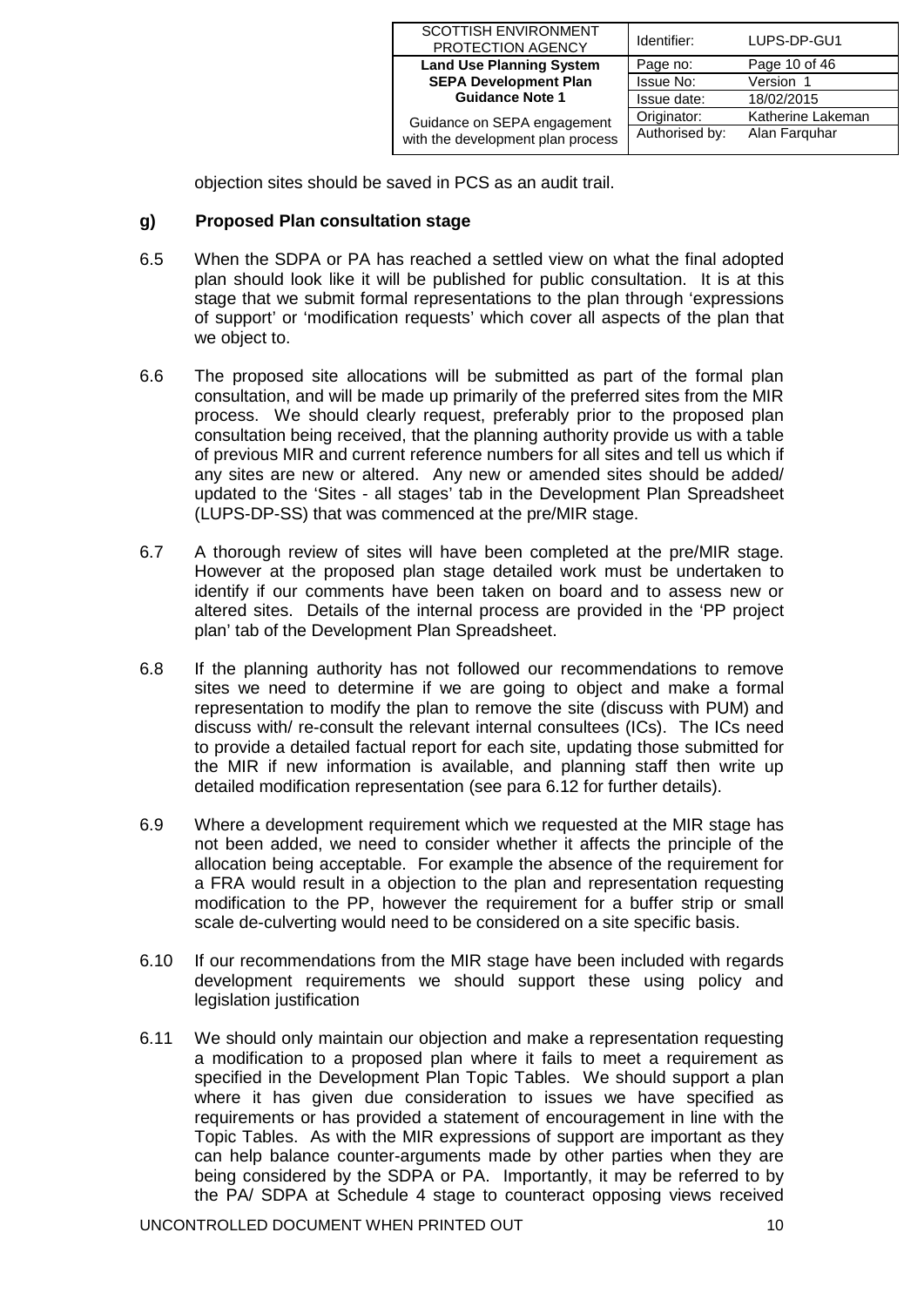| SCOTTISH ENVIRONMENT<br>PROTECTION AGENCY | Identifier:    | LUPS-DP-GU1       |
|-------------------------------------------|----------------|-------------------|
| <b>Land Use Planning System</b>           | Page no:       | Page 11 of 46     |
| <b>SEPA Development Plan</b>              | Issue No:      | Version 1         |
| <b>Guidance Note 1</b>                    | Issue date:    | 18/02/2015        |
| Guidance on SEPA engagement               | Originator:    | Katherine Lakeman |
| with the development plan process         | Authorised by: | Alan Farguhar     |

through consultation or by the Reporter as part of the Development Plan Examination process (see Section 9). It is important to focus on whether the principles of our key requirements and recommendations are incorporated rather than any precise wording or suggested location within the policies that we recommended in earlier responses. PAs may choose to include the issues relevant to us within the DP in a variety of ways/ group different issues into policies etc but providing the principles we require or recommend are included we should offer our support.

- 6.12 The information we submit to the planning authority at this stage will be used by a Reporter as part of the Examination process (see section 9). Whilst we should always offer to provide further evidence as part of the Examination process if it is thought valuable to do so it is likely that we will *not* be given the opportunity to do so. representations (support or modification due to objection) are presented clearly and are supported by a strong evidence base informed by appropriate internal consultation. To assist with this standard wording on certain issues for inclusion in responses, where they are relevant, is provided in [Appendix 5.](#page-42-0) Representations must include the following:
	- 1 state whether it is a representation of support or a requested modification to the PP due to objection;
	- 2 a clear and concise description of the representation (one or two sentences);
	- 3 a justification for the representation ie. the evidence base for it. This must focus on national planning policy, planning advice notes, relevant legislation, other statutory plans (including SDP where relevant) and strategies and any scientific or technical information we hold making it clear that our response is based on information available at this time;
	- 4 in the case of requests for modification due to objection set out clearly how we consider the matter could be resolved to our satisfaction. This should include suggested changes to the wording of policies or removal/alteration of allocations. If relevant for specific site allocation objections make reference by date to previous responses to planning applications submitted for the site, and append a copy of the previous responses to the representation.
- 6.13 Modification representations should be discussed with the PUM and in accordance with the [overriding criteria for](http://stir-app-net05/Intranet/operations_portfolio/optic/regulation__governance/idoc.ashx?docid=56602650-cffe-4b1b-8443-14a737f19bc0&version=-1) RRT objections to specific sites / policies may require to be endorsed by the relevant Regional Regulatory Team (RRT). Time must be factored into the response preparation to allow for this.
- 6.14 It is good practise to provide a response summary table to the planning authority to accompany the specific individual forms in the covering letter. The information to compile this table would be taken from the information entered by the lead officer into the relevant columns of the Policy Summary PP-AP with regards individual issues and sites all stages tabs in Development Plan Spreadsheet. This has been found to be beneficial by a number of local authorities as it provides a brief overview of our response.
- 6.15 In addition the response summary table can be expanded for use in house to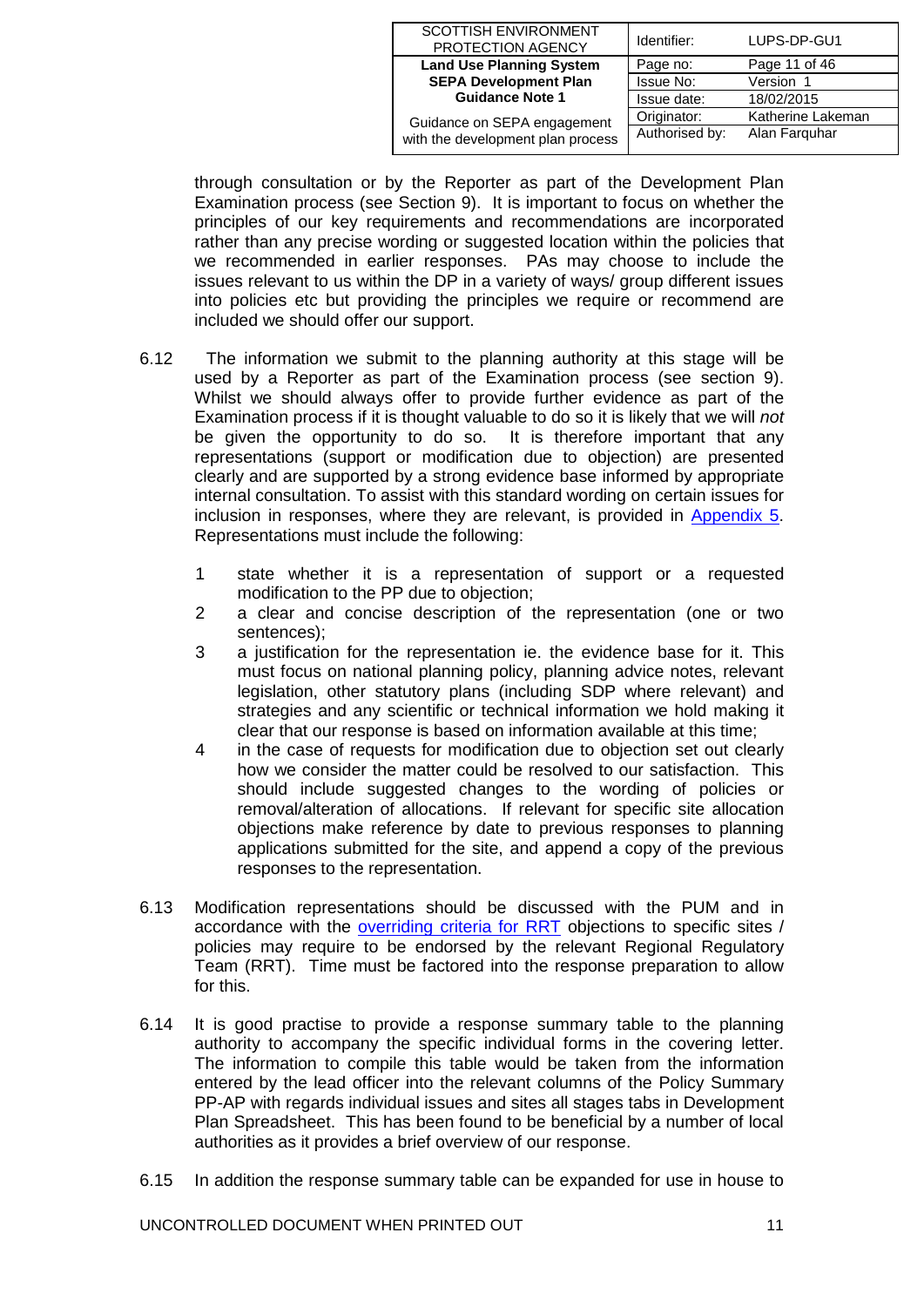| SCOTTISH ENVIRONMENT<br>PROTECTION AGENCY | Identifier:    | LUPS-DP-GU1       |
|-------------------------------------------|----------------|-------------------|
| <b>Land Use Planning System</b>           | Page no:       | Page 12 of 46     |
| <b>SEPA Development Plan</b>              | Issue No:      | Version 1         |
| <b>Guidance Note 1</b>                    | Issue date:    | 18/02/2015        |
| Guidance on SEPA engagement               | Originator:    | Katherine Lakeman |
| with the development plan process         | Authorised by: | Alan Farguhar     |

justify any representations from internal consultees that are not taken forward and therefore provide an audit trail. For information internal consultees should be informed if any of their representations are not taken forward.

- 6.16 The PP may not be supported by a revised ER as part of the SEA process if allocations were considered through the MIR and the PA/ SPDA deems that the proposed plan contains no significant new material or new material is considered not to have significant effects. Conversely if the PA/ SDPA considers that new material is likely to have a significant effect then a short addendum assessing this material may be published with the plan. PAN1/2010 highlights that the views of consultees on the revised or supplemented ER must be taken on board before the plan is adopted. We should therefore identify any elements of new material which we believe will have significant environmental effects, and as with the screening / scoping stages give a reason for why we think this to be the case. In reality there is likely to be unofficial dialogue with the PA/ SDPA regarding proposed updates to the ER in order that issues are addressed before the formal PP consultation and revised ER is published.
- 6.17 PAN 1/2010 para 4.41 states that as the Environmental Report is not a part of the proposed plan any comments on the revised ER (or addendum) should be made in the form of representations to the plan itself and included in the PP response to allow the Reporter to take them into account during the examination. Comments on a revised Environmental Report should be extracted from the PP response and sent to the SEA Gateway in the usual manner. If we have no representations to make we should simply acknowledge the revised ER. The findings of the SEA process in relation to significant environmental effects, in policy or site allocations should be used where appropriate to support our formal representations.

# <span id="page-11-0"></span>**7. Schedule 4s**

- 7.1 Once the consultation period on the PP has closed representations which request modifications to the PP that are unresolved are collated by the planning authority and grouped by issue onto forms known as Schedule 4s. These are provided to the reporter for their consideration in the development plan examination (see section 9). The planning authority provides recommendations in the Schedule 4 of how they think that the unresolved representation could be dealt with. We should record these in the 'Policy Summary' tab of the Development Plan Spreadsheet for any unresolved objections that we had which resulted in requests for modifications to the PP, and for issues with policy coverage that we support, where the PA has used our support to justify the policy wording.
- 7.2 Some authorities may seek to work with us to resolve non-notifiable modifications that we have submitted in our response to the proposed plan prior to the schedule 4s being passed to the Reporter. These are minor modifications that can be made by the PA without the need to publish a modified plan for consultation prior to the plan going to examination.This may be through meetings or emailed correspondence. We should be open to engagement with the planning authority at this time to continue to influence the content of the development plan.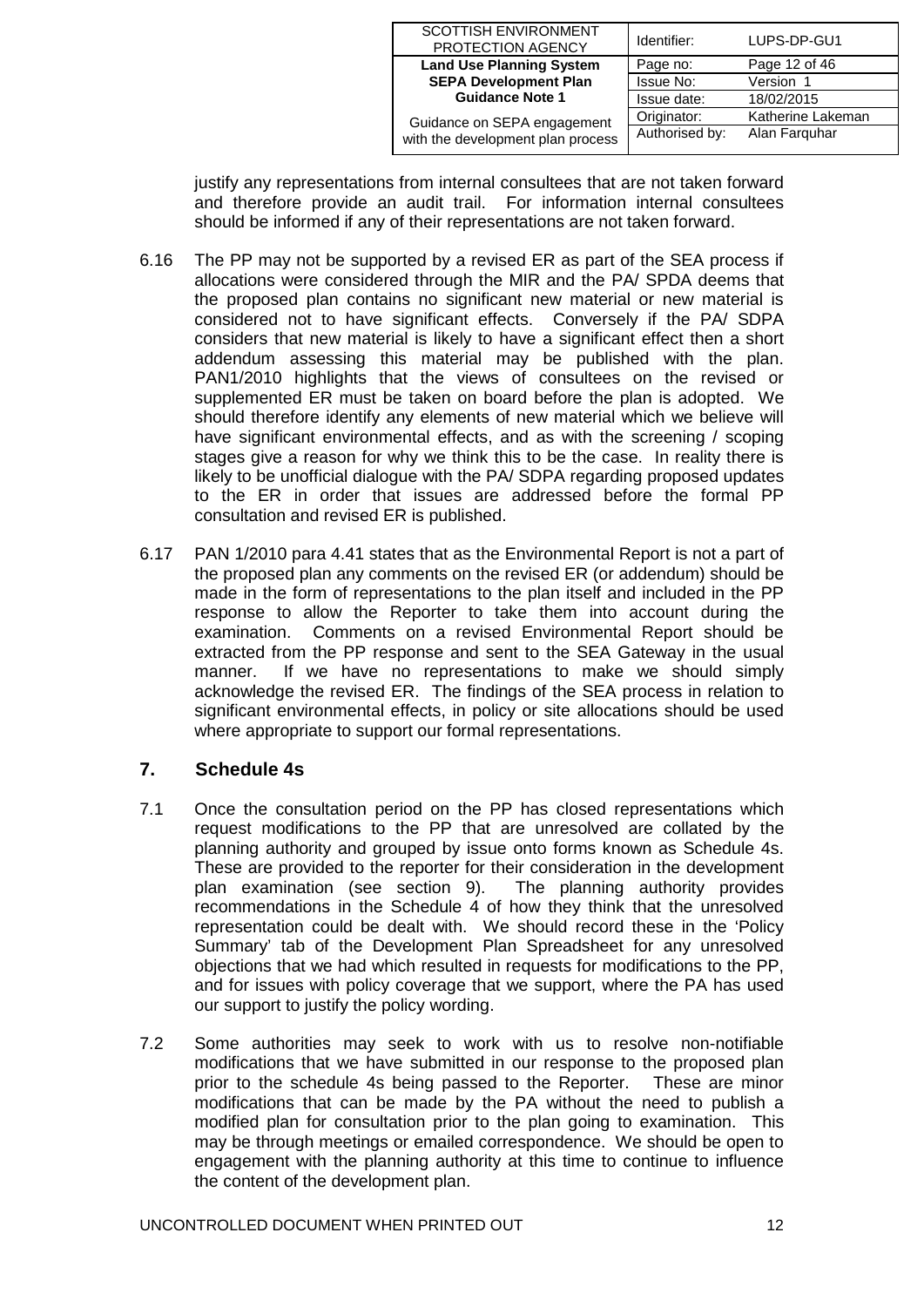| <b>SCOTTISH ENVIRONMENT</b><br>PROTECTION AGENCY | Identifier:    | LUPS-DP-GU1       |
|--------------------------------------------------|----------------|-------------------|
| <b>Land Use Planning System</b>                  | Page no:       | Page 13 of 46     |
| <b>SEPA Development Plan</b>                     | Issue No:      | Version 1         |
| <b>Guidance Note 1</b>                           | Issue date:    | 18/02/2015        |
| Guidance on SEPA engagement                      | Originator:    | Katherine Lakeman |
| with the development plan process                | Authorised by: | Alan Farquhar     |

# <span id="page-12-0"></span>**8. Modifications to the Proposed Plan**

- 8.1 It is possible that upon consideration of the representations to the Proposed Plan the SDPA or LA may decide to make notifiable modifications to the plan. These are defined by Regulation 15 as those that add, remove or significantly alter any policy or proposal in the plan. In such instances we should, if necessary, submit any further representations following the principles established for the PP stage outlined in section 6.
- 8.2 Notifiable modifications to the PP may need to be supported by a revised, or an addendum to, the Environmental Report. We should proceed with the revised ER as previously outlined in Section 6.17. If we have no representations to make then we should simply acknowledge the revised ER.

# <span id="page-12-1"></span>**9. Development Plan Examination**

- 9.1 An examination provides a means of independently testing the issues from representations on proposed LDPs or SDPs. A key principle of the revised examination procedure is that, as far as possible, the Reporter should be furnished with all the information required to reach conclusions at the outset, known as frontloading. As there is no provision for those who have made representations to submit further material to the examination, unless required to do so by the Reporter, it is important that earlier representations on the plan are clear and cover all the issues specified in Section 6.
- 9.2 In a limited number of cases, it is possible that the Reporter may request further information from us if they consider that they do not have all the information they need to make a proper assessment of an issue. This would normally be provided as a written submission. Any written submissions must be endorsed by Unit Managers prior to submission to the Reporter.
- 9.3 The Reporter will also determine the format of the examination proceedings and these may comprise written submissions, hearings and inquiry sessions. If we are required to appear at a hearing or inquiry session liaise with Planning Unit Manager to discuss appropriate input from legal or other specialists.

## <span id="page-12-2"></span>**10. Recording Outcomes of the Development Plan**

- 10.1 Once the Reporter's recommendations and the subsequent adopted DP are published the relevant sections of the 'Policy Summary – PP to AP' and 'Siteall stages' worksheets of the Development Plan Spreadsheet should be completed.
- 10.2 In order that PCS has a clear record of all the stages post PP, the Schedule 4 report, Reporters findings and adopted plan should all be entered into PCS as separate entries requiring no response (linked to the proposed plan response entry). The relevant Schedule 4s and Reporters recommendations should be saved into the corresponding PCS entry (for policy supports as well as objections). The relevant information should be recorded in the 'Policy Summary – PP to AP' and 'Site- all stages' tabs of the Development Plan Spreadsheet and saved into the relevant PCS entry (Schedule 4s, Reporters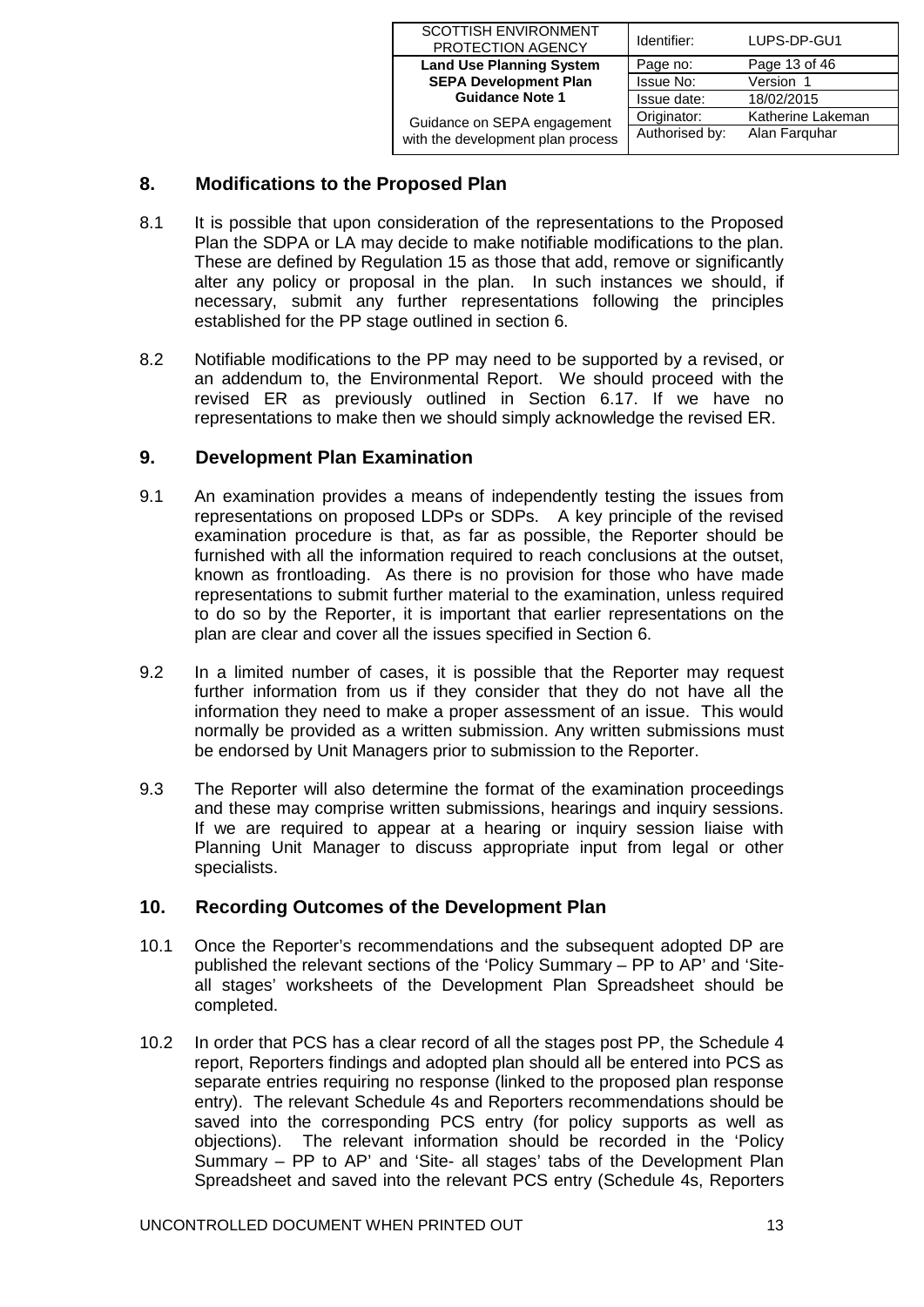| SCOTTISH ENVIRONMENT<br>PROTECTION AGENCY | Identifier:    | LUPS-DP-GU1       |
|-------------------------------------------|----------------|-------------------|
| <b>Land Use Planning System</b>           | Page no:       | Page 14 of 46     |
| <b>SEPA Development Plan</b>              | Issue No:      | Version 1         |
| <b>Guidance Note 1</b>                    | Issue date:    | 18/02/2015        |
| Guidance on SEPA engagement               | Originator:    | Katherine Lakeman |
| with the development plan process         | Authorised by: | Alan Farguhar     |

Recommendations) with the final version in the published plan PCS reference. In addition the lead officer should update the annual FR reporting spreadsheet (on the 'Indicator Summary' tab) to record where discussions regarding the specific LDP FR policies are at the end of December each year.

10.3 Due to annual reporting requirements of effectiveness of DP engagement it is important that this work is completed in order that management staff in SEPA can obtain an annual record of how successful our engagement has been in DPs.

# <span id="page-13-0"></span>**11. Proposed Action Programmes**

- 11.1 Action programmes set out how the authority proposes to implement the plan, and SDPAs and PAs are required to prepare them for SDPs and LDPs. It is however worth noting that there is currently no statutory requirement for Action programmes to be implemented. They must set out:
	- a list of actions required to deliver each of the plan's policies and proposals;
	- the name of the person who is to carry out the action;
	- the timescale for carrying out each action.
- 11.2 Proposed Action Programmes must be published and submitted to Scottish Ministers alongside the SDP or LDP. It is common practice to publish the Proposed Action Programme with the PP for consultation. It may, however, be published for consultation separately. In some instances we may be requested to respond to the Action Programme on the same representation forms as the proposed plan.
- 11.3 The types of action that may be included would be the delivery of key infrastructure and the preparation of supplementary guidance. Actions are not limited to those by the planning authority and we may be identified as a delivery partner, but not lead, for specific actions. In preparing Action Programmes the relevant authority must consult and consider the views of the Key Agencies.

#### **h) Engagement with the Action Programme**

- 11.4 We are a statutory consultee for the proposed Action Programme and our input provides an important opportunity to achieve SEPA outcomes through firm action. When we are seeking early engagement on the proposed plan we should at the same time be seeking to influence the development of the Proposed Action Programme.
- 11.5 In preparing the action programme the planning authority has to consult and take account of any views we express. In our response to the action programme we should clearly and concisely:
	- 1 Identify any actions in relation to our remit that we consider should be included which are not;
	- 2 Provide a clear justification for their inclusion that includes a link to the relevant policy/proposal(s) in the plan, SEA mitigation and relevant policy/statutory support;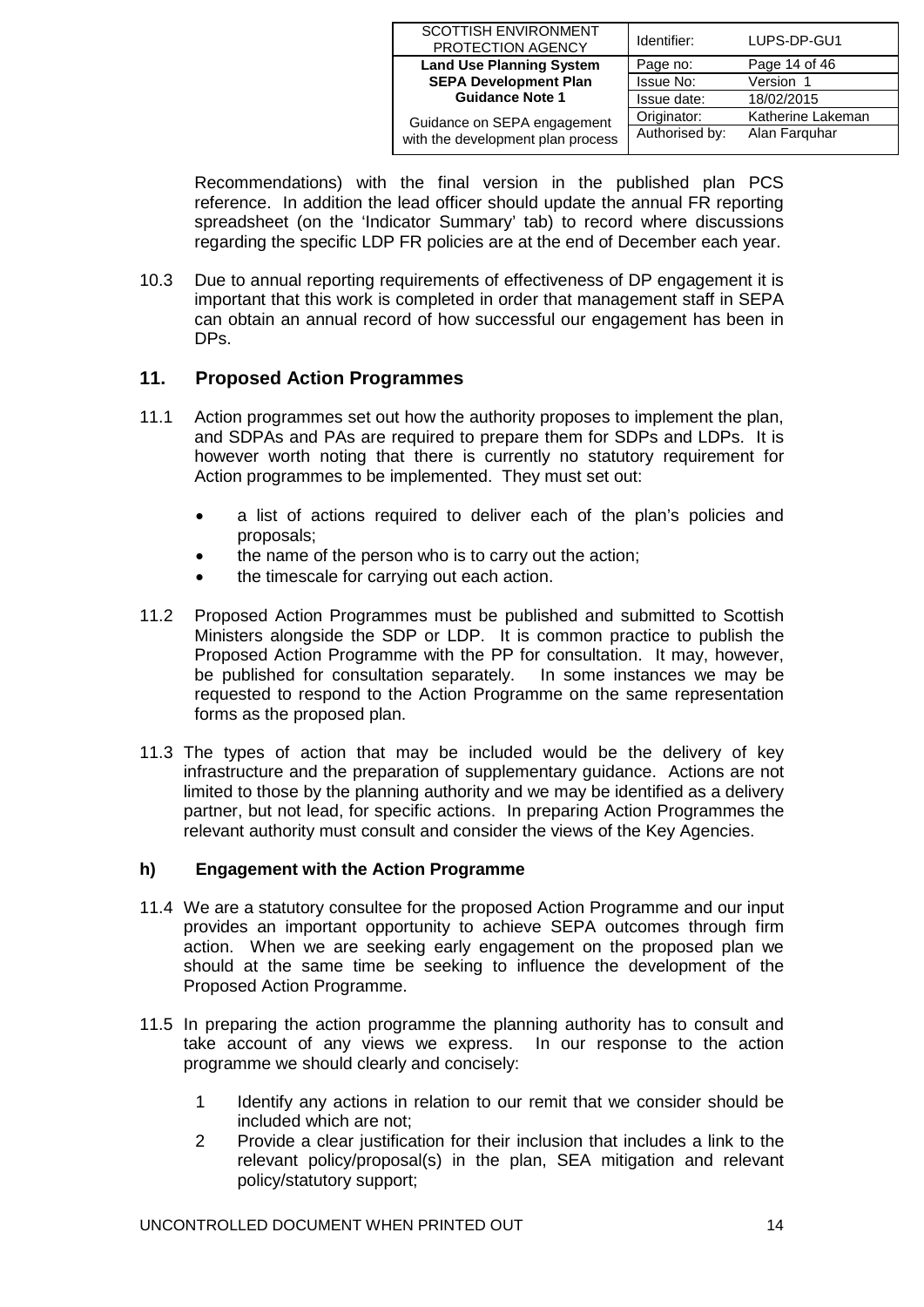| <b>SCOTTISH ENVIRONMENT</b><br>PROTECTION AGENCY | Identifier:    | LUPS-DP-GU1       |
|--------------------------------------------------|----------------|-------------------|
| <b>Land Use Planning System</b>                  | Page no:       | Page 15 of 46     |
| <b>SEPA Development Plan</b>                     | Issue No:      | Version 1         |
| <b>Guidance Note 1</b>                           | Issue date:    | 18/02/2015        |
| Guidance on SEPA engagement                      | Originator:    | Katherine Lakeman |
| with the development plan process                | Authorised by: | Alan Farguhar     |

- 3 Highlight any actions that are included which may have environmental implications that are related to our remit; and,
- 4 Suggest how any such actions could be amended to ensure that any environmental considerations raised are addressed (this may include the addition of SEPA as a delivery partner)
- 5 Request removal of SEPA from any actions which are outwith our remit where we have been identified as a delivery partner;
- 11.6 In responding, we must be mindful that actions must link to the delivery of the policies and proposals in the plan or mitigation proposed in the SEA. We cannot require actions to be included that have no link to the policies and proposals or SEA. Examples of actions that we may want to see included in SDPs and LDPs (subject to policy/proposal link) are presented below.

| <b>SDP Action Programmes</b>                                                                                               | <b>LDP Action Programmes</b>                                                                                                                                                                                                                                                                    |
|----------------------------------------------------------------------------------------------------------------------------|-------------------------------------------------------------------------------------------------------------------------------------------------------------------------------------------------------------------------------------------------------------------------------------------------|
| Identify opportunities for catchment flood<br>risk management requirements including<br>natural flood management measures. | Developer requirements for allocated sites<br>relating to our interests eg. flood risk, river<br>basin planning, zero waste.                                                                                                                                                                    |
| LDPs to undertake an SFRA to inform<br>spatial strategy/strategic allocations.                                             | Statutory supplementary guidance to deliver<br>the detail of policy areas relating to our remit<br>such as flood risk, renewable<br>energy<br>developments, waste management and/or<br>river basin planning interests.                                                                          |
| Identify opportunities for strategic areas of<br>SUDS in urban areas to free up sewer<br>capacity                          | Delivery of flood management measures<br>including food prevention schemes (and<br>natural flood management measures) required<br>to enable delivery of the proposals in the plan.                                                                                                              |
| strategic opportunities<br>Explore<br>for<br>maximising the re-use of surplus heat (heat<br>mapping)                       | Plans for the local delivery of<br>areen<br>infrastructure requirements. This may include<br>statutory supplementary guidance on how<br>green and blue networking will be taken<br>forward in the LDP area, the economic<br>advantages and multiple benefits in terms of<br>Council objectives. |
| Deliver the mitigation measures identified<br>through the SEA process (See PAN 1/2010<br>paragraph 4.42)                   | Deliver mitigation measures identified through<br>the SEA process                                                                                                                                                                                                                               |
| Deliver flood prevention schemes required<br>as an intervention to enable development<br>within strategic growth areas     | Heat mapping of plan area to identify potential<br>heat sources for new development.                                                                                                                                                                                                            |
| Plans for strategic delivery of green and blue<br>networking.                                                              |                                                                                                                                                                                                                                                                                                 |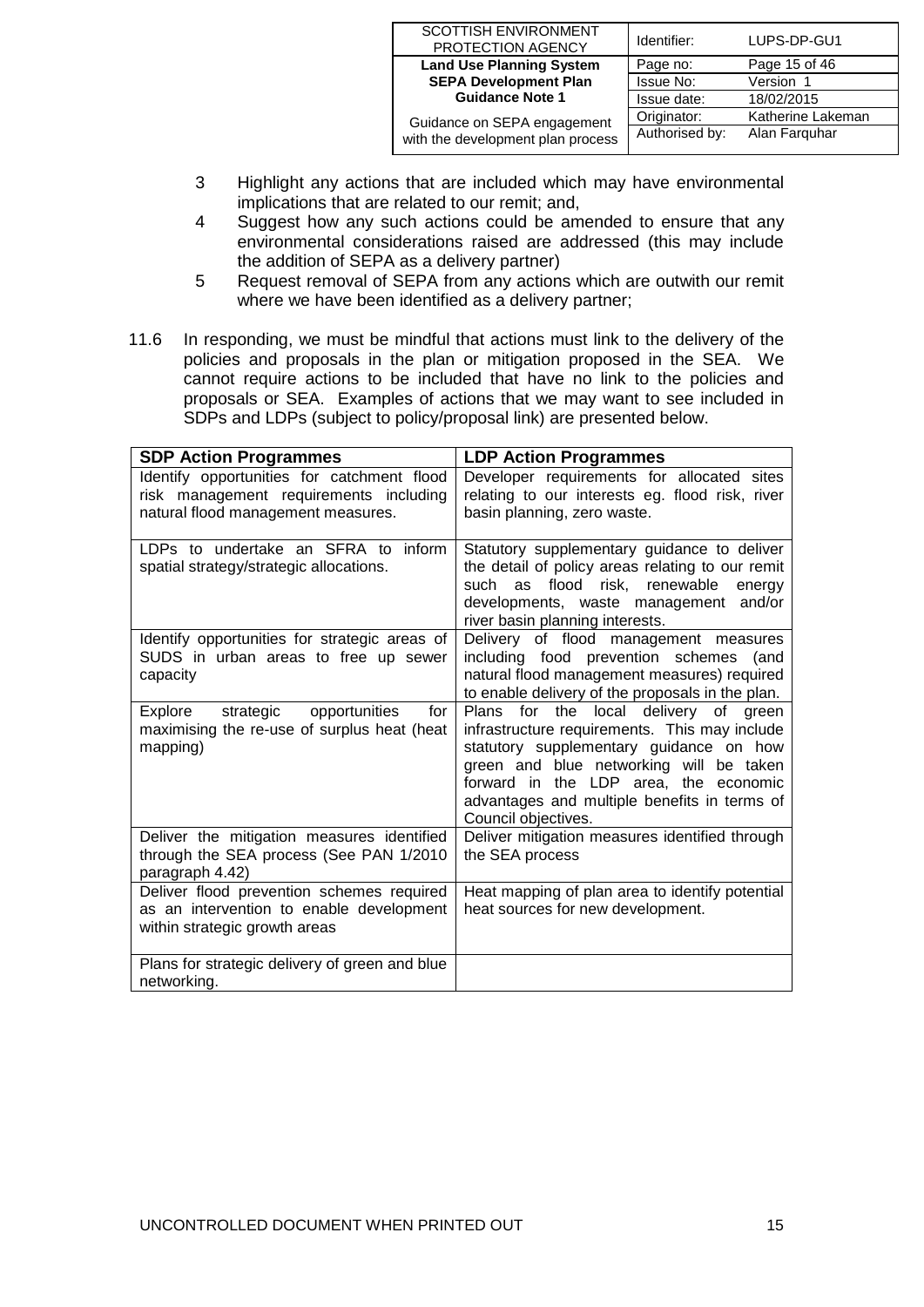| <b>SCOTTISH ENVIRONMENT</b><br>PROTECTION AGENCY | Identifier:    | LUPS-DP-GU1       |
|--------------------------------------------------|----------------|-------------------|
| <b>Land Use Planning System</b>                  | Page no:       | Page 16 of 46     |
| <b>SEPA Development Plan</b>                     | Issue No:      | Version 1         |
| <b>Guidance Note 1</b>                           | Issue date:    | 18/02/2015        |
| Guidance on SEPA engagement                      | Originator:    | Katherine Lakeman |
| with the development plan process                | Authorised by: | Alan Farguhar     |

# <span id="page-15-0"></span>**12. Approval and adoption**

12.1 Under Section 18(2) of the Environmental Assessment (Scotland) Act 2005 the planning authority is required to prepare a post-adoption SEA statement as soon as reasonably practicable after the adoption of the plan. We do not normally formally respond to this stage of the SEA. However, we may use it to engage in informal consultation with the planning authority regarding proposed monitoring arrangements.

# <span id="page-15-1"></span>**13. Monitoring Statement**

- 13.1 The monitoring statement for the LDP will be submitted with the next round MIR. Prior to the publication of the monitoring statement we should seek to inform the local authority what we believe the plan has delivered with regards our outcomes, and similarly which areas need further work in the next DP. The information gathered in the policy summary and site tabs in the Development Plan Spreadsheet should help inform this next stage in the DP process.
- 13.2 SEA monitoring should focus on the significant environmental effects of the plan and help the planning authority to gauge the effectiveness of any mitigation measures employed. The planning authority may combine monitoring requirements for the plan itself and the SEA. We should actively support this approach to monitoring as it will enable all relevant issues to be reported in a single monitoring statement to inform preparation of the next development plan and its SEA.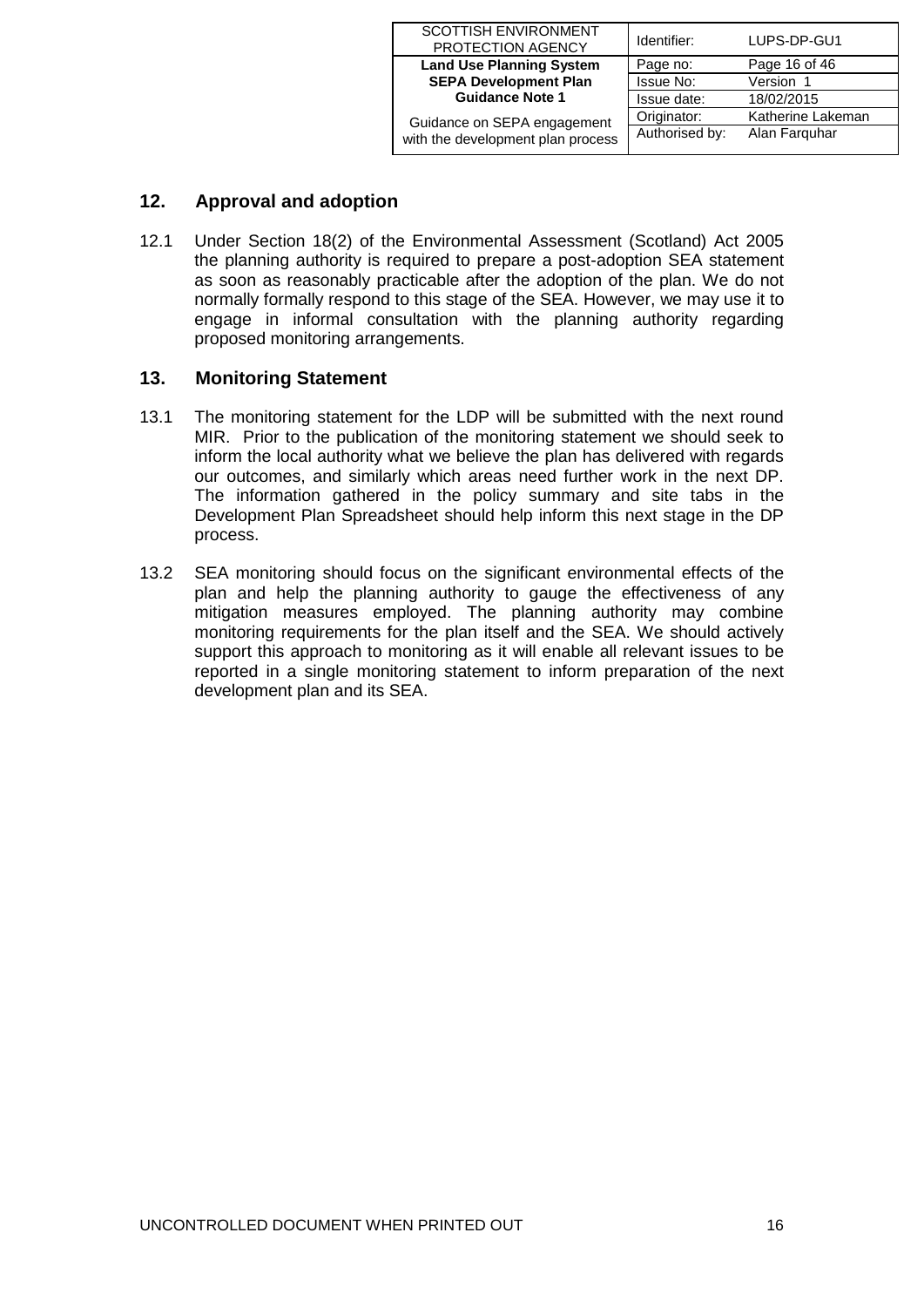| <b>SCOTTISH ENVIRONMENT</b><br>PROTECTION AGENCY | Identifier:    | LUPS-DP-GU1       |
|--------------------------------------------------|----------------|-------------------|
| <b>Land Use Planning System</b>                  | Page no:       | Page 17 of 46     |
| <b>SEPA Development Plan</b>                     | Issue No:      | Version 1         |
| <b>Guidance Note 1</b>                           | Issue date:    | 18/02/2015        |
| Guidance on SEPA engagement                      | Originator:    | Katherine Lakeman |
| with the development plan process                | Authorised by: | Alan Farguhar     |

# **Appendix 1: Initial Development Plan information letter**

|                                                             | Our ref:                                       | Our reference<br>Your ref: Your reference |
|-------------------------------------------------------------|------------------------------------------------|-------------------------------------------|
| Insert name and planning authority<br>Insert address        | If telephoning ask for:<br>Insert contact name |                                           |
| By email only to: Insert e-mail address(s) where applicable | dd month yyyy                                  |                                           |

Dear Sir / Madam / Name

#### **The Town and Country Planning (Development Planning) (Scotland) Regulations 2008 SEPA Engagement in the preparation of the Development Plan for xxxxxxxx**

Thank you for contacting SEPA in relation to the preparation of your Development Plan by way of xxxx dated xxxx. We place high importance on our engagement with development planning authorities and we welcome the opportunity to work with you. The lead point of contact for any liaisons on the plan will be xxxx xxxx (email: xxxx).

In order to assist you with the early consideration of issues relating to our remit we have prepared the attached information note which provides:

- an overview of the issues that SEPA would want to be addressed within the Plan (section 1);
- sources of information and guidance we hold that should assist you in shaping the Main Issues Report and baseline information for the SEA (sections  $2 - 5$ ); and,
- advice on how proposed allocations are presented for consultation to enable us to provide the most timely and useful feedback (section 6).

Please note that we will be contacting / have also made contact with your development plan SEA team separately.

Once you have had a chance to review this information please don't hesitate to contact us should you have any questions. We usually find that an early meeting to discuss the issues is mutually beneficial. Please let us know if you feel that this would be useful.

Yours insert closure (sincerely/faithfully)

Insert name Insert job title Planning Service

Attachments: Appendix 1: SEPA Local Development Plan Information Note Appendix 2: Local Authority Data Form Separate file: Site allocation background information spreadsheet for completion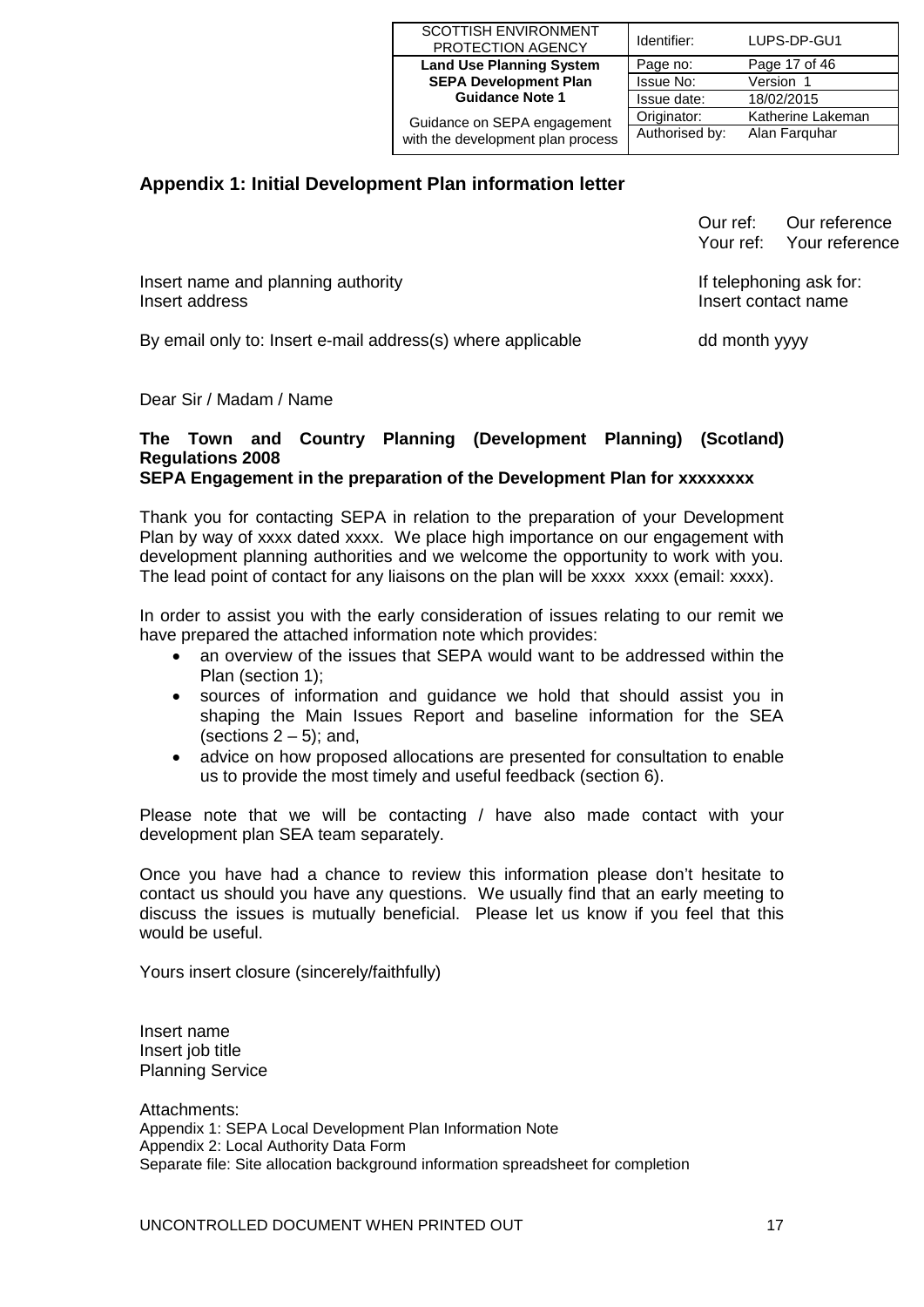| <b>SCOTTISH ENVIRONMENT</b><br>PROTECTION AGENCY | Identifier:    | LUPS-DP-GU1       |
|--------------------------------------------------|----------------|-------------------|
| <b>Land Use Planning System</b>                  | Page no:       | Page 18 of 46     |
| <b>SEPA Development Plan</b>                     | Issue No:      | Version 1         |
| <b>Guidance Note 1</b>                           | Issue date:    | 18/02/2015        |
| Guidance on SEPA engagement                      | Originator:    | Katherine Lakeman |
| with the development plan process                | Authorised by: | Alan Farguhar     |

# <span id="page-17-0"></span>**Appendix 1: SEPA Local Development Plan Information Note**

## **1. SEPA Development Plan Guidance and Standing advice regarding SEA Scoping**

We have a series of information sheets to aid the development plan process. The information sheets provide you with information on the types of issues that we would expect to see covered in an LDP. They also include links to useful documents and other sources of information that could be used to inform the LDP.

The advice is spilt into five topic sheets with an additional overarching table regarding links of all the topics to climate change:

- Soils
- Flood risk
- Sustainable resource use
- Water environment
- Air quality and co-location

A copy of each of the topic sheets is attached for your information.

We have also prepared [Standing Advice for Responsible Authorities on SEA scoping](http://www.sepa.org.uk/planning/sea/guidance.aspx) which provides advice on how to address the SEA issues within our remit at the scoping stage and aims to help the Responsible Authorities to focus the assessment on significant issues early in the SEA process. The advice provides guidance on:

- locating potentially useful information sources for baseline and assessment purposes;
- identifying other relevant plans, programmes and strategies;<br>• the type of information that we need provided at the scoping
- the type of information that we need provided at the scoping stage to assess whether the scope and level of detail proposed for an Environmental Report is appropriate in relation to the issues within our remit

In addition an assessment proforma has been developed by the Consultation Authorities with input from a number of planning authorities. The assessment [proforma](http://www.sepa.org.uk/planning/sea/guidance.aspx) provides a suggested checklist aimed at integrating DP and SEA site assessment processes. The proforma is a suggested checklist and is not intended to be used prescriptively, and is considered a 'work in progress' and we welcome comments and suggestions for improvement.

The information sheets and SEA advice are available to download from our website at: www.sepa.org.uk/planning/development\_planning.aspx

# **2) SEPA Policies and Planning Guidance**

The documents available through the following links provide information as to our priorities and position with regards key environmental issues and may be useful in the production of topic papers and the MIR.

*SEPA Policies* – eg Groundwater Policy www.sepa.org.uk/about\_us/policies.aspx *SEPA Planning Guidance* www.sepa.org.uk/planning.aspx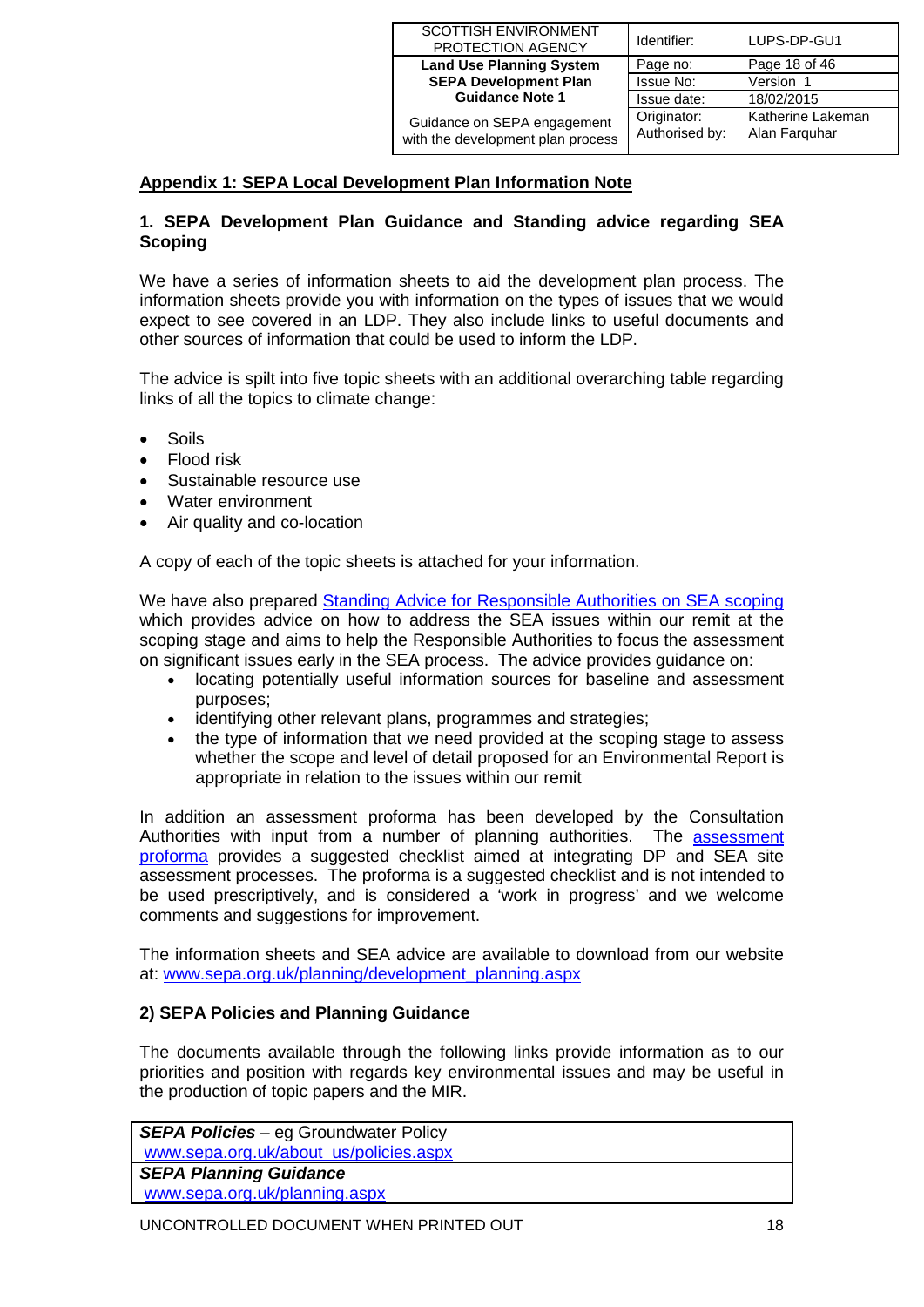| <b>SCOTTISH ENVIRONMENT</b><br>PROTECTION AGENCY | Identifier:    | LUPS-DP-GU1       |
|--------------------------------------------------|----------------|-------------------|
| <b>Land Use Planning System</b>                  | Page no:       | Page 19 of 46     |
| <b>SEPA Development Plan</b>                     | Issue No:      | Version 1         |
| <b>Guidance Note 1</b>                           | Issue date:    | 18/02/2015        |
| Guidance on SEPA engagement                      | Originator:    | Katherine Lakeman |
| with the development plan process                | Authorised by: | Alan Farguhar     |

# **2.1 Strategic Flood Risk Assessment (SFRA) Guidance**

SEPA has produced a specific guidance document with regards SFRA and is available from the link below. This technical guidance has been produced by us to ensure planning authorities to make use of Strategic Flood Risk Assessment (SFRA) as a practical tool to help deliver real change in managing flood risk early on in the development plan process and feed into the SEA findings.

[www.sepa.org.uk/planning/flood\\_risk/idoc.ashx?docid=b010e4b4-6a3e-43ca-b24e](http://www.sepa.org.uk/planning/flood_risk/idoc.ashx?docid=b010e4b4-6a3e-43ca-b24e-cc53328f53b3&version=-1)[cc53328f53b3&version=-1](http://www.sepa.org.uk/planning/flood_risk/idoc.ashx?docid=b010e4b4-6a3e-43ca-b24e-cc53328f53b3&version=-1)

SFRA is designed for the purposes of informing the development planning process, primarily, to avoid increasing overall flood risk by avoiding areas of flood hazard. It constitutes a strategic overview of flood risk to the development plan area and should involve the collection, analysis and presentation of all existing available and readily derivable information on flood risk from all sources. It should be used to apply the risk based approach to the identification of land for development and for the development of policies for flood risk management, including surface water management. Planning authorities should prepare SFRA in consultation with us and other stakeholders with an aim to achieving co-ownership of the assessment.

## **2.2 Land Use Vulnerability Guidance**

This guidance provides a framework to assist the assessment of the vulnerability of different types of land use to the impact of flooding and may therefore be useful during the risk assessment of potential site allocations. The guidance was developed through our Flood Risk and Land Use Planning Working Group which includes representatives from the Built Environment and Environment Divisions of the Scottish Government and the Heads of Planning Scotland. A link to the document on our website is provided below.

[http://www.sepa.org.uk/planning/flood\\_risk/idoc.ashx?docid=c1d04be4-eec0-4275](http://www.sepa.org.uk/planning/flood_risk/idoc.ashx?docid=c1d04be4-eec0-4275-b7af-bcd680e80a95&version=-1) [b7af-bcd680e80a95&version=-1](http://www.sepa.org.uk/planning/flood_risk/idoc.ashx?docid=c1d04be4-eec0-4275-b7af-bcd680e80a95&version=-1)

#### **3. SEPA data for the xxxxx area**

We can provide the following information which is bespoke to your plan area. A brief description of each data source and how it can be used in the development plan process is provided.

#### **3.1 Water environment / River Basin Planning data**

Please find attached the baseline information on the water environment for the xxxxx area. It includes a spreadsheet with the pressures and measures associated with the "baseline" rivers and transitional water bodies within the xxxxx council area based on the 2009 classification (including those, both fully and partially in the Council area). The "baseline" water bodies are those classified under the RBMP process. Please note that there will be other water bodies that are not currently classified (very small) and there is a requirement to protect these as well under WFD. This data has been derived from our [river basin planning interactive map.](http://www.sepa.org.uk/water/river_basin_planning.aspx)

The spreadsheet contains a lot of information but you should be able to use the filter tabs to make it more manageable. For example if you want to know which water bodies in the area are affected by foul drainage pressures you can filter by pressure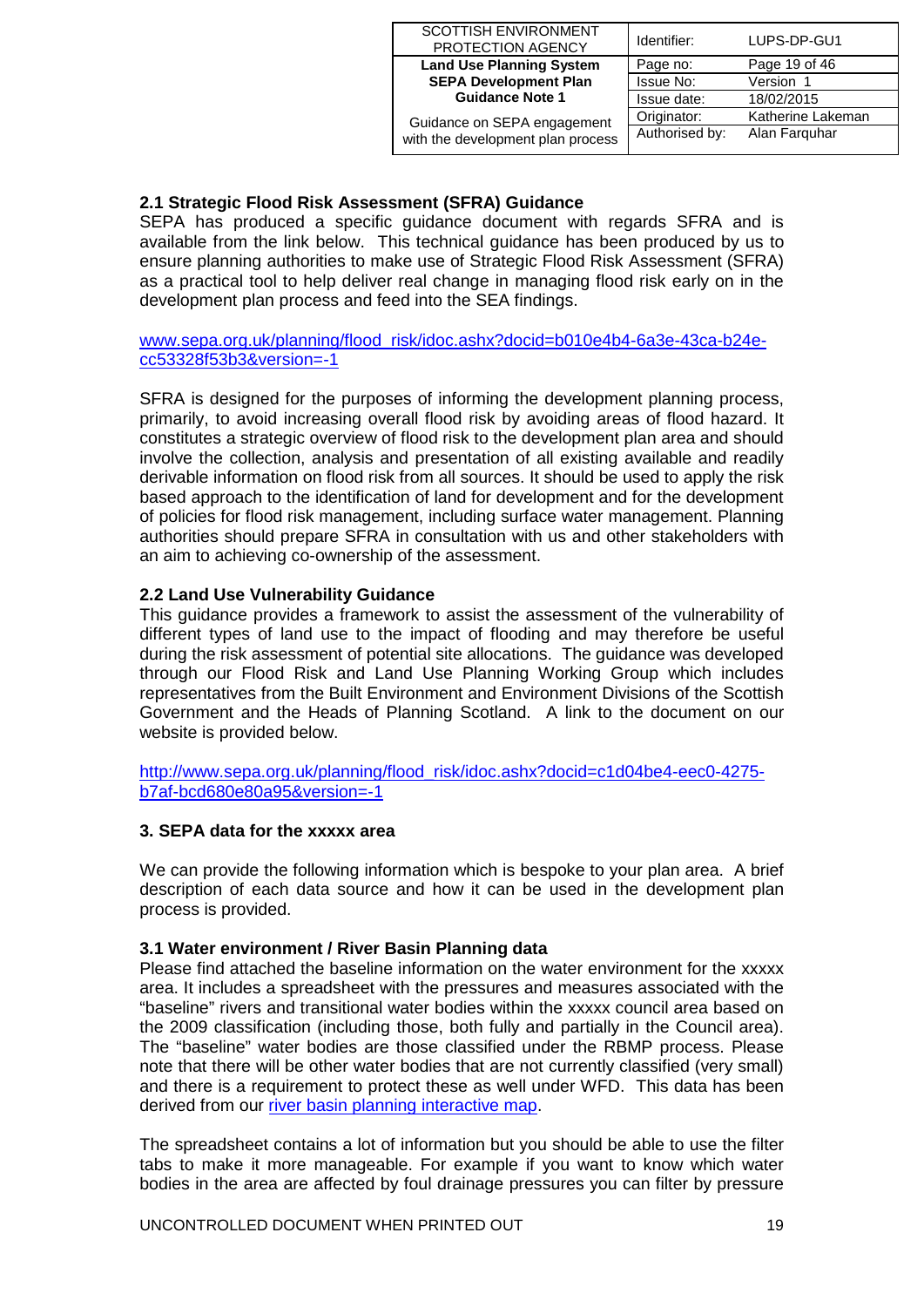| <b>SCOTTISH ENVIRONMENT</b><br>PROTECTION AGENCY | Identifier:    | LUPS-DP-GU1       |
|--------------------------------------------------|----------------|-------------------|
| <b>Land Use Planning System</b>                  | Page no:       | Page 20 of 46     |
| <b>SEPA Development Plan</b>                     | Issue No:      | Version 1         |
| <b>Guidance Note 1</b>                           | Issue date:    | 18/02/2015        |
| Guidance on SEPA engagement                      | Originator:    | Katherine Lakeman |
| with the development plan process                | Authorised by: | Alan Farguhar     |

type (column G - point source pollution) and get all the water bodies currently affected, if it is because of sewage disposal (column H - industry sector), which sewage works are causing the problem (column K - location description) and what measures are proposed and by when this is likely to be resolved. A useful column is also the "owner" column, i.e. who is responsible for implementing the measure that will address a particular pressure.

Two maps are attached showing the most up to date overall status of baseline water bodies within or partly within the xxxxx Council area.

This data can be used to identify the status of water bodies within the DP area and highlight pressures on specific water bodies and identify which, if any, of the measures required to improve the status of the water bodies the DP could help implement.

It can also be used to identify baseline information and existing environmental problems with regards the water environment for use in the SEA.

#### **3.2) Data available for use on your GIS system**

The following SEPA layers are all derived from the Ordnance Survey Panorama 1:50k dataset:

- Loch water bodies
- Transitional water bodies
- Coastal water bodies
- Groundwater bodies

The Panorama dataset is available free of charge from Ordnance Survey under Open Data terms and conditions. Contact should be made with your authority's One Scotland Mapping Agreement (OSMA) representative to obtain these terms and conditions (they are generally in the GIS team but may be planning or roads transport). If you wish to request the above layers please submit your request to [dataenquiries@sepa.org.uk](mailto:dataenquiries@sepa.org.uk)

• River water bodies

If you would like the river water body information to put on your own internal GIS systems to map with other constraints and information a licence is required for the CEH DRN. The reason for this is that the data is derived from the CEH 1:50k digital river network (DRN) and we cannot supply them to any third party unless you also have a relevant licence.

Your Environmental Health colleagues may already have a licence to use these maps. If your authority already holds a licence for the CEH DRN and wish to request the river water bodies GIS layer you can send a scanned version of your licence along with your request to [dataenquries@sepa.org.uk](mailto:dataenquries@sepa.org.uk).

If your organisation does not have a licence and one needs to be bought from CEH contact should be made with CEH via [spatialdata@ceh.ac.uk](mailto:spatialdata@ceh.ac.uk) (contact at CEH is Oliver Robertson, 01491 692342). Once you have obtained a licence please mail your data request and scanned copy of the licence to [dataenquries@sepa.org.uk](mailto:dataenquries@sepa.org.uk)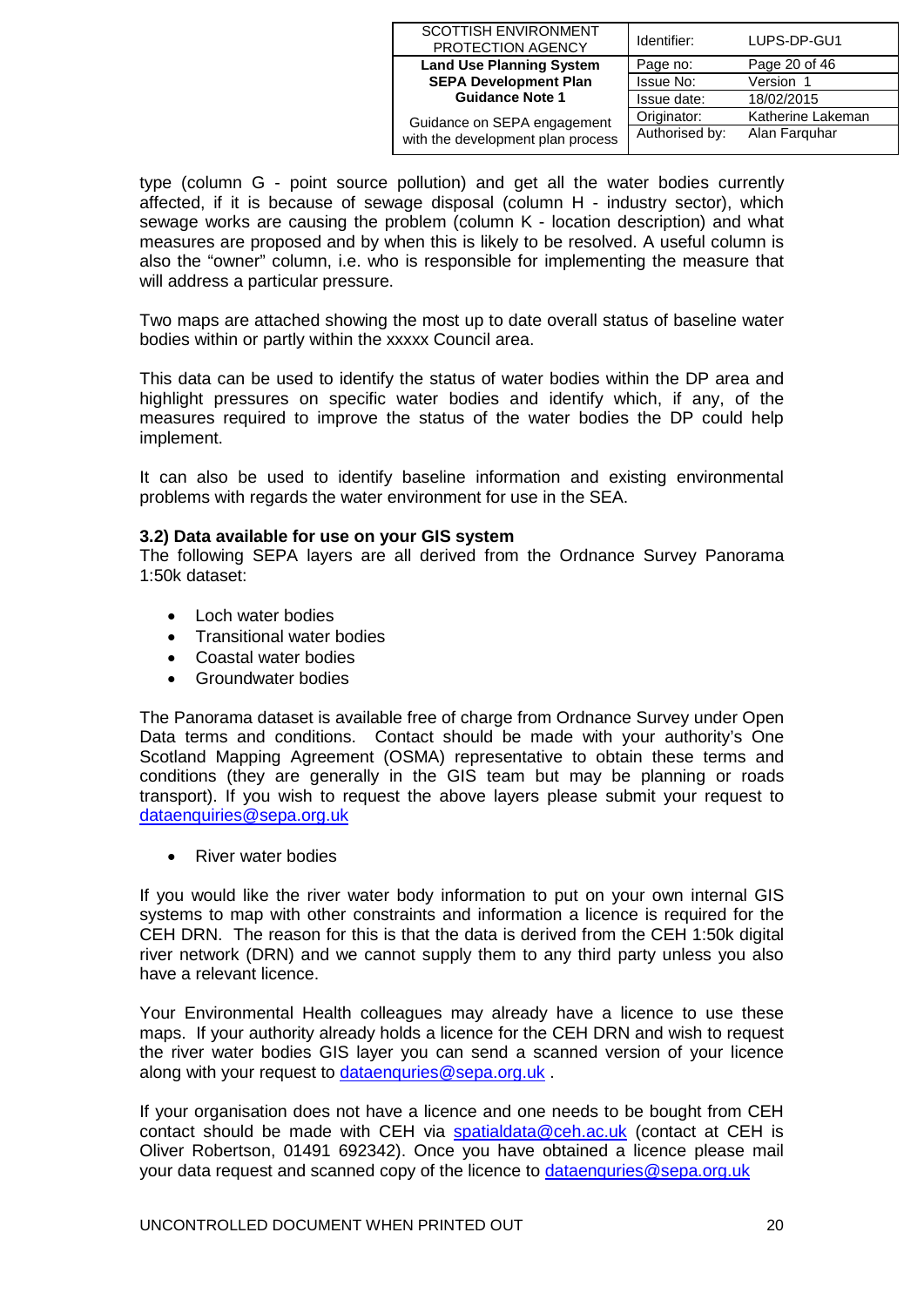| <b>SCOTTISH ENVIRONMENT</b><br>PROTECTION AGENCY | Identifier:    | LUPS-DP-GU1       |
|--------------------------------------------------|----------------|-------------------|
| <b>Land Use Planning System</b>                  | Page no:       | Page 21 of 46     |
| <b>SEPA Development Plan</b>                     | Issue No:      | Version 1         |
| <b>Guidance Note 1</b>                           | Issue date:    | 18/02/2015        |
| Guidance on SEPA engagement                      | Originator:    | Katherine Lakeman |
| with the development plan process                | Authorised by: | Alan Farguhar     |

The licence fees varying dependent on the geographical extent of data required. Some local authorities have already bought a licence while others are waiting to see if the issue can be resolved nationally. It has been raised with the Scottish Government, but no solution has been reached so far.

• Groundwater Vulnerability Maps

The groundwater classification maps were completed in 2004. The maps and accompanying report can be accessed on our website:

[http://www.sepa.org.uk/water/monitoring\\_and\\_classification/assessment\\_tools/interpr](http://www.sepa.org.uk/water/monitoring_and_classification/assessment_tools/interpretation_of_the_maps.aspx) [etation\\_of\\_the\\_maps.aspx](http://www.sepa.org.uk/water/monitoring_and_classification/assessment_tools/interpretation_of_the_maps.aspx)

### **3.3 Waste infrastructure maps**

We have published a series of waste infrastructure maps on our website www.sepa.org.uk/waste/waste\_infrastructure\_maps.aspx. These maps are based on SEPA's Waste Sites and Capacity annual reports and Landfill Sites and Capacity reports which list the licensed/permitted waste management facilities in Scotland. The annual reports are published on our website

[www.sepa.org.uk/waste/waste\\_data/waste\\_site\\_information.aspx](http://www.sepa.org.uk/waste/waste_data/waste_site_information.aspx)

These maps show existing waste management facilities in Scotland, and can be used to inform the development plan preparation. The map for xxxxx council is attached to this email. The map shows the location of each waste facility in the area regulated by us, and is imbedded with information about the site. To extract this information:

- 1) Open the PDF to view the map.
- 2) Select "Object Data Tool" by right clicking on the map, or by choosing it from the "Tools" drop down menu.
- 3) Once "Object Data Tool" is selected, pan the mouse over to one of the sites (the mouse arrow should turn into a cross hair) and click once.
- 4) A column should appear on the left side, split into three sections.
- 5) Click a further three times on the site icon/dot to bring up the site information in the columns. This information includes site location, type of waste facility, and the type and amount of waste treated at the site in 2008.
- 6) The site will also be outlined in red for easy identification. If the red outline identifying the site is not easy to see, at the top of the left hand column you should see a red square with an arrow beside it  $-$  this is a drop down menu that can be used to change the choice of the outline colour. Red is default, but any colour can be chosen to make it more visible.

This data can be used to ensure that waste management facilities in your area are protected from inappropriate neighbouring developments through the development plan process, by identifying the waste management sites in the proposed plan, and supporting their continued waste management use by incorporating appropriate policy wording within the development plan. In addition the identification of sites in the plan could also highlight opportunities, for example, for appropriate co-location of surplus heat users or processing industries which could utilise separated recyclates etc.

These data can also be used to identify baseline information and existing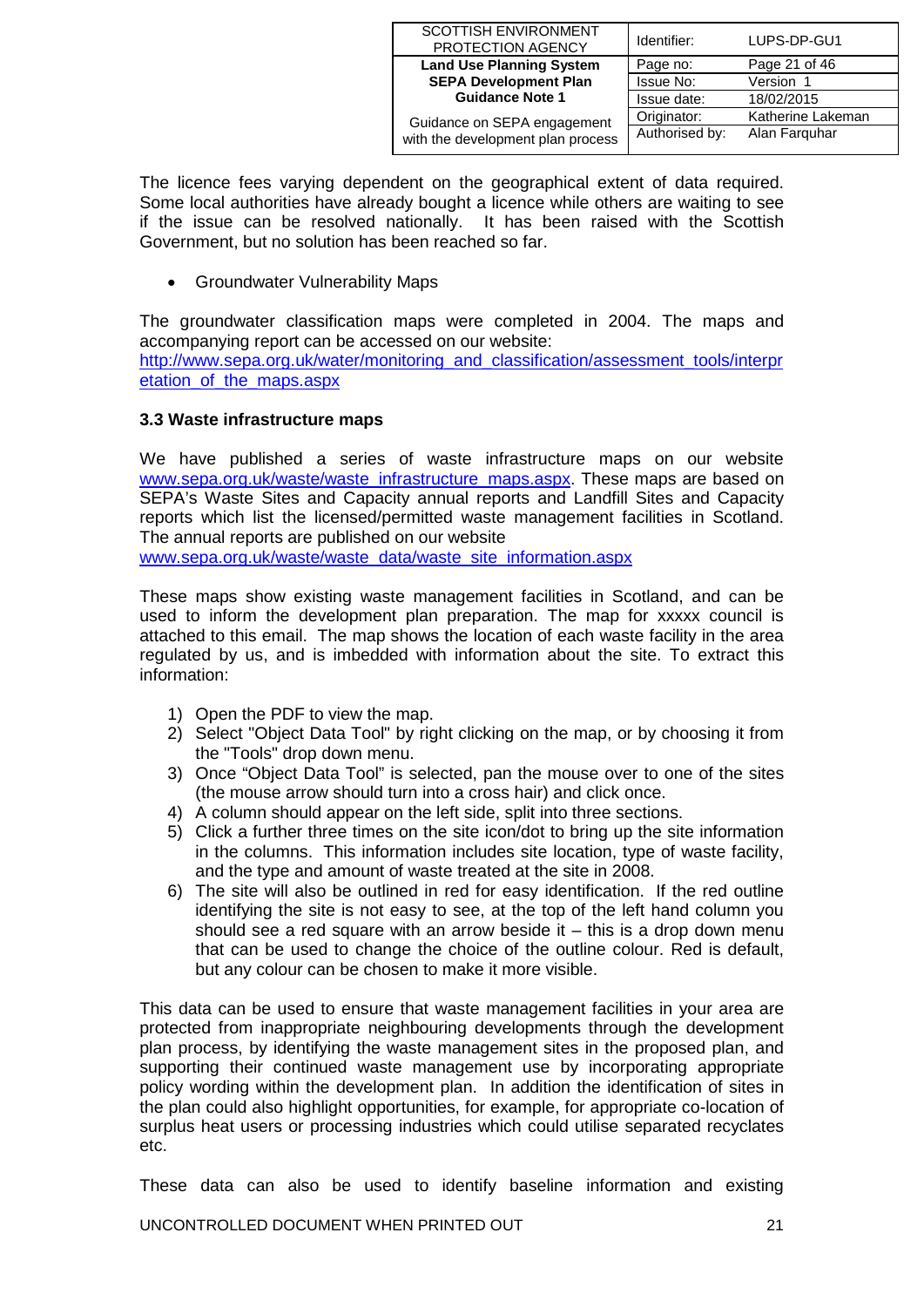| <b>SCOTTISH ENVIRONMENT</b>       | Identifier:    | LUPS-DP-GU1       |
|-----------------------------------|----------------|-------------------|
| PROTECTION AGENCY                 |                |                   |
| <b>Land Use Planning System</b>   | Page no:       | Page 22 of 46     |
| <b>SEPA Development Plan</b>      | Issue No:      | Version 1         |
| <b>Guidance Note 1</b>            | Issue date:    | 18/02/2015        |
| Guidance on SEPA engagement       | Originator:    | Katherine Lakeman |
| with the development plan process | Authorised by: | Alan Farquhar     |
|                                   |                |                   |

environmental problems with regard to the waste element of the material assets topic for use in the SEA.

## **4) Other data, advice and guidance available**

The table below summarises information available to download from our website which may be useful in defining the baseline environmental information and identifying existing environmental problems for the SEA.

In addition external sources of baseline information for SEA can be found in:

- Scottish Government SEA pages with links to relevant detailed guidance documents: [http://www.scotland.gov.uk/Topics/Environment/environmental](http://www.scotland.gov.uk/Topics/Environment/environmental-assessment/sea)[assessment/sea](http://www.scotland.gov.uk/Topics/Environment/environmental-assessment/sea)
- **Scotland's Environment Web** which aims to provide in once place information on the state of Scotland's environment: [www.environment.scotland.gov.uk/](http://www.environment.scotland.gov.uk/)
- **Scotland's Soils website** which has key facts regarding soils functions and pressures and interactive maps and datasets which can be downloaded: <http://www.soils-scotland.gov.uk/>

### *SEA Guidance on Air, Soil and Water*:

[www.sepa.org.uk/planning/sea/guidance.aspx](http://www.sepa.org.uk/planning/sea/guidance.aspx)

*State of the Environment Reports* – For Air, Water, Soil and Scotland www.sepa.org.uk/science\_and\_research/data\_and\_reports/state\_of\_the\_environmen t.aspx

*Climate Change Information*

[http://www.sepa.org.uk/climate\\_change.aspx](http://www.sepa.org.uk/climate_change.aspx)

*Bathing water quality data*

[http://www.sepa.org.uk/water/bathing\\_waters.aspx](http://www.sepa.org.uk/water/bathing_waters.aspx)

*Water quality data* – such as the water quality classification scheme and monitoring and new classifications established to meet the requirements of the Water Framework Directive

[http://www.sepa.org.uk/water/river\\_basin\\_planning.aspx](http://www.sepa.org.uk/water/river_basin_planning.aspx)

### *River level data*

[http://www.sepa.org.uk/water/river\\_levels/river\\_level\\_data.aspx](http://www.sepa.org.uk/water/river_levels/river_level_data.aspx)

*Flood information*

<http://www.sepa.org.uk/flooding.aspx>

*Catchment Management Plans* – eg such as the Spey Catchment Plan [http://www.sepa.org.uk/water/water\\_publications/catchment\\_plans.aspx](http://www.sepa.org.uk/water/water_publications/catchment_plans.aspx)

*Waste Strategy/waste data reports* – eg Waste Data Digests providing information about waste arisings

[http://www.sepa.org.uk/waste/waste\\_data.aspx](http://www.sepa.org.uk/waste/waste_data.aspx)

*Scottish Pollutant Release Inventory (SPRI) –* is a database of pollutant releases to air, water and land from SEPA regulated industrial sites

[http://www.sepa.org.uk/air/process\\_industry\\_regulation/pollutant\\_release\\_inventory.a](http://www.sepa.org.uk/air/process_industry_regulation/pollutant_release_inventory.aspx) **[spx](http://www.sepa.org.uk/air/process_industry_regulation/pollutant_release_inventory.aspx)** 

*Scottish Air Quality Database (SAQD)*

[http://www.sepa.org.uk/air/ambient\\_air\\_quality/uk/scottish\\_air\\_quality\\_database.aspx](http://www.sepa.org.uk/air/ambient_air_quality/uk/scottish_air_quality_database.aspx)

*Air Pollution Information System*

[Air Pollution Information System | APIS](http://www.apis.ac.uk/)

## **5) Potentially Vulnerable Area Information**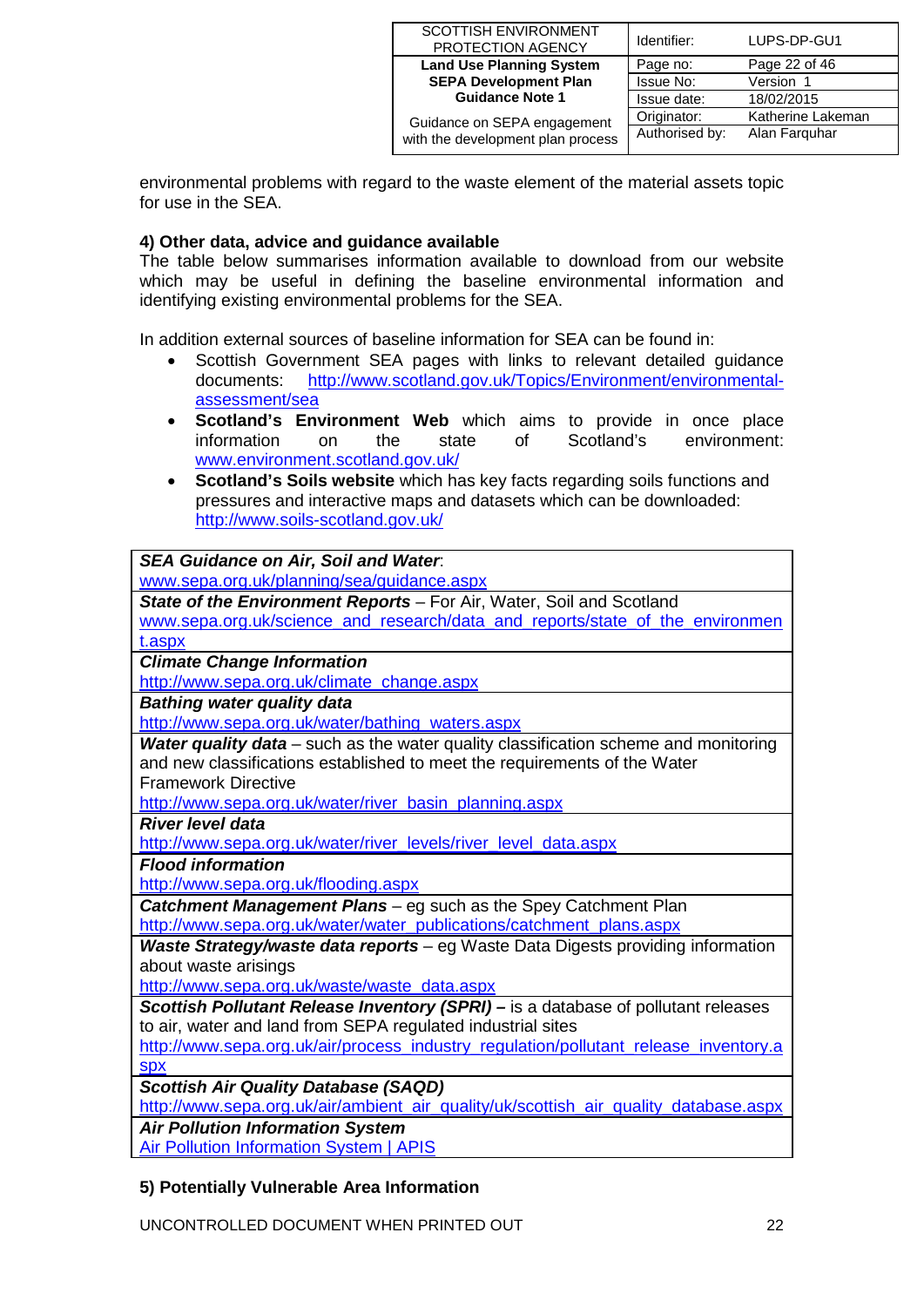| <b>SCOTTISH ENVIRONMENT</b><br>PROTECTION AGENCY                 | Identifier:    | LUPS-DP-GU1       |
|------------------------------------------------------------------|----------------|-------------------|
| <b>Land Use Planning System</b>                                  | Page no:       | Page 23 of 46     |
| <b>SEPA Development Plan</b>                                     | Issue No:      | Version 1         |
| <b>Guidance Note 1</b>                                           | Issue date:    | 18/02/2015        |
| Guidance on SEPA engagement<br>with the development plan process | Originator:    | Katherine Lakeman |
|                                                                  | Authorised by: | Alan Farguhar     |

Based on the National Flood Risk Assessment, we have identified Potentially Vulnerable Areas (PVAs) where the potential impact is sufficient to justify further assessment and appraisal of flood risk management actions. This required the setting of a threshold above which the total impact of floods in a given area is considered nationally significant due to the presence of, for example, strategic transport infrastructure or community infrastructure such as a hospital. These PVAs are based on catchments and are available to view from the link at the bottom of this section.

It is important to note, not all properties within a PVA are at risk of flooding and conversely not all properties outwith a PVA are free of flood risk. Detailed measures to address flood risk within these catchments will come forward through the Flood Risk Management Plans due out in 2015.

### [www.sepa.org.uk/flooding/flood\\_risk\\_management/national\\_flood\\_risk\\_assessment.a](http://www.sepa.org.uk/flooding/flood_risk_management/national_flood_risk_assessment.aspx) [spx](http://www.sepa.org.uk/flooding/flood_risk_management/national_flood_risk_assessment.aspx)

The Flood Map is the main source of SEPA information and your authority has a copy of planning subfolder which contains the relevant layers and should be utilised to ensure that strategic development areas and allocations avoid areas at risk of all sources of flooding.

[www.sepa.org.uk/flooding/flood\\_maps.aspx](http://www.sepa.org.uk/flooding/flood_maps.aspx)

#### **6) Information requirements for screening potential sites**

In order that we can provide you with comprehensive, accurate comments throughout the development plan process regarding potential sites we need you to provide us with an excel file as well as GIS shape files for the sites containing the following background information. For ease we have attached an excel table to this letter with these headers pre-populated for your authority to complete:

- Site Reference
- Previous Reference (where applicable)
- Settlement
- Site Name
- Easting
- Northing
- Proposed land use
- Preferred site or not
- Planning permission status
- Undeveloped or previously developed

In order that we can upload the information into our Interactive GIS in house please can you complete and return to your key planning contact xxxx the Local Authority data form attached to this letter in [appendix 2.](#page-26-0)

Given the complexity of the task that we undertake to assess the sites with internal consultees we ask for a consultation period of 6 weeks and that the sites have been pre-screened with only viable sites being submitted for consultation where possible.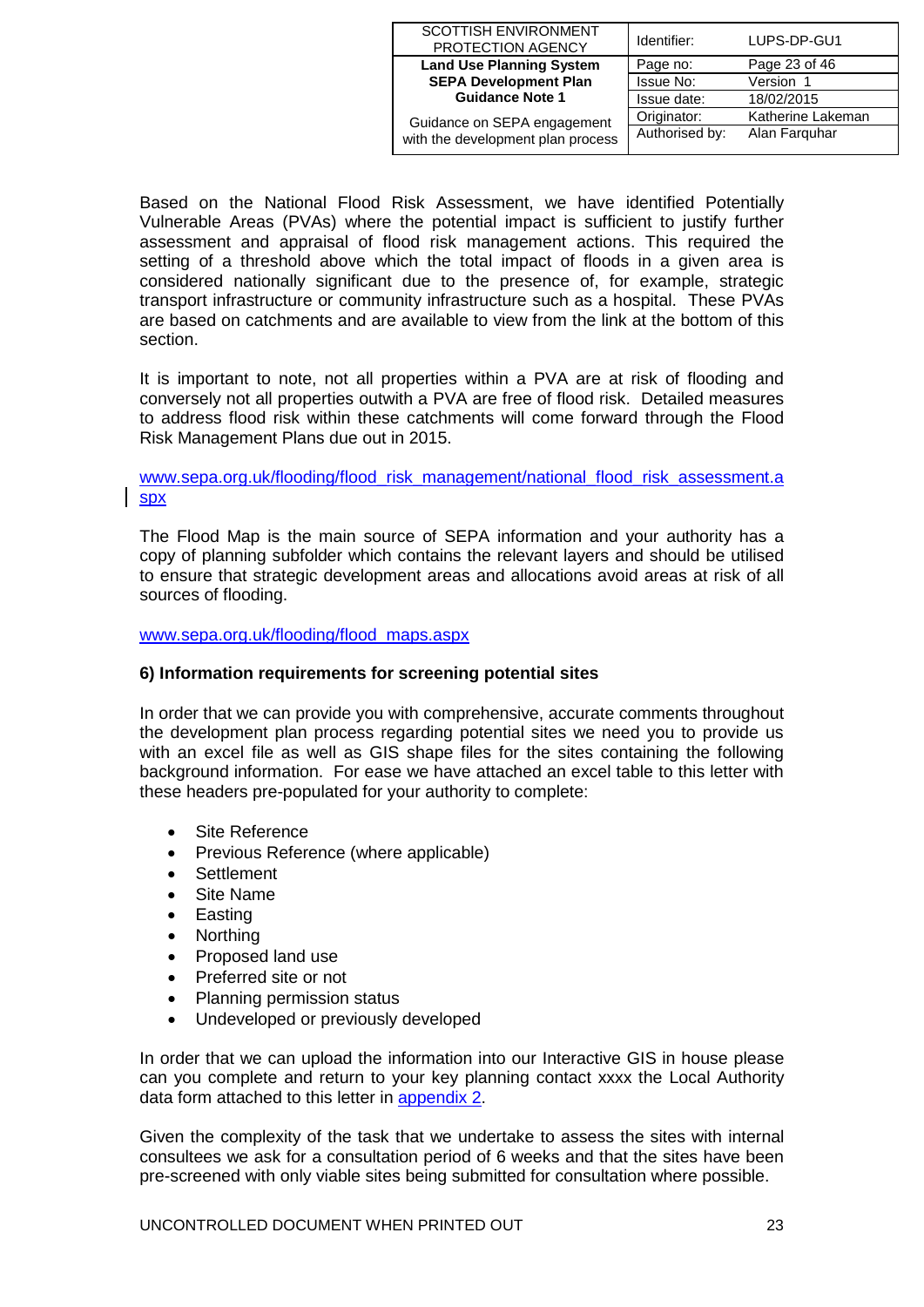| <b>SCOTTISH ENVIRONMENT</b><br>PROTECTION AGENCY | Identifier:    | LUPS-DP-GU1       |
|--------------------------------------------------|----------------|-------------------|
| <b>Land Use Planning System</b>                  | Page no:       | Page 24 of 46     |
| <b>SEPA Development Plan</b>                     | Issue No:      | Version 1         |
| <b>Guidance Note 1</b>                           | Issue date:    | 18/02/2015        |
| Guidance on SEPA engagement                      | Originator:    | Katherine Lakeman |
| with the development plan process                | Authorised by: | Alan Farguhar     |

Due to past experience we recommend that a table is kept within your authority of all the reference numbers/ names used for each site from the outset of the process. The provision of this information to us at the later stages of the DP process makes matching up previous comments a lot more straightforward.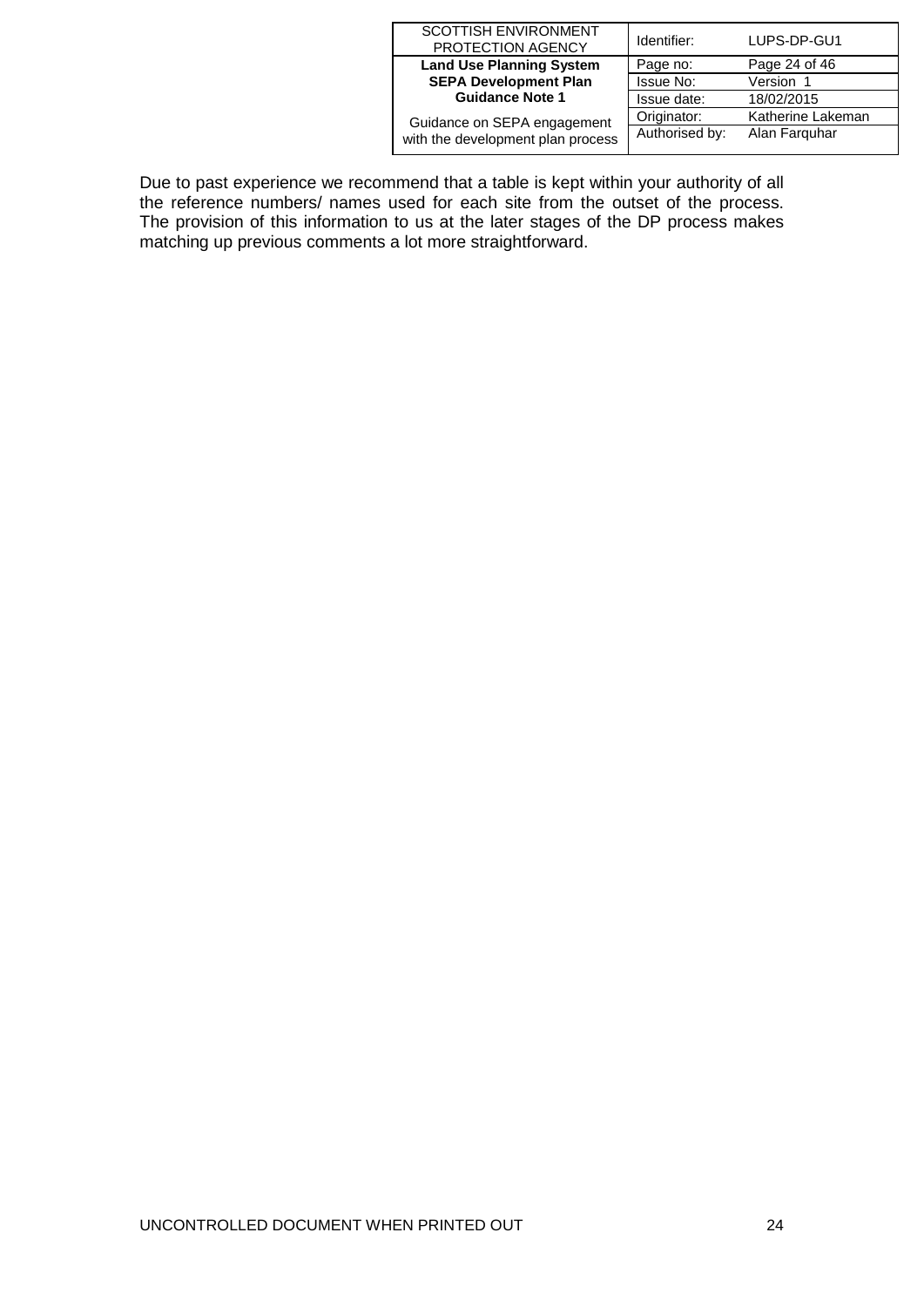| <b>SCOTTISH ENVIRONMENT</b><br>PROTECTION AGENCY | Identifier:    | LUPS-DP-GU1       |
|--------------------------------------------------|----------------|-------------------|
| <b>Land Use Planning System</b>                  | Page no:       | Page 25 of 46     |
| <b>SEPA Development Plan</b>                     | Issue No:      | Version 1         |
| <b>Guidance Note 1</b>                           | Issue date:    | 18/02/2015        |
| Guidance on SEPA engagement                      | Originator:    | Katherine Lakeman |
| with the development plan process                | Authorised by: | Alan Farguhar     |

# **Appendix 2: Local Authority Data Form**

In order to upload the Local Development Plan site shapefiles onto our GIS system we require the following detailed dataset information. Please fill in the tables provided below.

Please note that our system will only allow us to have a single legend for development plan sites. If you have separate layers for each land use (e.g. residential, mixed use and economic etc), you will need to amalgamate the dataset prior to sending it into us.

#### **1) Meta Data Details**

| Dataset                  | e.g. XX Council Local Development Plan Sites                |  |
|--------------------------|-------------------------------------------------------------|--|
| Abstract                 | Insert brief description of dataset                         |  |
|                          | e.g. preferred and non-preferred sites for the X LDP        |  |
|                          | e.g. site allocations for the XLDP                          |  |
| Location                 | SEPA GIS to complete this section                           |  |
| Availability             | Internal uses only. Request for the data should be          |  |
|                          | directed to <insert council=""></insert>                    |  |
| <b>Attributes</b>        |                                                             |  |
| Filename                 | SEPA GIS to complete this section                           |  |
| Coverage                 | <b>Insert Council Area</b>                                  |  |
| Data Supplier            | <b>Insert Council name</b>                                  |  |
| Digitised By             | Insert Council name                                         |  |
| Source                   | e.g. XX Council Local Development Plan                      |  |
| Source Scale             | e.g. 1.1250                                                 |  |
| Source Date              | e.g. December 2012                                          |  |
| <b>Dataset Status</b>    | Is this a finalised dataset or are updates on-going?        |  |
| Update Frequency         | If you intend to update the dataset, what is the frequency? |  |
|                          | (e.g. annually, infrequently, never etc).                   |  |
| <b>Spatial Reference</b> | e.g. British National Grid                                  |  |
| <b>Creation Details</b>  | e.g. Data captured by X Council.                            |  |
| Internal SEPA Contact    | SEPA to complete - insert name of main planning service     |  |
|                          | contact                                                     |  |

#### **2) Attribute Details**

Please complete this table with the attribute headings contained in the attributes table accompanying the dataset. As a minimum we required a site reference, name and proposed landuse. To allow us to check these details an extracted copy of the attribute table should also be sent into us.

Attribute Description

*\* Please insert additional rows if required.* 

*\* Completed examples of this table are provided on the next page.*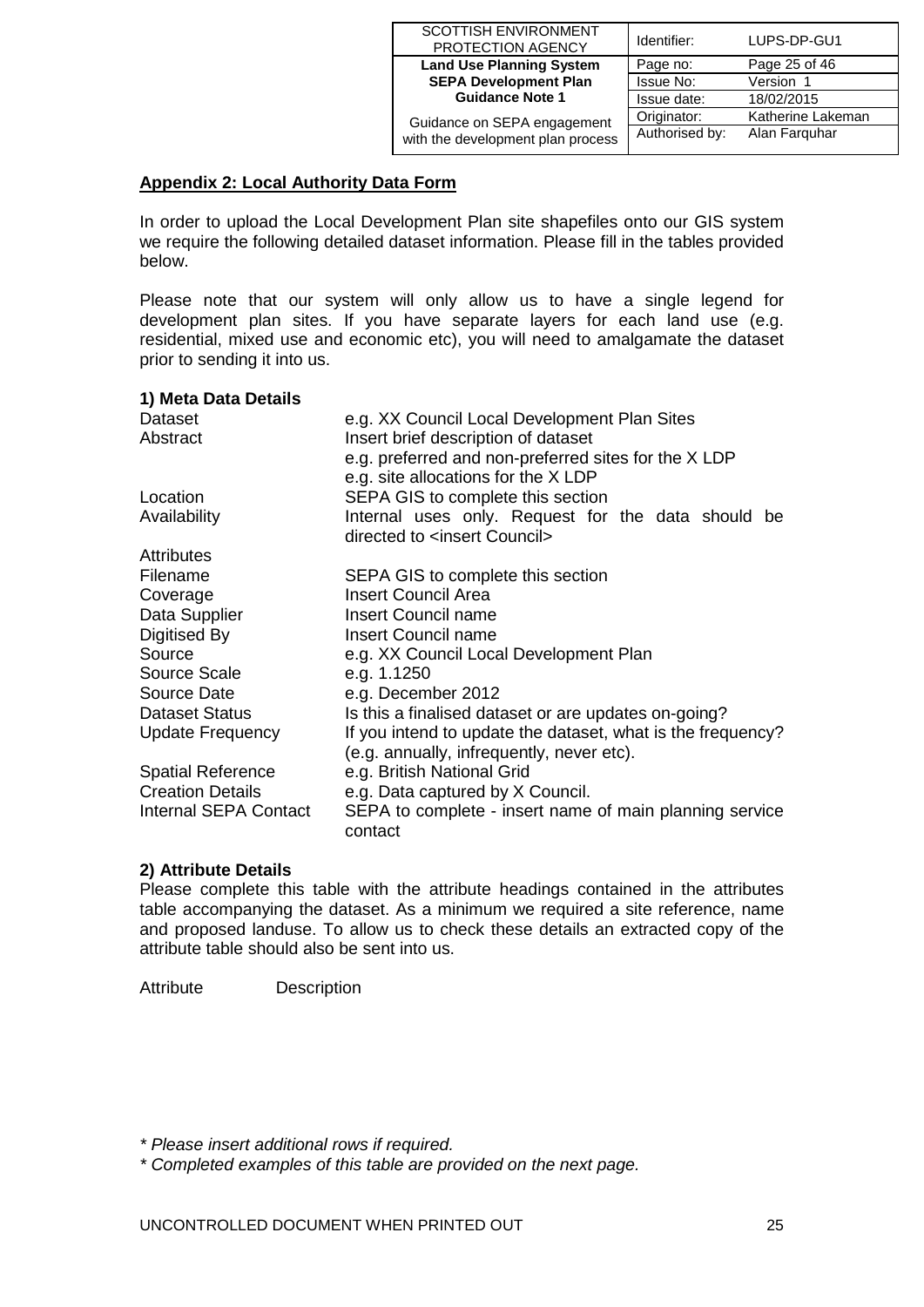| <b>SCOTTISH ENVIRONMENT</b><br>PROTECTION AGENCY | Identifier:    | LUPS-DP-GU1       |
|--------------------------------------------------|----------------|-------------------|
| <b>Land Use Planning System</b>                  | Page no:       | Page 26 of 46     |
| <b>SEPA Development Plan</b>                     | Issue No:      | Version 1         |
| <b>Guidance Note 1</b>                           | Issue date:    | 18/02/2015        |
| Guidance on SEPA engagement                      | Originator:    | Katherine Lakeman |
| with the development plan process                | Authorised by: | Alan Farguhar     |

## Attribute Details - Example 1

| <b>Attribute</b><br><b>Alternative Title</b><br>Description |  |  |
|-------------------------------------------------------------|--|--|
|                                                             |  |  |
| Area of the site in hectares.<br>Area (hectares)            |  |  |
| Policy type<br>Type of land use proposed for the site.      |  |  |
| <b>Site Number</b><br>Reference number for planning site.   |  |  |
| <b>Site</b><br>Name of site.                                |  |  |

| <b>Attribute</b> | Alternative<br><b>Title</b> | <b>Description</b>                                                                                  |  |
|------------------|-----------------------------|-----------------------------------------------------------------------------------------------------|--|
| Trans            |                             | Transparency of fill in layer file                                                                  |  |
| Site_ref         |                             | Site reference as shown within the Inner Moray Firth Local<br>Development Plan - Main Issues Report |  |
| <b>District</b>  |                             | District where the allocation is located.                                                           |  |
| Settlement       |                             | Settlement where the allocation is located                                                          |  |
| Cfs_Ref          |                             | Reference used from the Call for Sites in April 2011                                                |  |
| Site_Type        |                             | Proposed Use of the Site                                                                            |  |
| Devt_plan        |                             | Name of Development Plan site                                                                       |  |
| Id               |                             | Unique ID                                                                                           |  |

### Attributes Details - Example 2

## **3) Information Package**

When complete please forward the following information to your SEPA planning contact:

- Completed form detailing metadata and attributes details
- A copy of the attributes table attached to the shapefiles for us to check
- The shapefiles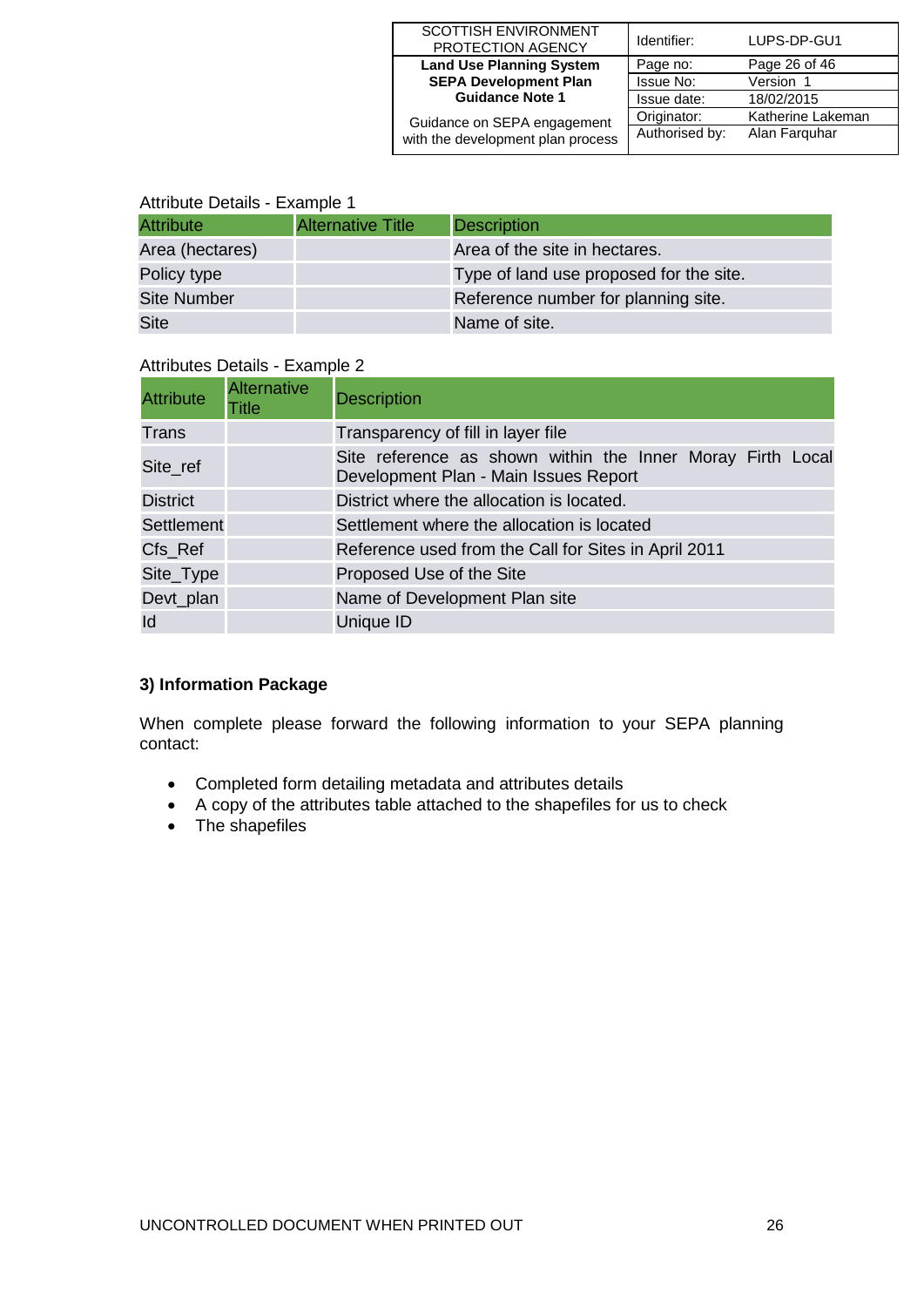| SCOTTISH ENVIRONMENT<br>PROTECTION AGENCY | Identifier:    | LUPS-DP-GU1       |
|-------------------------------------------|----------------|-------------------|
| <b>Land Use Planning System</b>           | Page no:       | Page 27 of 46     |
| <b>SEPA Development Plan</b>              | Issue No:      | Version 1         |
| <b>Guidance Note 1</b>                    | Issue date:    | 18/02/2015        |
| Guidance on SEPA engagement               | Originator:    | Katherine Lakeman |
| with the development plan process         | Authorised by: | Alan Farguhar     |

# <span id="page-26-0"></span>**Appendix 2: Standard text for work request emails to Science Advice**

Maps of the most current overall classification data for coastal, surface and groundwater bodies, and an extract of the measures data base for the geographical area can be obtained for the planning authority by generating 2 work request emails for Science Advice (they go to different parts of the team).

#### **1. For Maps of overall waterbody status**:

Send to [science.advice@sepa.org.uk](mailto:science.advice@sepa.org.uk)

Entitle email: FAO EAU request to generate GIS waterbody maps for XXX council area

Please can you provide 2 maps with OS background, for external use of the current overall classification (currently 2011) for:

1. Coastal and surface

2. Ground water

Water bodies totally and partially within the **XXXX** council area.

Many thanks

----------------------------------------------------------------------------------------------------------------------------

#### **2. For extract from pressures and measures database**

Send to [science.advice@sepa.org.uk](mailto:science.advice@sepa.org.uk)

Entitle email: FAO Environmental Quality Co-ordinators request to extract pressures and measures data for XXX council area

Please can you provide details of the pressures and measures data associated with all water bodies within or partially within the **XXXX** council area.

Many thanks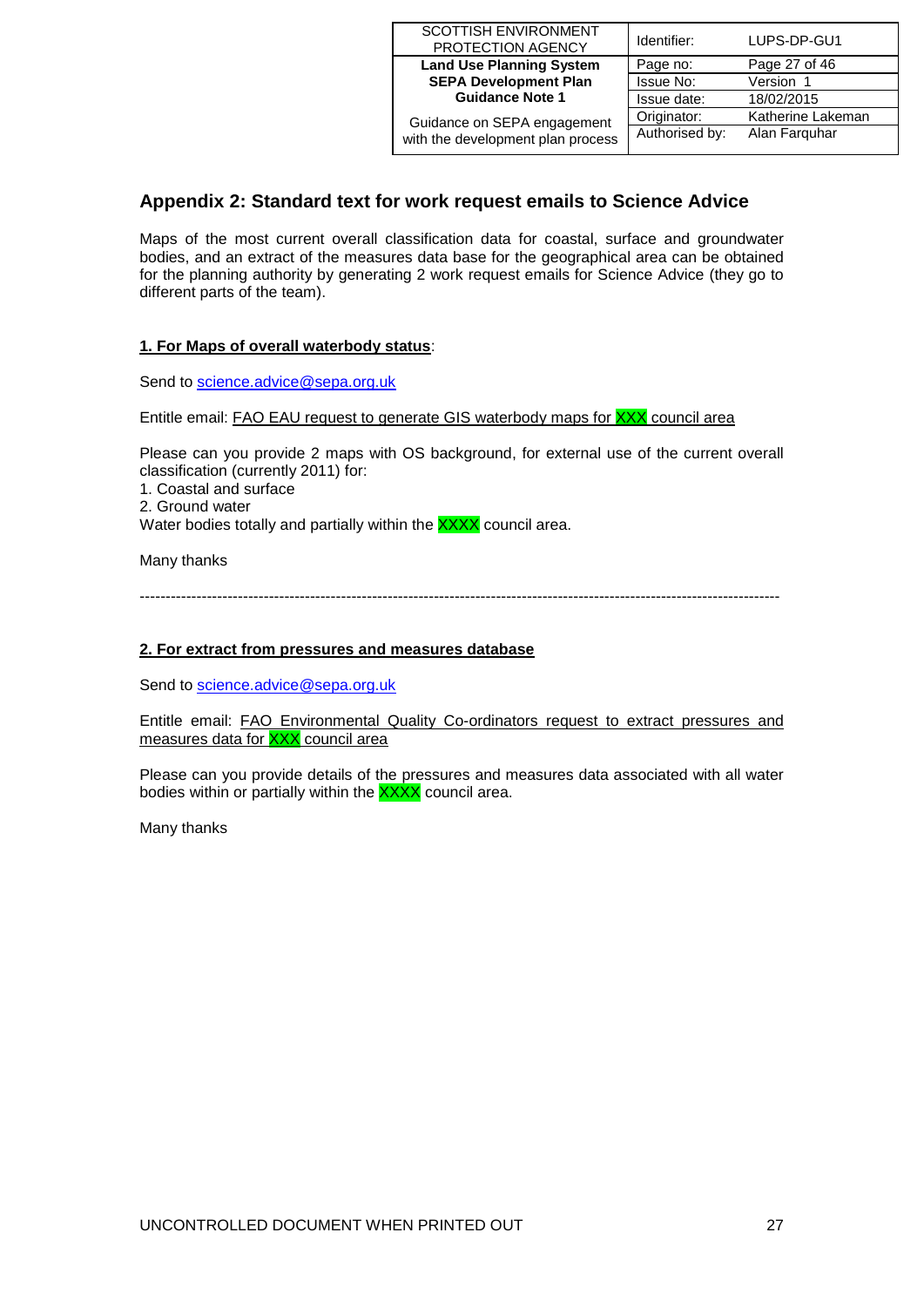| <b>SCOTTISH ENVIRONMENT</b><br>PROTECTION AGENCY | Identifier:    | LUPS-DP-GU1       |
|--------------------------------------------------|----------------|-------------------|
| <b>Land Use Planning System</b>                  | Page no:       | Page 28 of 46     |
| <b>SEPA Development Plan</b>                     | Issue No:      | Version 1         |
| <b>Guidance Note 1</b>                           | Issue date:    | 18/02/2015        |
| Guidance on SEPA engagement                      | Originator:    | Katherine Lakeman |
| with the development plan process                | Authorised by: | Alan Farguhar     |

# <span id="page-27-0"></span>**Appendix 3: Flow charts of SDP and LDP process highlighting points for influencing and periods of statutory consultation**

Legend for both flow charts:

\* statutory period

- Key influencing period (non statutory)
- Statutory consultation period
	- Potential points where input may be required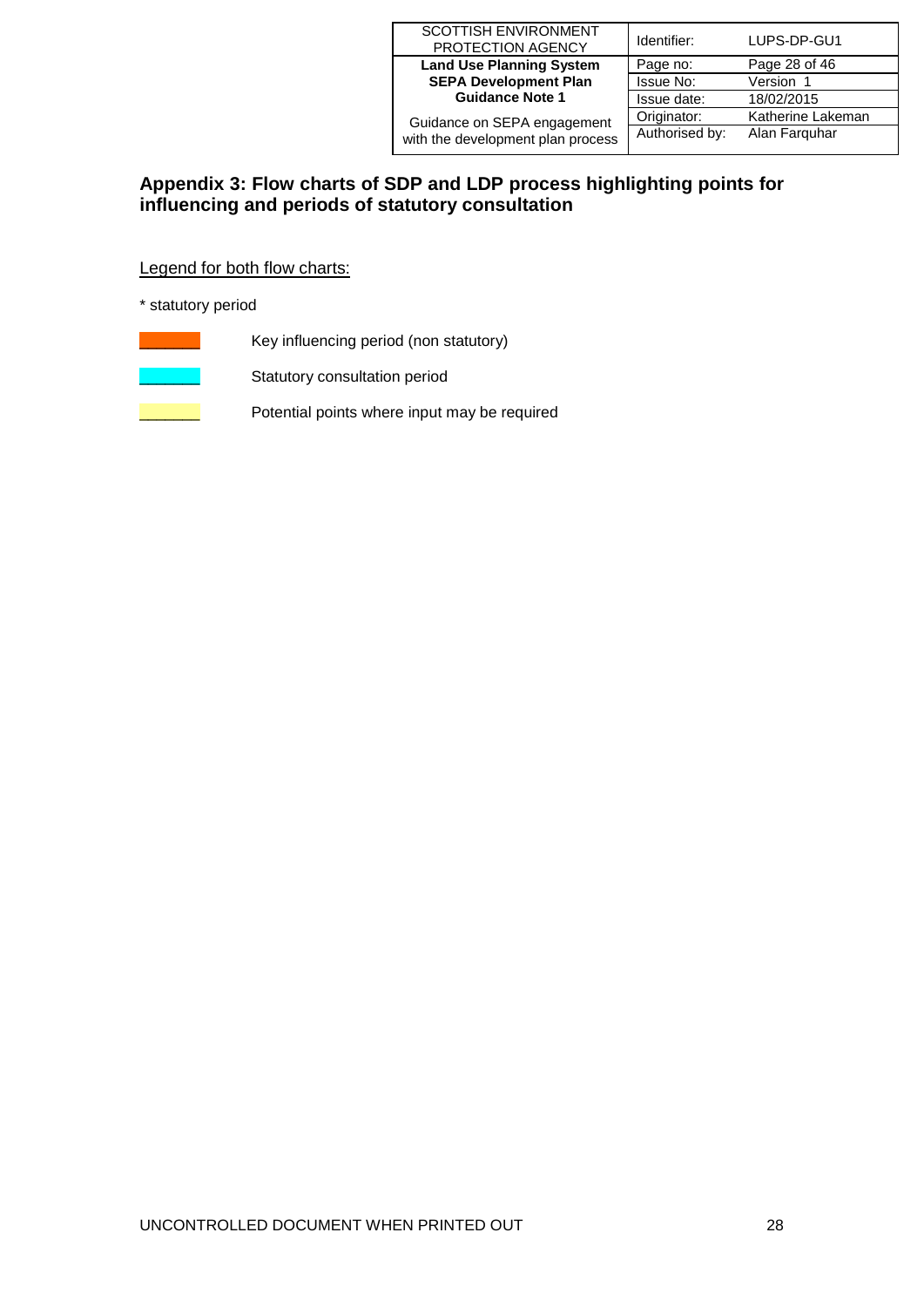| SCOTTISH ENVIRONMENT            |
|---------------------------------|
| PROTECTION AGENCY               |
| <b>Land Use Planning System</b> |
| <b>SEPA Development Plan</b>    |
| <b>Guidance Note 1</b>          |
|                                 |

Guidance on SEPA engagement with the development plan process

| Identifier:    | LUPS-DP-GU1       |
|----------------|-------------------|
| Page no:       | Page 29 of 46     |
| Issue No:      | Version 1         |
| Issue date:    | 18/02/2015        |
| Originator:    | Katherine Lakeman |
| Authorised by: | Alan Farguhar     |
|                |                   |

# **FIGURE 1 – NORMAL STRATEGIC DEVELOPMENT PLAN PROCESS**

| <b>TYPICAL TIMINGS</b> |            | <b>STRATEGIC DEVELOPMENT PLAN</b>                                                                                             | STRATEGIC ENVIRONMENTAL ASSESSMENT/<br><b>APPROPRIATE ASSESSMENT</b>                                                                                                                                                      |  |  |
|------------------------|------------|-------------------------------------------------------------------------------------------------------------------------------|---------------------------------------------------------------------------------------------------------------------------------------------------------------------------------------------------------------------------|--|--|
| weeks                  | cumulative |                                                                                                                               |                                                                                                                                                                                                                           |  |  |
|                        | annual     | Publish Development Plan Scheme<br>(including Participation Statement)                                                        | RA Collates baseline environmental info- input from SEPA to<br>provide information - see scoping letter                                                                                                                   |  |  |
|                        |            |                                                                                                                               |                                                                                                                                                                                                                           |  |  |
|                        |            | Engage with key agencies etc. Prepare                                                                                         | Prepare Scoping Report and submit to SEA Gateway                                                                                                                                                                          |  |  |
|                        |            | <b>Monitoring Statement and Main Issues Report</b>                                                                            | Statutory requirement to consult with consultation authorities,<br>including SEPA (35 days to respond)                                                                                                                    |  |  |
|                        |            | SEPA input will include providing baseline                                                                                    | Consider comments from Consultation Authorities and refine                                                                                                                                                                |  |  |
|                        |            | information, attending workshops, reviewing                                                                                   | methodology                                                                                                                                                                                                               |  |  |
|                        |            | draft MIR text, potentially discussing how                                                                                    |                                                                                                                                                                                                                           |  |  |
|                        |            | existing policies will be taken forward and<br>proposed strategic development areas                                           | Environmentally appraise Main Issues Report. Screen to<br>identify whether Appropriate Assessment is required                                                                                                             |  |  |
| $\bf{0}$               | 0          | <b>Publish Main Issues Report and Monitoring</b><br><b>Statement</b>                                                          | Publish Environmental Report and submit via SEA gateway.<br><b>Publish Appropriate Assessment if necessary</b>                                                                                                            |  |  |
|                        |            |                                                                                                                               |                                                                                                                                                                                                                           |  |  |
| 6                      | 6          | Consultation period for MIR includes review of<br>strategic development areas, MIR questions,                                 | Consultation on Environmental Report (timescale set in scoping<br>report)                                                                                                                                                 |  |  |
|                        |            | policy review, monitoring statement response                                                                                  |                                                                                                                                                                                                                           |  |  |
|                        |            |                                                                                                                               |                                                                                                                                                                                                                           |  |  |
|                        |            | SDPA will consider reps and prepare<br><b>Proposed Plan and Action Programme</b><br>Key period for SEPA to influence the plan | Consider responses. Environmentally appraise Proposed Plan,<br>and amend Environmental Report (and Appropriate<br>Assessment) if necessary (i.e. if significant changes between<br>Main Issues Report and Proposed Plan). |  |  |
|                        |            | through review of draft policies and input to                                                                                 |                                                                                                                                                                                                                           |  |  |
| 26                     | 32         | informal discussion with SDPA                                                                                                 |                                                                                                                                                                                                                           |  |  |
|                        |            |                                                                                                                               |                                                                                                                                                                                                                           |  |  |
| 10                     | 42         | Committee and printing                                                                                                        |                                                                                                                                                                                                                           |  |  |
| 0                      | 42         | <b>Publish Proposal Plan and Proposed</b><br><b>Action Programme</b>                                                          | Publish revised Environmental Report if necessary and submit<br>via SEA gateway. Publish revised Appropriate Assessment if<br>necessary                                                                                   |  |  |
|                        |            |                                                                                                                               |                                                                                                                                                                                                                           |  |  |
| 12 (6 min*)            | 54         | Period for representations<br>Modifications or support representations<br>prepared and submitted covering PP and AP           | <b>Consult if required</b>                                                                                                                                                                                                |  |  |
|                        |            |                                                                                                                               |                                                                                                                                                                                                                           |  |  |
|                        |            | Prepare Note of Representations/ Summary of                                                                                   |                                                                                                                                                                                                                           |  |  |
|                        |            | Unresolved Issues, and Report of Conformity                                                                                   |                                                                                                                                                                                                                           |  |  |
| 17                     | 71         | with Participation Statement                                                                                                  | Consider responses                                                                                                                                                                                                        |  |  |
| 6                      | 77         | Committee and printing<br><b>Submit Proposed Plan, Proposed Action</b>                                                        |                                                                                                                                                                                                                           |  |  |
|                        |            | Programme, Report of Conformity with                                                                                          |                                                                                                                                                                                                                           |  |  |
|                        |            | Participation Statement, and Note of                                                                                          |                                                                                                                                                                                                                           |  |  |
|                        |            | Representations and how taken account of                                                                                      |                                                                                                                                                                                                                           |  |  |
| 1                      | 78         | to Ministers. Publicise submission of plan                                                                                    |                                                                                                                                                                                                                           |  |  |
| 35                     | 113        | <b>Examination of Proposed Plan</b>                                                                                           | Reporter refers to Environmental Report                                                                                                                                                                                   |  |  |
|                        |            |                                                                                                                               |                                                                                                                                                                                                                           |  |  |
| 0                      | 113        | <b>Report</b> published and submitted to Ministers                                                                            |                                                                                                                                                                                                                           |  |  |
|                        |            | and SDPA                                                                                                                      |                                                                                                                                                                                                                           |  |  |
|                        |            |                                                                                                                               |                                                                                                                                                                                                                           |  |  |
| 17                     | 130        | Ministers consider Report                                                                                                     | Scottish Government appraises modifications                                                                                                                                                                               |  |  |
|                        |            |                                                                                                                               |                                                                                                                                                                                                                           |  |  |
| 0                      | 130        | Ministers approve, modify or reject the plan                                                                                  | Ministers publish revised Environmental Report (and<br>Appropriate Assessment) if required                                                                                                                                |  |  |
|                        |            |                                                                                                                               |                                                                                                                                                                                                                           |  |  |
|                        |            | SDPA <b>publish</b> plan                                                                                                      | Publish Post-Adoption SEA Statement and submit to SEA<br>Gateway                                                                                                                                                          |  |  |
| 3 mth max*             | 143        | <b>Publish Action Programme</b>                                                                                               |                                                                                                                                                                                                                           |  |  |
|                        |            |                                                                                                                               |                                                                                                                                                                                                                           |  |  |

statutory period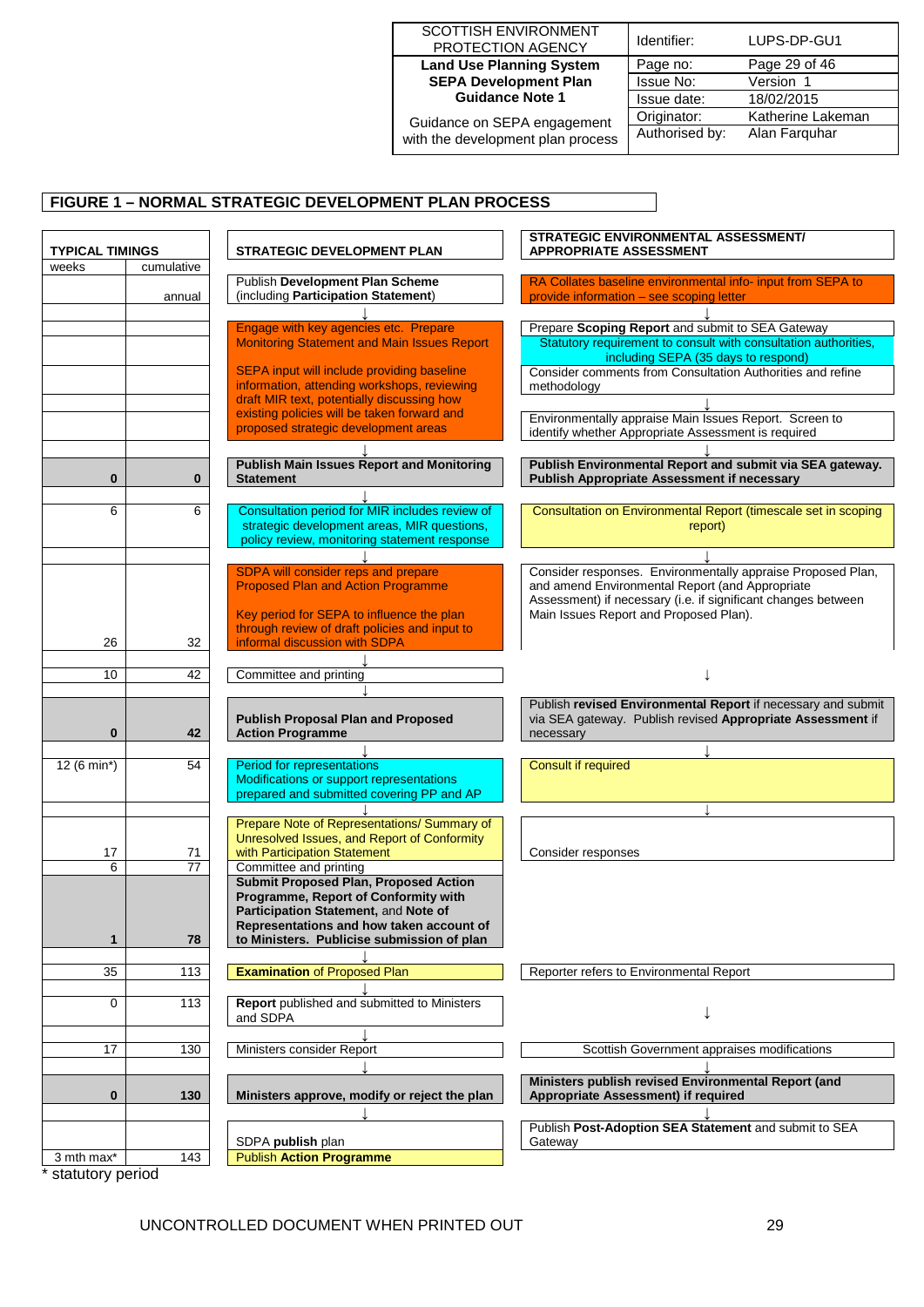|                        |                 | SCOTTISH ENVIRONMENT PROTECTION AGENCY                                                                                                        | Identifier:<br>LUPS-DP-GU1                                                                                                                                                                                                |
|------------------------|-----------------|-----------------------------------------------------------------------------------------------------------------------------------------------|---------------------------------------------------------------------------------------------------------------------------------------------------------------------------------------------------------------------------|
|                        |                 | <b>Land Use Planning System</b>                                                                                                               | Page 30 of 46<br>Page no:                                                                                                                                                                                                 |
|                        |                 | SEPA Development Plan Guidance Note 1                                                                                                         | <b>Issue No:</b><br>Version 1<br>2/02 /2015<br>Issue date:                                                                                                                                                                |
|                        |                 | Guidance on SEPA engagement with the development plan process                                                                                 | Katherine Lakeman<br>Originator:                                                                                                                                                                                          |
|                        |                 |                                                                                                                                               | Authorised by:<br>Alan Farquhar                                                                                                                                                                                           |
|                        |                 | FIGURE 2 - NORMAL LOCAL DEVELOPMENT PLAN PROCESS                                                                                              |                                                                                                                                                                                                                           |
| <b>TYPICAL TIMINGS</b> |                 | <b>LOCAL DEVELOPMENT PLAN</b>                                                                                                                 | <b>STRATEGIC ENVIRONMENTAL ASSESSMENT/</b><br><b>APPROPRIATE ASSESSMENT</b>                                                                                                                                               |
| weeks                  | cumulative      | Publish Development Plan Scheme                                                                                                               | RA Collates baseline environmental info- input from SEPA to                                                                                                                                                               |
|                        | annual          | (including Participation Statement)                                                                                                           | provide information - see scoping letter                                                                                                                                                                                  |
|                        |                 | Engage with key agencies etc. Prepare<br><b>Monitoring Statement and Main Issues Report</b>                                                   | Prepare Scoping Report, submit to SEA Gateway, and await<br>responses                                                                                                                                                     |
|                        |                 | SEPA input may include providing baseline                                                                                                     | Statutory requirement to consult with consultation authorities,<br>including SEPA (35 days to respond)↓                                                                                                                   |
|                        |                 | information, attending workshops, reviewing<br>topic papers and sites, commenting on draft                                                    | Consider comments from Consultation Authorities and refine<br>methodology                                                                                                                                                 |
|                        |                 | MIR text and potentially discussing how<br>existing policies will be taken forward                                                            |                                                                                                                                                                                                                           |
|                        |                 |                                                                                                                                               | Environmentally appraise Main Issues Report. Screen to<br>identify whether Appropriate Assessment is required                                                                                                             |
| $\bf{0}$               | $\bf{0}$        | <b>Publish Main Issues Report and Monitoring</b><br><b>Statement</b>                                                                          | Publish Environmental Report and submit via SEA gateway.<br><b>Publish Appropriate Assessment if necessary</b>                                                                                                            |
| 6                      | 6               | Consultation period for MIR includes review of<br>strategic development areas, MIR questions,<br>policy review, monitoring statement response | Consultation timescales set out in scoping report                                                                                                                                                                         |
| 26                     | 32              | Consider reps and prepare Proposed Plan and<br><b>Action Programme</b>                                                                        | Consider responses. Environmentally appraise Proposed Plan,<br>and amend Environmental Report (and Appropriate<br>Assessment) if necessary (i.e. if significant changes between<br>Main Issues Report and Proposed Plan). |
| 10                     | 42              | Committee and printing                                                                                                                        |                                                                                                                                                                                                                           |
|                        |                 |                                                                                                                                               | Publish revised Environmental Report if necessary and submit                                                                                                                                                              |
| $\bf{0}$               | 42              | <b>Publish Proposal Plan and Proposed</b><br><b>Action Programme</b>                                                                          | via SEA gateway. Publish revised Appropriate Assessment if<br>necessary                                                                                                                                                   |
| 12 (6 min*)            | 54              | <b>Period for representations</b><br>Modifications or support representations<br>prepared and submitted covering PP and AP                    | <b>Consult if required</b>                                                                                                                                                                                                |
|                        |                 | Consider representations. Prepare summary                                                                                                     |                                                                                                                                                                                                                           |
| 17                     | 71              | of Unresolved Issues and Report of Conformity<br>with Participation Statement                                                                 | Consider responses                                                                                                                                                                                                        |
| 6                      | $\overline{77}$ | Committee and printing                                                                                                                        |                                                                                                                                                                                                                           |
|                        |                 | <b>Submit Proposed Plan, Action Programme</b><br>and Report of Conformity with Participation<br><b>Statement to Ministers. Publicise</b>      |                                                                                                                                                                                                                           |
| 1                      | 78              | submission of plan                                                                                                                            |                                                                                                                                                                                                                           |
| 35                     | 113             | <b>Examination of Proposed Plan</b>                                                                                                           | Reporter refers to Environmental Report                                                                                                                                                                                   |
| 0                      | 113             | Report published and submitted to Planning<br>Authority                                                                                       |                                                                                                                                                                                                                           |
|                        |                 | Planning authority considers recommendations<br>and prepares Modifications, Proposed Plan as                                                  | Environmentally appraise modifications. Carry out appropriate                                                                                                                                                             |
| 3 months<br>max*       | 126             | modified and Statement of Explanation for not<br>accepting any recommendations                                                                | assessment of modifications if required                                                                                                                                                                                   |
|                        |                 | Publish Modifications and Proposed Plan as                                                                                                    |                                                                                                                                                                                                                           |
| 0                      | 126             | modified. Advertise intention to adopt Plan.<br>Send Ministers the Proposed Plan as modified<br>etc                                           | Publish and send to Ministers revised Environmental Report<br>(and Appropriate Assessment if required                                                                                                                     |
|                        |                 |                                                                                                                                               |                                                                                                                                                                                                                           |
| 4 min*                 | 130             | <b>Planning Authority adopts plan</b>                                                                                                         | Publish Post-Adoption SEA Statement and submit to SEA<br>Gateway                                                                                                                                                          |
| 3 mth max*             | 143             | <b>Publish Action Programme</b>                                                                                                               |                                                                                                                                                                                                                           |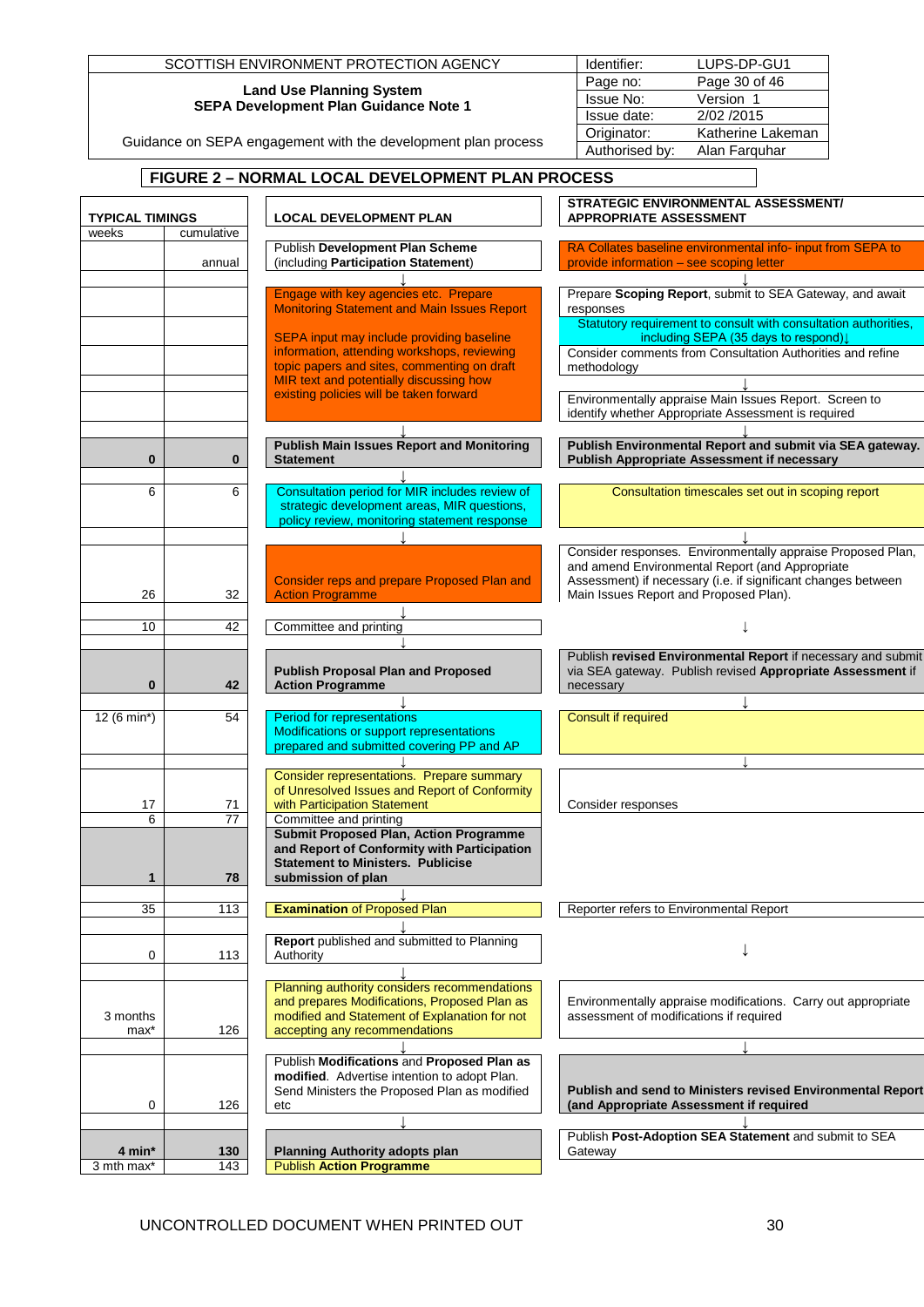| SCOTTISH ENVIRONMENT PROTECTION AGENCY                                          | Identifier:    | LUPS-DP-GU1       |
|---------------------------------------------------------------------------------|----------------|-------------------|
|                                                                                 | Page no:       | Page 31 of 46     |
| <b>Land Use Planning System</b><br><b>SEPA Development Plan Guidance Note 1</b> | Issue No:      | Version 1         |
|                                                                                 | Issue date:    | 2/02/2015         |
|                                                                                 | Originator:    | Katherine Lakeman |
| Guidance on SEPA engagement with the development plan process                   | Authorised by: | Alan Farguhar     |

# <span id="page-30-0"></span>**Appendix 4: Development Plan Spreadsheet Guidance**

# **1. Introduction**

- a. This guidance note is to help Operations, Flood Risk Hydrology and Planning staff who have been tasked with completing the development plan site spreadsheet (LUPS-DP-SS1). Sections 1 to 3 are relevant to all users while [Section 4](#page-33-0) is relevant to Operations, [Section 5](#page-38-0) for Flood Risk Hydrology and **Sections 6 and 7** for planning staff.
- b. We have a statutory role as a 'key agency' which is set out in Planning Circular 6/2013 [Development Planning.](http://www.scotland.gov.uk/Publications/2013/12/9924) As part of that role we undertake a comprehensive review, with regards our issues, of proposed sites and those to be continued from previous development plan at key stages of the process in order that the allocations in the subsequent development plan account for environmental constraints.

# **2. Reasons for undertaking a comprehensive site review at the earliest opportunity**

- a. We aim to undertake a comprehensive site review at the earliest consultation for a development plan in order to identify sites which:
	- 1. we object in principle and want to be removed from the plan as they are unacceptable with regards impact on the environment, location at flood risk or adjacent to specific facilities regulated by SEPA which are likely to cause nuisance even with regulatory controls in place (the last type will typically be very infrequent and must be sent to URRT)
	- 2. require modification or attachment of development requirements which will require a developer to incorporate specific issues into the development to make it acceptable (e.g. require a FRA is undertaken and development design accords with SPP, avoid unnecessary river engineering measures)
	- 3. look for opportunities for further improvements not formally identified through the river basin planning measures setting process , where appropriate (for example connection to the green network, incorporation of a buffer strip adjacent to watercourse, or improvements on water bodies such as naturalisation of a channel). We will encourage that these additional improvement issues are incorporated into site specific development requirements at the pre/ MIR stages however we will not object and request modification of the proposed plan if they are not included.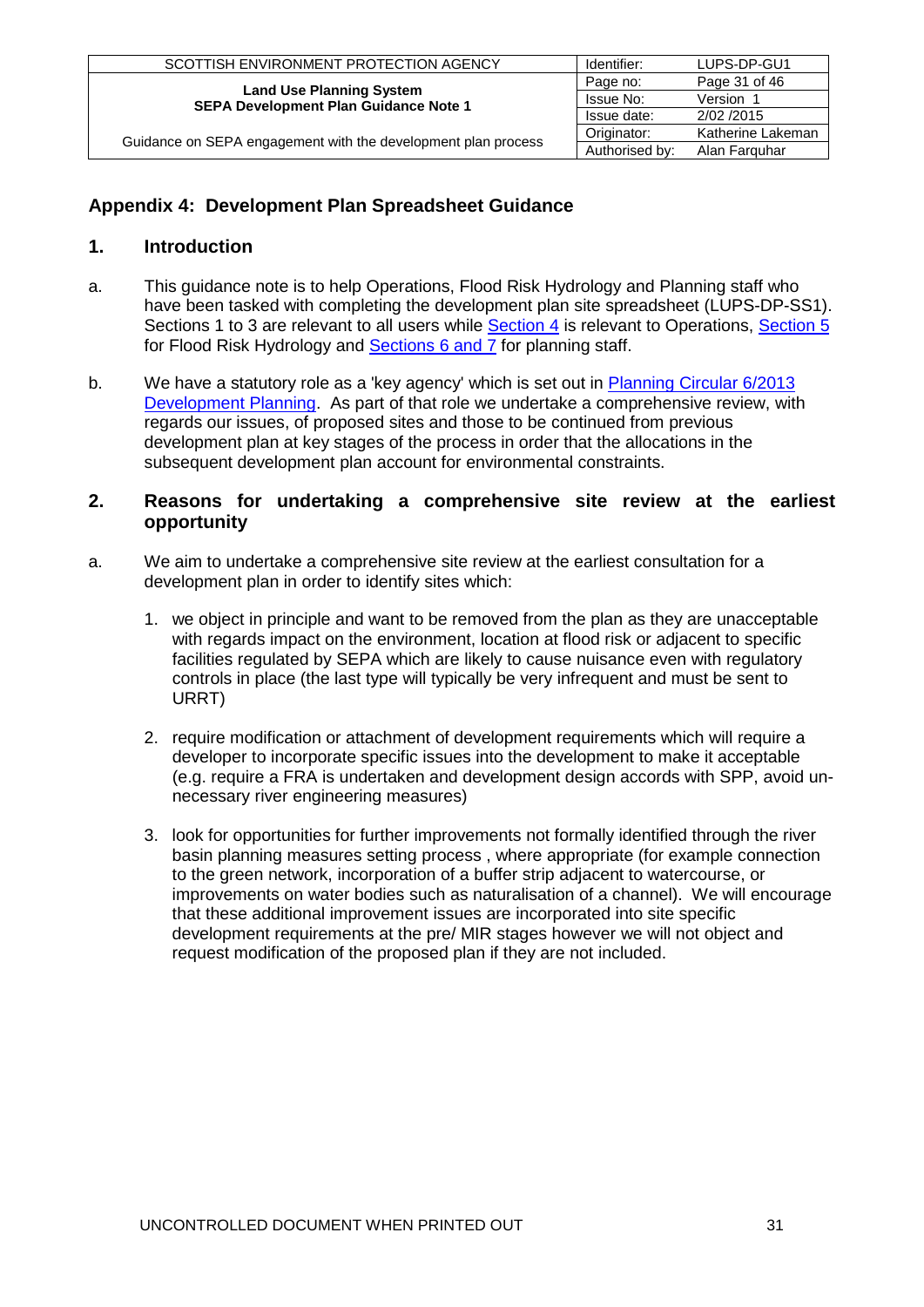| SCOTTISH ENVIRONMENT PROTECTION AGENCY                                          | Identifier:    | LUPS-DP-GU1       |
|---------------------------------------------------------------------------------|----------------|-------------------|
|                                                                                 | Page no:       | Page 32 of 46     |
| <b>Land Use Planning System</b><br><b>SEPA Development Plan Guidance Note 1</b> | Issue No:      | Version 1         |
|                                                                                 | Issue date:    | 2/02/2015         |
| Guidance on SEPA engagement with the development plan process                   | Originator:    | Katherine Lakeman |
|                                                                                 | Authorised by: | Alan Farguhar     |

- b. Our objection in principle and subsequent recommendation to remove sites from a plan may be challenged by the planning authority, reporter or site promoter/ owner. Therefore we must provide best available information based on data that we hold along with legislative and policy context for any removal request in the form of site specific information from the first consultation response. The information to be provided will vary with the specific issue but may include:
	- details on number and type of complaints received and/ or potential for nuisance regarding a specific regulated site,
	- implications of the proposed development on water body status as assigned through the river basin planning process,
	- information clarifying why site drainage is infeasible,
	- location on flood map and
	- site specific FR information that we hold.

(See appendix 1 for Ops and FRH examples)

- c. While undertaking the site review, please keep in mind that comments should focus on issues that can be addressed by the proposed plan. For example, issues that to be addressed need physical space on site that will therefore limit the developable area such as:
	- 1. FRA required to ensure that development will not be at flood risk or will increase risk to existing development especially on the functional flood plain
	- 2. measures required to restore a watercourse running through a development site (eg removal of barriers to fish passage or opening up of a channelised watercourse)
	- 3. enhanced surface water treatment measures which may be necessary on sites where affected by mine water issues or within a sensitive receiving catchment
- d. If we fail to undertake comprehensive reviews of the sites it may result in:
	- 1. ongoing resource implications for operations staff as complaints may be generated regarding regulated sites as a result of unsuitable co-location of development
	- 2. development located in areas at risk of flooding
	- 3. complaints from planning authorities and residents/ landowners if resultant development is inappropriately located in relation to environmental constraints
	- 4. missed opportunities to ensure the protection of the water environment, appropriate mitigation measures are applied and opportunities recognised where improvements to the water environment can be applied in line with the development process
	- 5. missed opportunities to identify sites which are unsuitable for development due to environmental constraints and to seek their removal from the development plan. This in an important opportunity as SPP (paragraph 32) identifies that once the development plan has been approved the principle of development at sites has been established and should not be revisited.

# **3. Internal consultee input at subsequent stages**

a. A comprehensive review of the sites will not be required (by Operations staff) at subsequent consultations. The input from Operations will at subsequent consultations be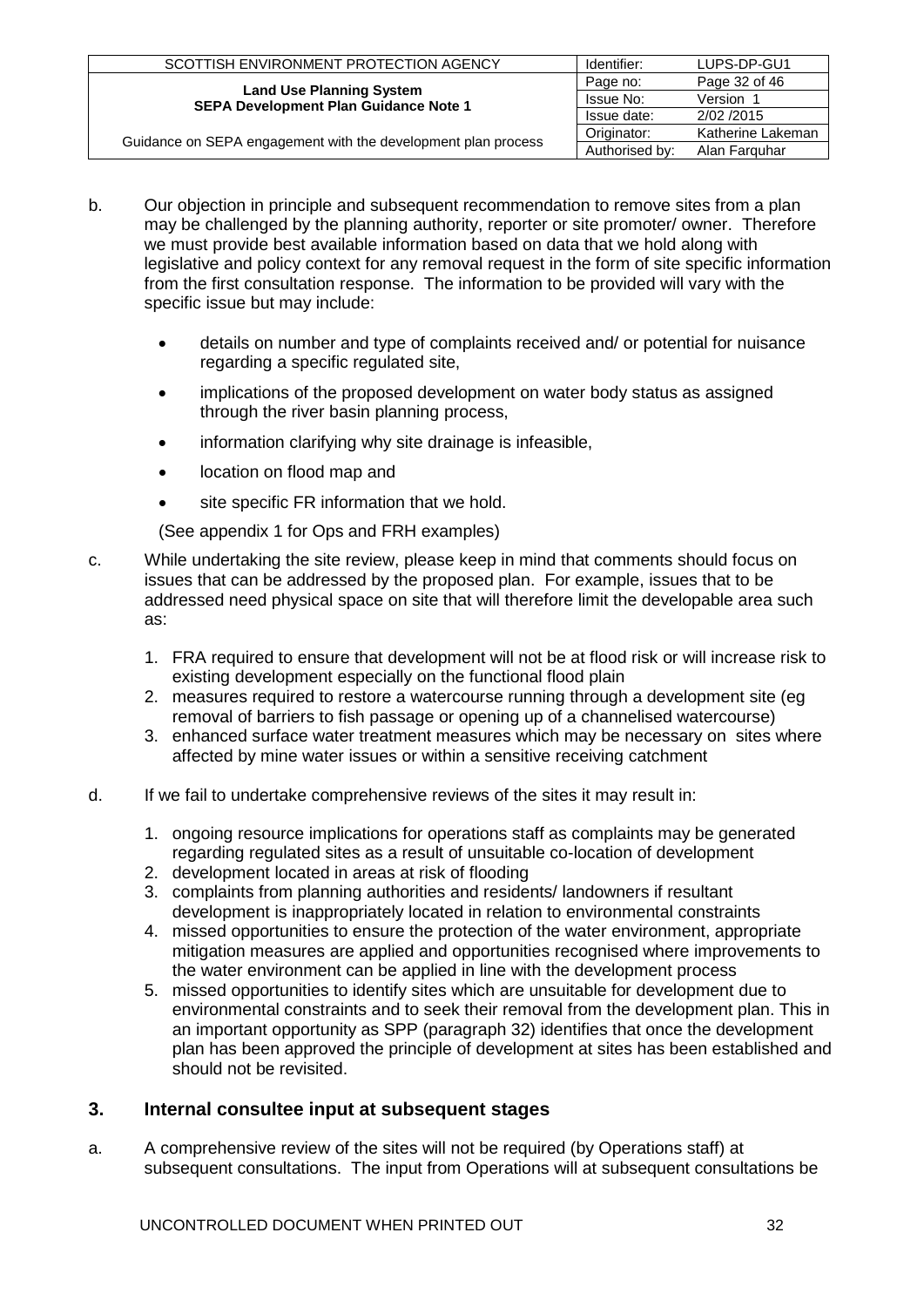| SCOTTISH ENVIRONMENT PROTECTION AGENCY                                          | Identifier:    | LUPS-DP-GU1       |
|---------------------------------------------------------------------------------|----------------|-------------------|
|                                                                                 | Page no:       | Page 33 of 46     |
| <b>Land Use Planning System</b><br><b>SEPA Development Plan Guidance Note 1</b> | Issue No:      | Version           |
|                                                                                 | Issue date:    | 2/02/2015         |
|                                                                                 | Originator:    | Katherine Lakeman |
| Guidance on SEPA engagement with the development plan process                   | Authorised by: | Alan Farguhar     |

primarily focused on new sites, those where the boundaries have been altered or where we have recommended removal but the site remains within the plan. However in order to catch any new issues planning staff will ask the relevant Ops/ TSU team if there are any new licensed sites or issues (eg complaints or mine water breakouts) that have arisen since the initial comprehensive consultation stage that may affect the proposed allocations. Using the ability to upload shape files for a session into the interactive map would allow Ops staff to quickly gain an overview of the location of the allocations relative to regulated sites (details provided in section 4.4 below).

- b. Flood Risk Hydrology will use professional judgement as to whether additional information has become available through new data sources, flood events or FRAs since the previous consultation that warrants a comprehensive review of all sites or whether comments can be limited to new or amended sites only.
- <span id="page-32-0"></span>c. At the proposed plan stage the input from all internal consultees will focus on sites in the plan that we object to either in principle which we want to see removed from the plan or where additional development requirements are required to adequately cover the environmental issues at the site. In the terminology of the LDPs this will be worded as requesting a modification to the plan. All the issues which we take forward as a formal representation to request a modification of the proposed plan at this stage will become part of the development plan examination process and will be considered by a Reporter and we may have to appear at a public inquiry to defend the position we have taken.
- d. A separate response form is required for each site where removal is recommended. The response at this stage will be the same as, or build upon the work undertaken at the MIR stage (see appendix 1 for examples). Detailed justification is also required (in the relevant detailed comments column in 'Sites –all stages' tab of the Development Plan Spreadsheet) for development requirements at this stage.
- e. Planning staff will cross refer between the previous response and the next consultation document to ascertain if our requested development requirements have been attached to previous proposed allocations and will record this in the relevant column at the start of the subsequent consultation in order that we can support the requirements in the planning response. This is important as other parties may request that the requirements are removed and we should therefore be clear when development requirements are appropriate and necessary to address environmental issues at a site.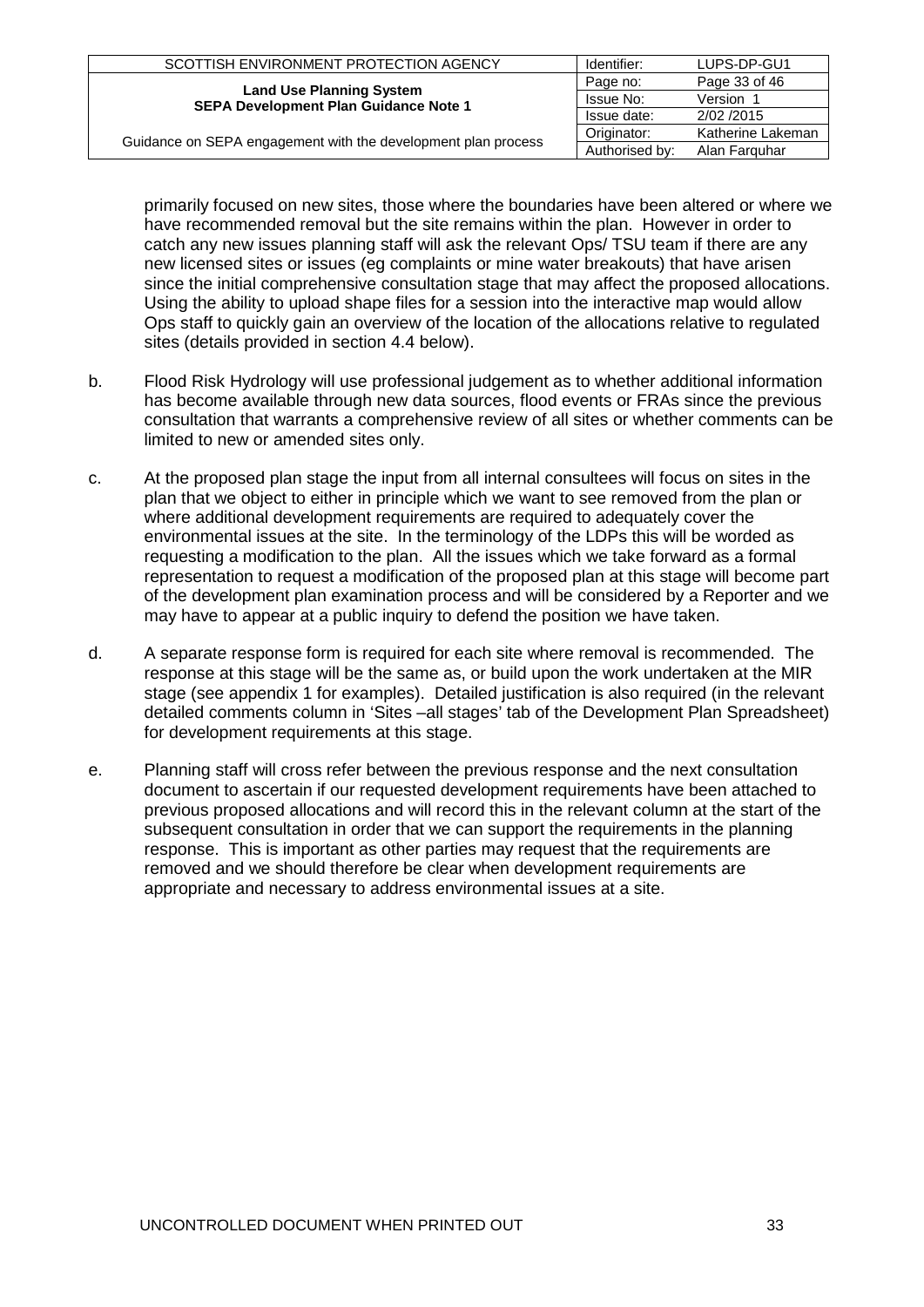| SCOTTISH ENVIRONMENT PROTECTION AGENCY                        | Identifier:    | LUPS-DP-GU1       |
|---------------------------------------------------------------|----------------|-------------------|
| <b>Land Use Planning System</b>                               | Page no:       | Page 34 of 46     |
| <b>SEPA Development Plan Guidance Note 1</b>                  | Issue No:      | Version           |
|                                                               | Issue date:    | 2/02/2015         |
|                                                               | Originator:    | Katherine Lakeman |
| Guidance on SEPA engagement with the development plan process | Authorised by: | Alan Farguhar     |

# <span id="page-33-0"></span>**4. Completing the Spreadsheet- Operations**

- a. Planning staff will send the consultation spreadsheet with a complete list of sites for review at the initial consultation (Main Issues Report (MIR)/ pre MIR stage), but only details of new, amended sites or those where we recommended removal but they remain in the plan at subsequent consultations. Planning staff will make it clear what stage the plan is at and what is required from Operations staff in the PCS consultation.
- b. Reference should be made to Appendix 1 and 2 of LUPS GU25 which sets out guidance on using the WFD pressures and measures database and a flow chart for site assessment in respect of river basin planning interests.
- c. Within the "normal" interactive GIS map in order to undertake the site review you will need to select the planning theme and the following GIS themes to be visible on the interactive map:
	- 1. WFD classification
	- 2. Licensing
	- 3. Morphology
	- 4. Designations
- d. Planning staff will advise if the site allocations have already been uploaded into the GIS interactive map by IS. If timescales have not allowed for IS to do this then the site shape files can be uploaded for one session to provide an outline of the allocation shapes only to aid the site review process by following the instructions below.
	- 1. Click the more tools button on the left hand side of the map
	- 2. Click the add shape button from the additional tools list
	- 3. The relevant parts of the shape file will have been made available to Ops staff from the planning service- follow instructions that come up under the map in GIS to find and load the shape files
- e. The most efficient method, if possible, is to have 3 computer screens, one showing the sites on GIS, one for site spreadsheet completion and a third to have the pressures and measures database open for reference when required. Furthermore planning staff will make a hard copy of maps or a CD showing the individual allocations available to help with the process, when the detailed shape files have not been uploaded into the interactive map.
- f. Planning staff will advise if there is an ArcGis computer available in the office you work in and will arrange directly with Ops colleagues to use this to complete the site review.
- g. It is beneficial for planning and operations staff to sit together to complete the spreadsheet, as it is a learning opportunity for planning staff and helpful for clarification. If this is not possible an intercall meeting may be a suitable alternative, as both parties could view the same GIS screen through this method.
- h. Tip for entering data into protected fields is that once the answer options have been used once within the column for subsequent rows just the first letter needs to be typed into the box for the whole word to appear.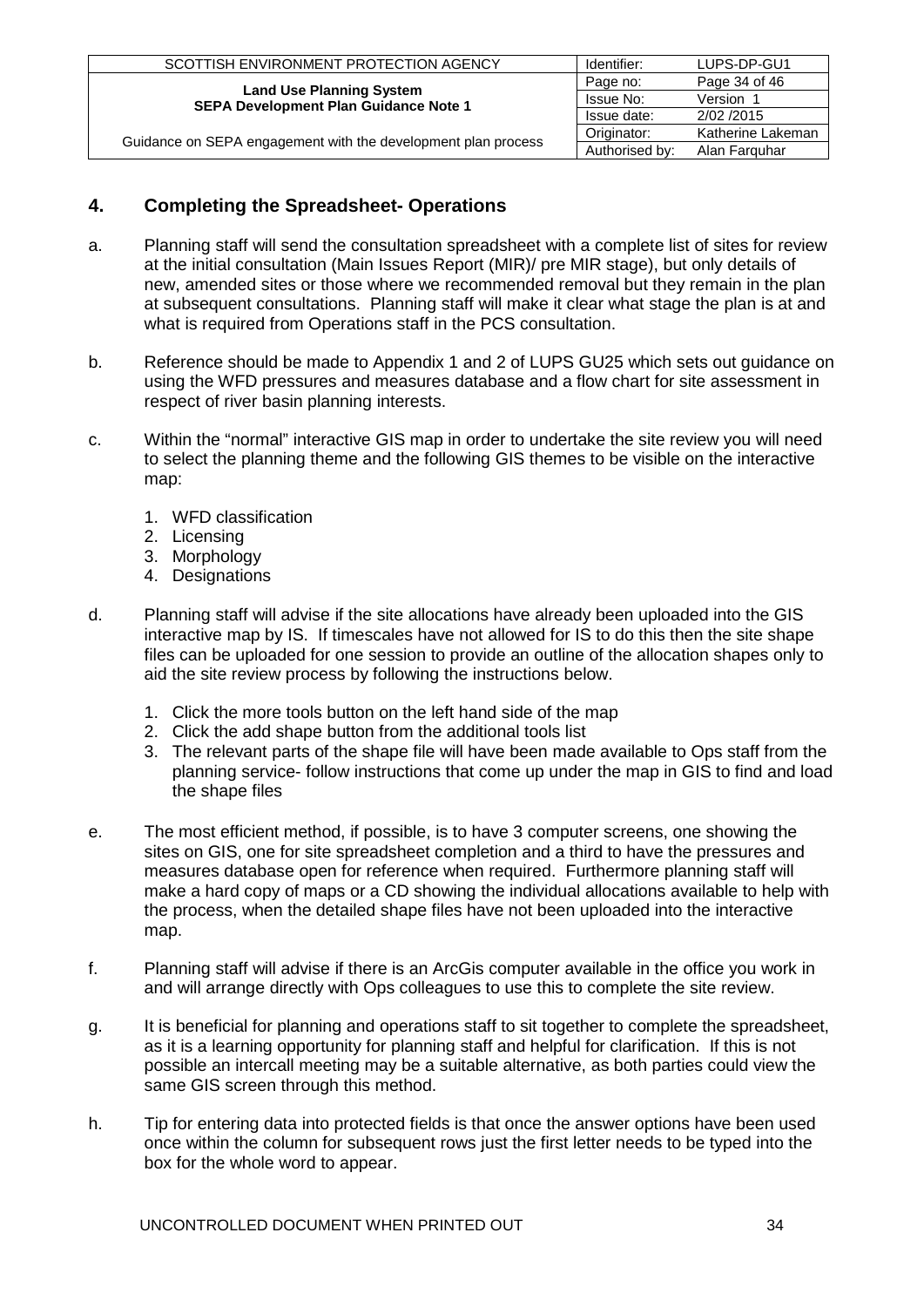| SCOTTISH ENVIRONMENT PROTECTION AGENCY                        | Identifier:    | LUPS-DP-GU1       |
|---------------------------------------------------------------|----------------|-------------------|
| <b>Land Use Planning System</b>                               | Page no:       | Page 35 of 46     |
| SEPA Development Plan Guidance Note 1                         | Issue No:      | Version 1         |
|                                                               | Issue date:    | 2/02/2015         |
|                                                               | Originator:    | Katherine Lakeman |
| Guidance on SEPA engagement with the development plan process | Authorised by: | Alan Farguhar     |

# **Water Environment and Co-location questions from the spreadsheet and background information**

i. Individual questions contained in the spreadsheet are provided in this section (**underlined**) with details relevant to answering the question (in italics) along with additional background information provided below each question:

### **Is there a water body within or forming part of the site boundary or immediately adjacent to the site?**

*The term water body refers to both baseline and non baseline water bodies. Yes is only applicable if:* 

- *1) Water body is fully or partially within the site boundary, or*
- *2) Water body forms part of the site boundary*

Immediately adjacent only applies if there is a water body immediately outwith the boundary of the *allocation as the proposed development could still compromise future restoration opportunities for that water body or lead to deterioration in its status.* 

*Comments must focus on what could be undertaken within the site boundary as we are unable to ask for developer requirements outwith the site boundary (even if only a few metres).*

- j. Please note that planning staff will include wording in the planning response highlighting that we recommend that a development requirement of an appropriately sized undeveloped buffer strip is attached at all sites where a water body is identified on the site, on the boundary or immediately adjacent to the site. It will be acknowledged that the site specific size of the buffer strip should be proportionate to the size of the watercourse.
- k. If there are no pressures that could be addressed or opportunities for improvement that could be taken forward by with the proposed allocation then no further details are required in the spreadsheet regarding the water environment.
- l. If there are multiple waterbodies within the development site it is recommended that details for the waterbody at worst status is completed in the boxes within the spreadsheet and details of the impacts on the other waterbodies are provided in the detailed comments on the water environment box.

### **Would waste water drainage from the site exacerbate an existing point source sewage pressure or create a new pressure?**

*Note: This should not refer to Part 4 assets (ie STW and pumping stations) as inclusion in the plan will secure investment from SW for upgrade.* 

*However issues surrounding private assets or Part 3 (ie. sewerage network) constraints should be highlighted in the Detailed Comments on the Water Environment column.* 

*Please include details of either:*

*- the existing point source sewage pressure that would be exacerbated or; - a new pressure that may be created and why. AND*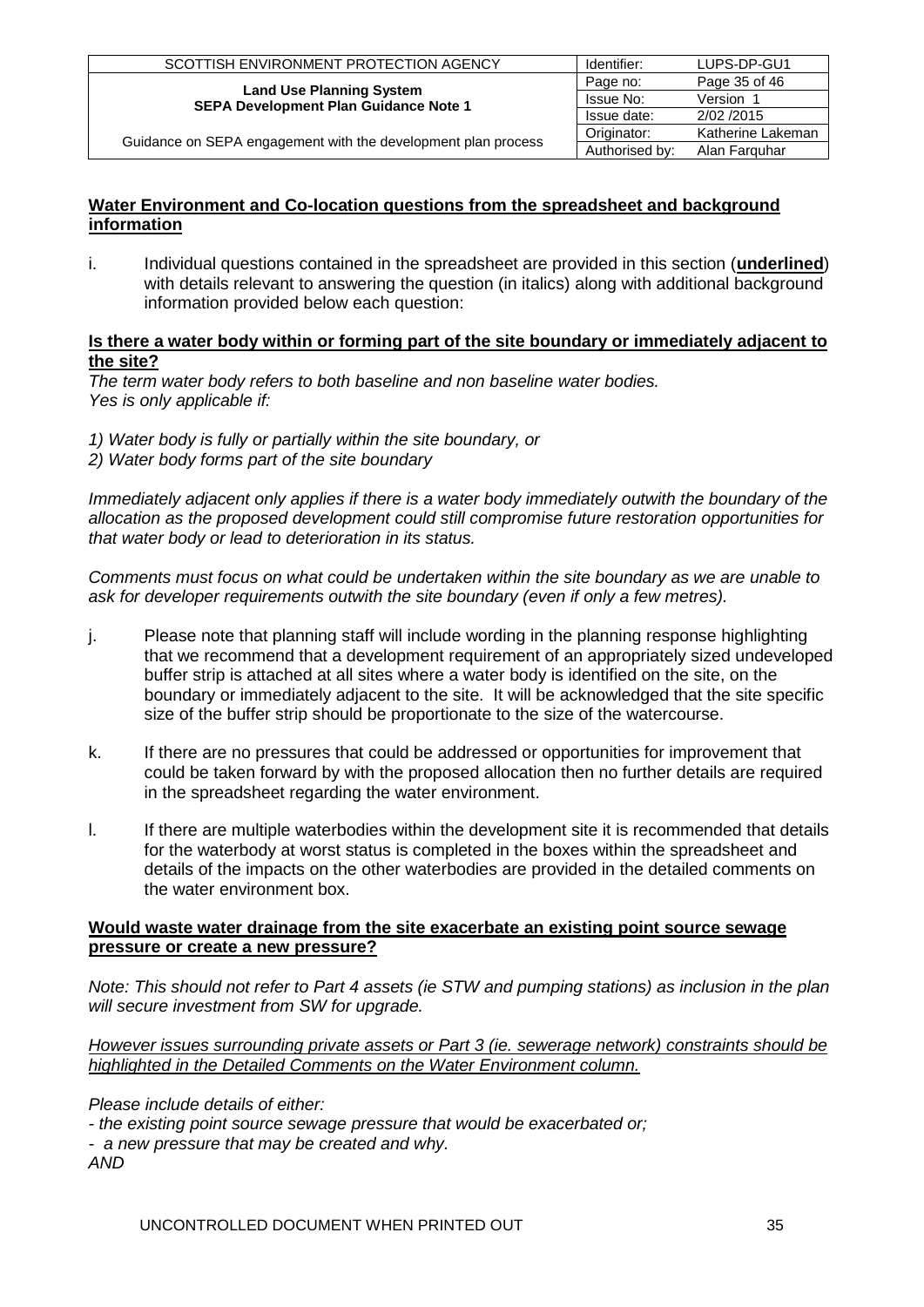| SCOTTISH ENVIRONMENT PROTECTION AGENCY                        | Identifier:    | LUPS-DP-GU1       |
|---------------------------------------------------------------|----------------|-------------------|
| <b>Land Use Planning System</b>                               | Page no:       | Page 36 of 46     |
| <b>SEPA Development Plan Guidance Note 1</b>                  | Issue No:      | Version 1         |
|                                                               | Issue date:    | 2/02/2015         |
|                                                               | Originator:    | Katherine Lakeman |
| Guidance on SEPA engagement with the development plan process | Authorised by: | Alan Farguhar     |

*an outline of any measure(s) that would need to be undertaken to adequately alleviate the pressure to facilitate the proposed allocation. These should be cross referenced to the RBMP measures database.*

If there are no mitigation options available to address the point source pressure that would be caused or exacerbated by the development then please write out a separate factual response detailing the reasons why the allocation would lead to deterioration in water environment. Please include details of the impact on water body status and the implications deterioration would have for meeting the objectives set against that water body for baseline water bodies identified in RBMP. The specific report is required to support the planning response recommending that the site be removed from the plan.

### **What are the current pressures on the water body that could be exacerbated or addressed by proposed allocation?**

*Please use pressures and measures database and local knowledge as well as morphology layer in GIS to identify any pressures that the allocation could exacerbate or help address, as well as relevant mitigation and measures.* 

*If there are multiple pressures relevant to the allocation please provide details in the Detailed comments on Water Environment section.*

If there are no mitigation options/ formal measures available to address water pressures relevant to the development then please write out a separate factual response detailing the reasons why the allocation would lead to deterioration in water environment. Please include details of the impact on water body status and the implications deterioration would have for meeting the objectives set against that water body for baseline water bodies identified in RBMP. This information is required to support the planning response requesting the removal of the site from the plan.

### **Are there any formal improvement measures set against the water body through the river basin planning process that the site allocation could help address or would prevent being implemented?**

*Please check pressures and measures database to identify if there are any specific improvement measures set against the water body (ies) which could potentially be implemented through the development proposal or conversely improvement measures that would be ruled out were the development to go ahead.*

In certain instances an improvement will need to be put in place if a water body is to achieve the objectives set against it through the RBMP process. If the proposal would prevent such an improvement being implemented in the future, this needs to be detailed. Please provide details of any improvement measures that could be implemented or made infeasible through the allocation in the Detailed Comments on the Water Environment column.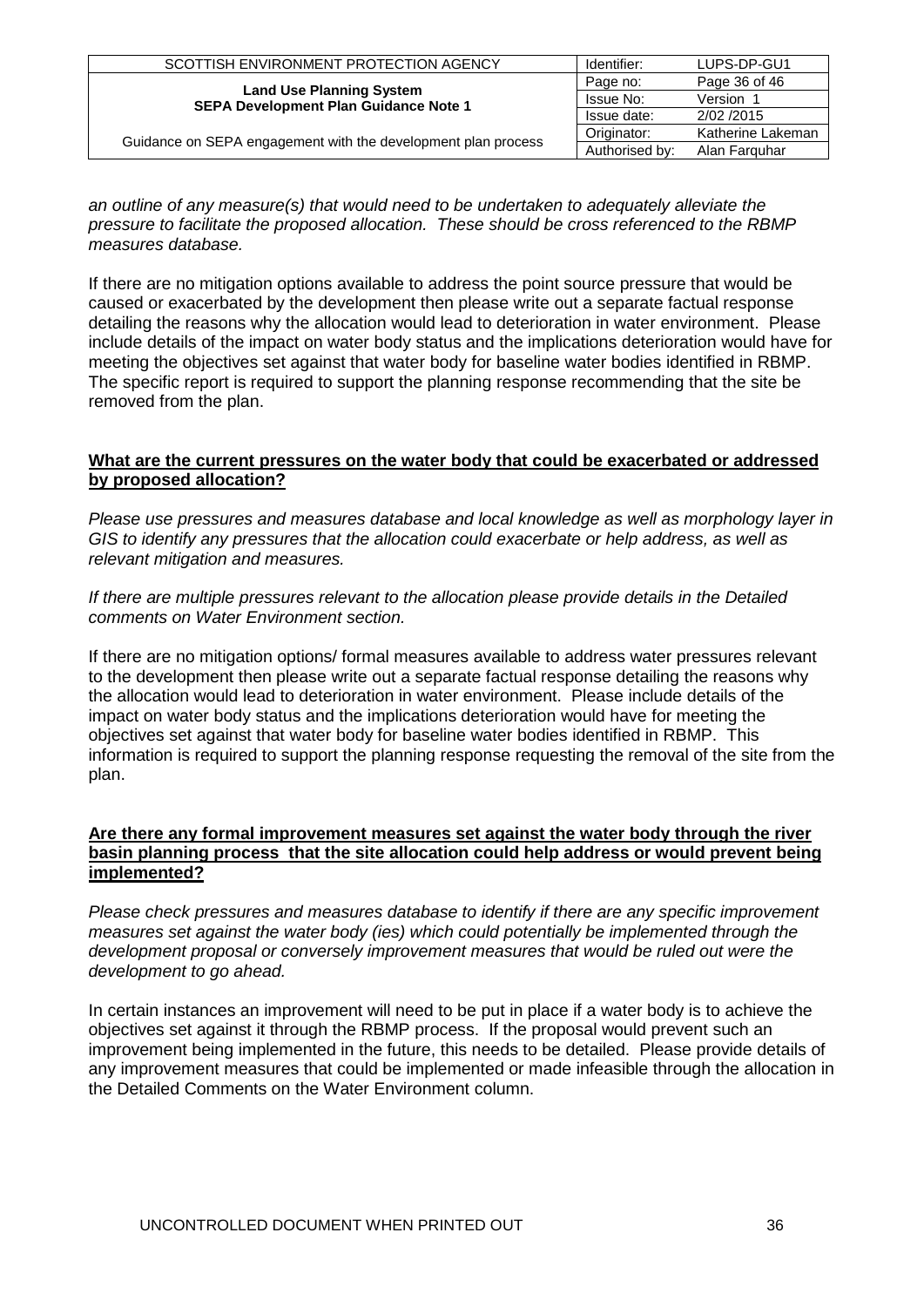| SCOTTISH ENVIRONMENT PROTECTION AGENCY                        | Identifier:    | LUPS-DP-GU1       |
|---------------------------------------------------------------|----------------|-------------------|
| <b>Land Use Planning System</b>                               | Page no:       | Page 37 of 46     |
| <b>SEPA Development Plan Guidance Note 1</b>                  | Issue No:      | Version 1         |
|                                                               | Issue date:    | 2/02/2015         |
| Guidance on SEPA engagement with the development plan process | Originator:    | Katherine Lakeman |
|                                                               | Authorised by: | Alan Farguhar     |

### **Are there any further opportunities for improvement we should be encouraging (eg morphological improvements, additional SUDS for sensitive water bodies, green network connection)?**

*Please use local knowledge and the morphology layer on SEPA's internal GIS to help identify any opportunities to improve the water environment through the proposed allocation, over and above those formally set through the river basin planning process. All opportunities to address morphological pressures (e.g. culverts, channel realignment) should be highlighted regardless of whether or not they contribute to a downgrade in ecological status/potential. Other opportunities might include potential connections to blue networks, SUDS retrofit, implementation of water saving technologies etc*

Please note that planning staff will include text in the planning response to require SUDS in accordance with C697 at every site and for developments to connect to the public sewer where a connection is available.

# **Background Data on Water body (4 boxes)**

Only complete if there are pressures and measures or areas for improvement that the site allocation could help address.

# **Detailed Comments on Water Environment**

Please be mindful that the text entered into this column will be viewed by external parties.

## *This column should be used to provide*

*1.provide an overview of issues where you consider that an allocation could not be implemented without a deterioration in the status of the water body or development would result in a failure to put in place the necessary improvements set against the water body through the RBMP process (separate response required to expand on these issues)* 

*2. Highlight requirements that will need implemented if protection and improvement measures set against the water body through the RBMP process are to be met.* 

*3.Highlight addition mitigation and improvement measures not formally assigned through the RBMP process that we can encourage (eg. restoration, better integration with existing blue networks, morphological improvements, SUDS retrofit, water saving technologies, eradication of invasive non-native species etc)* 

*4. Please identify where appropriate water environment relevant development requirements are attached in order that we can support these in our response*

Please note if there is a formal RBMP measure against the water body then please highlight the measure owner, the current measure delivery date, and if action will contribute to meeting a WFD objective

## **Sites where we can support the water environment relevant development requirements**

Please only record a yes in this box if we are satisfied that the proposed development requirements as written are sufficient to address water environment issues at the site. If there are any aspects that need to be modified or expanded to make them acceptable please use the water environment mitigation and detailed comments column to record these and put a no in this box.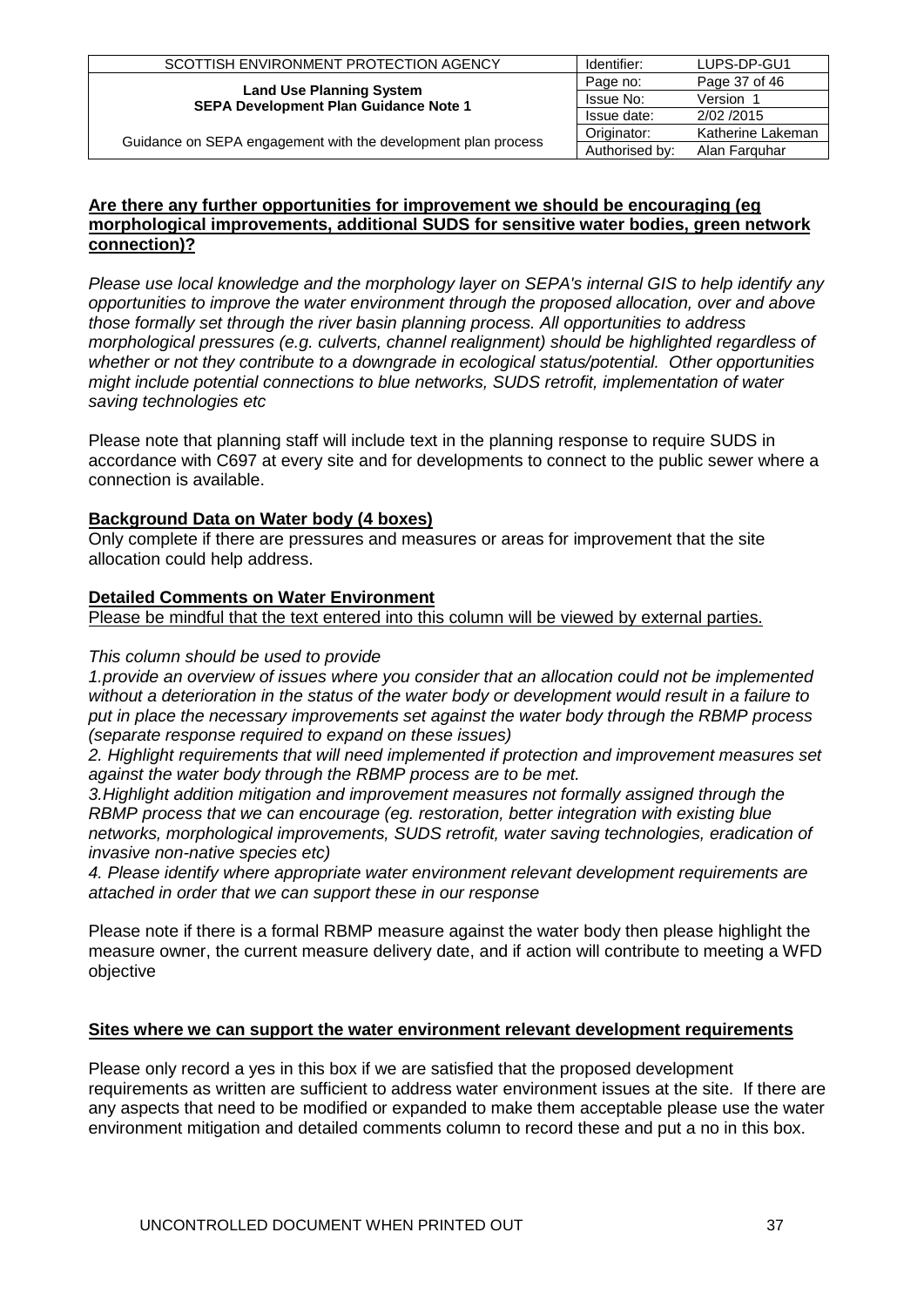| SCOTTISH ENVIRONMENT PROTECTION AGENCY                        | Identifier:    | LUPS-DP-GU1       |
|---------------------------------------------------------------|----------------|-------------------|
| <b>Land Use Planning System</b>                               | Page no:       | Page 38 of 46     |
| <b>SEPA Development Plan Guidance Note 1</b>                  | Issue No:      | Version 1         |
|                                                               | Issue date:    | 2/02/2015         |
| Guidance on SEPA engagement with the development plan process | Originator:    | Katherine Lakeman |
|                                                               | Authorised by: | Alan Farguhar     |

## **Water Environment: Mitigation required by SEPA to make the site acceptable and avoid adverse effects**

These boxes are important to allow planning staff to distil the information that has been gathered through the site assessment process into removal requests, modification requests and encouragement issues (the last point is only applicable at pre MIR or MIR stage).

If either recommend removal or no comments on the water environment are appropriate then the other 3 boxes will be negative. However at the MIR stage it may be possible for a site to help implement a measure while we would want to encourage other aspects therefore boxes the middle two columns may both be yes for the same site. Any explanation that is required should be put in the Detailed comments on Water Environment box.

## [Please see comments in paragraphs 3.3 and 3.4 regarding proposed plan stage responses.](#page-32-0)

#### **Detailed comments on co-location issues with SEPA regulated sites**

Please be mindful that the text in this box will be viewed by external parties.

If the site is adjacent to or in the vicinity of any SEPA licensed sites, or if the allocation is for a process which would require regulation by SEPA but which is unlikely to be authorised due to an inability to mitigate risks arising from the location of the development, please provide details in this box. Please consult with your waste and PPC colleagues to identify if there is any history of complaint from adjacent regulated sites and whether there are any potential concerns regarding the prospect of development at the proposed location. Please include WML or PPC etc licence numbers in the comments for information.

## **Summary of SEPA's position on co-location summary boxes**

Please only say yes to one box. If recommend removal is relevant please provide a separate detailed factual response regarding issues relevant to the site. Any such recommendation will require to be taken to RRT by planning staff following discussion with PUM. [Please see comments](#page-32-0)  [in paragraphs 3.3 and 3.4 regarding proposed plan stage responses.](#page-32-0)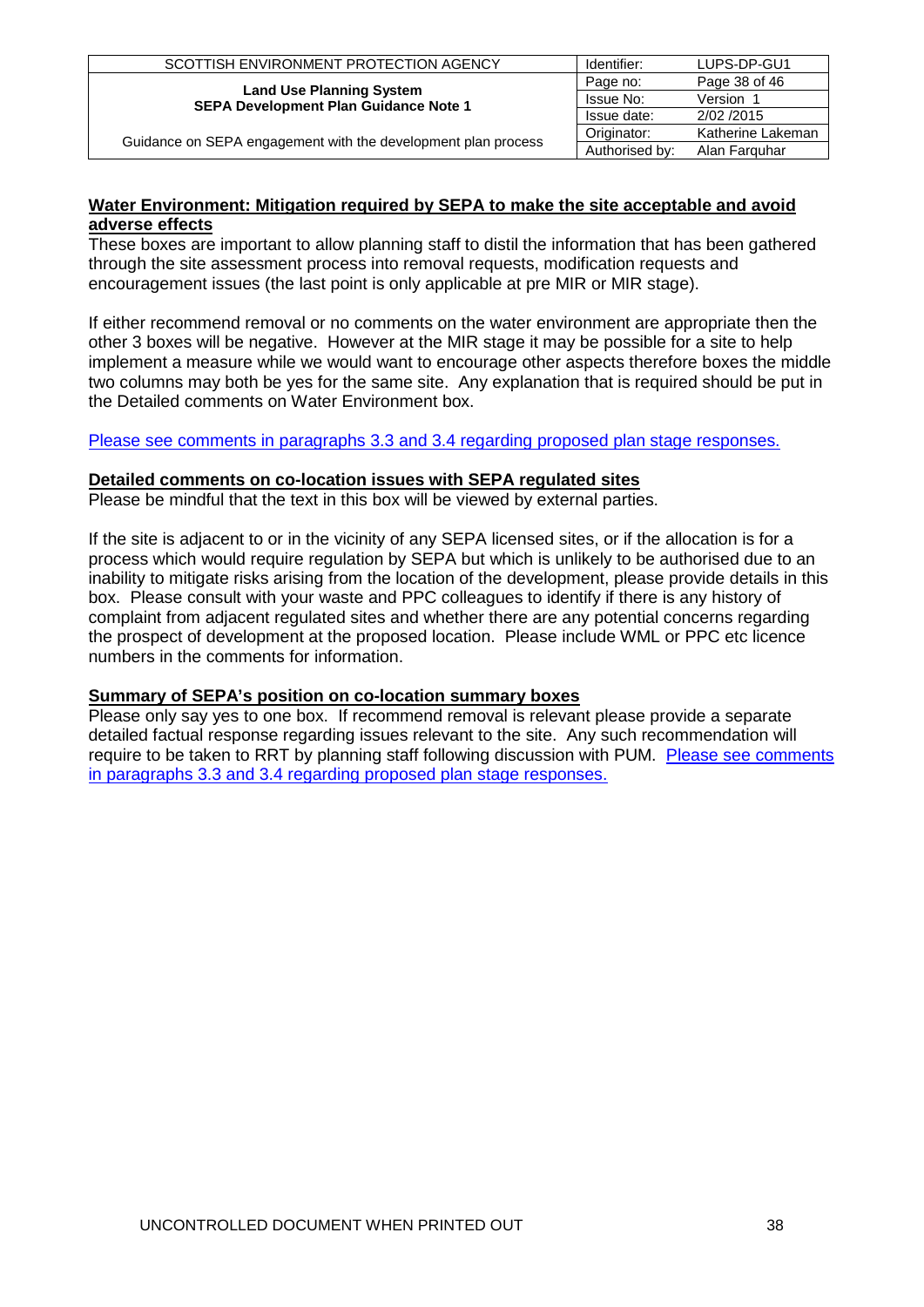| SCOTTISH ENVIRONMENT PROTECTION AGENCY                                          | Identifier:    | LUPS-DP-GU1       |
|---------------------------------------------------------------------------------|----------------|-------------------|
|                                                                                 | Page no:       | Page 39 of 46     |
| <b>Land Use Planning System</b><br><b>SEPA Development Plan Guidance Note 1</b> | Issue No:      | Version 1         |
|                                                                                 | Issue date:    | 2/02/2015         |
|                                                                                 | Originator:    | Katherine Lakeman |
| Guidance on SEPA engagement with the development plan process                   | Authorised by: | Alan Farguhar     |

# <span id="page-38-0"></span>**5. Completing the Spreadsheet - Flood Risk Hydrology**

- a. Planning staff will send the GIS shape files to FRH along with a spreadsheet populated with the background information only, for the initial consultation (at MIR or pre MIR stage). FRH will derive NGRs for sites if the information has not been made available from attributes data. Please do not rearrange the rows or columns within the consultation in order that we can join the Ops data back in with FRH data once the site review has been completed.
- b. Planning staff will make it clear what stage the plan is at and what is required from FRH in the PCS consultation.
- c. Prior to sending the subsequent consultations on to FRH planning staff will have identified which sites are new or that have amended boundaries since the previous consultation. In addition we will highlight if any sites that we had requested were removed remain in the current subsequent consultation. We recommend that any such sites are reviewed again in order that the site specific response can be updated or expanded as required.

## **Technical Review of Flood Risk section**

d. Each site will be reviewed individually by FRH staff in accordance with the Vulnerability guidance (LUPS GU24), National Flood Risk Work Procedure for Development Planning (SS-NFR-P-004) and SFRA guidance (LUPS GU23).

## **Flood Risk: Detailed Comments**

Please be mindful that the text in this box will be viewed by external parties.

Detailed comments may include aspects for consideration in site specific FRA e.g. Structures complicate Flood Risk at site e.g. bridges, culverts etc or details of other relevant information we hold with regards FR at the site

If we are satisfied with regards the proposed development requirements (please see comments under next heading) please use this box to provide detail of what the acceptable development requirements are

#### **Sites where we can support the flood risk relevant development requirements**

Please only record a yes in this box if we are satisfied that the proposed development requirements as written are sufficient to address flood risk issues at the site.

If there are any aspects that need to be modified or expanded to make them acceptable please use the flood risk mitigation and detailed comments column to record these and put a no in this box.

## **Flood Risk: Mitigation required by SEPA to make the site acceptable Summary boxes**

These boxes are important to allow planning staff to distil the information that has been gathered through the site assessment process.

#### Recommend Removal

If the site is a removal request please prepare a site specific factual report setting out the reasons why the site is at flood risk and highlight that it is based on information available at this time. This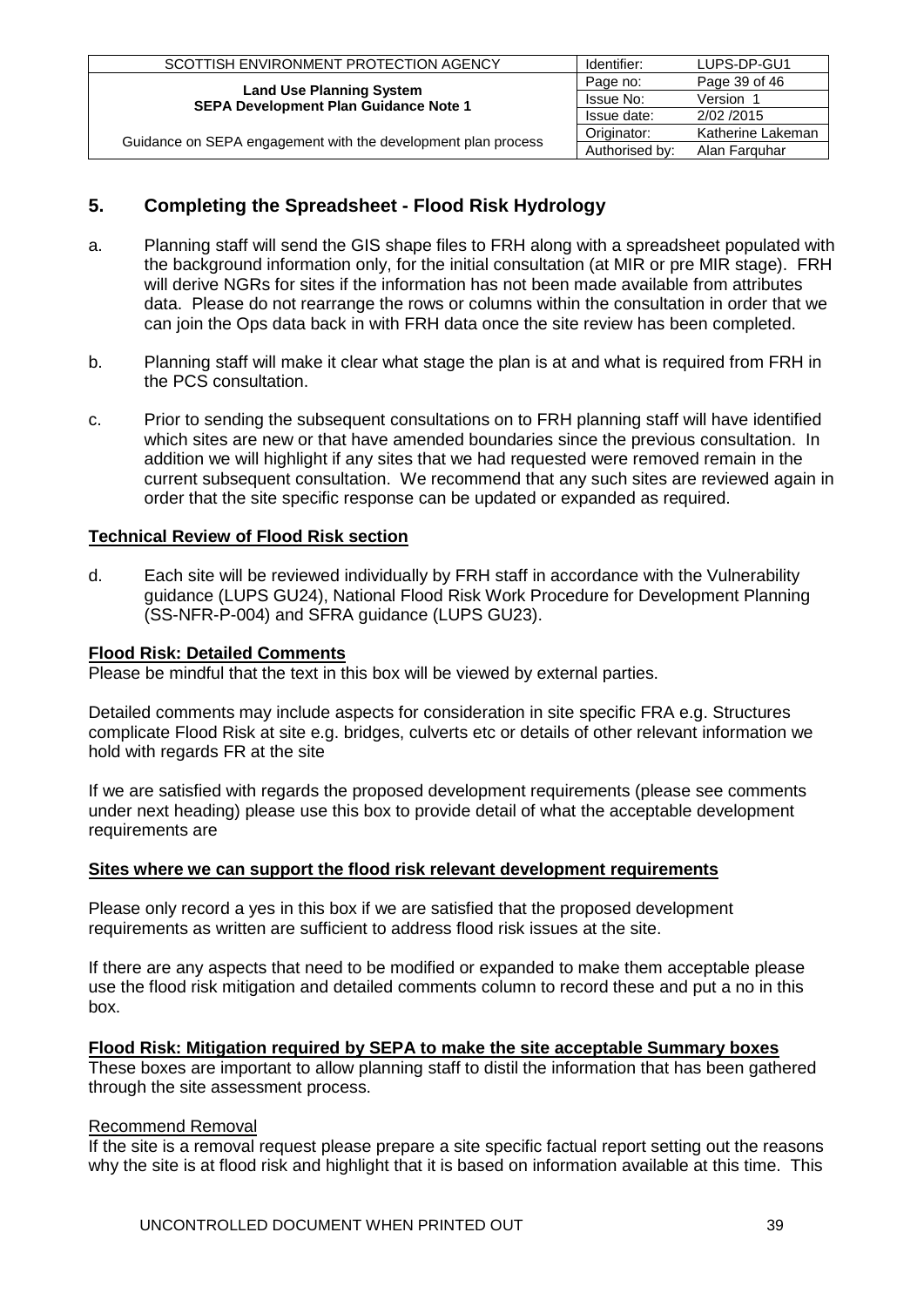| SCOTTISH ENVIRONMENT PROTECTION AGENCY                                          | Identifier:    | LUPS-DP-GU1       |
|---------------------------------------------------------------------------------|----------------|-------------------|
|                                                                                 | Page no:       | Page 40 of 46     |
| <b>Land Use Planning System</b><br><b>SEPA Development Plan Guidance Note 1</b> | Issue No:      | Version 1         |
|                                                                                 | Issue date:    | 2/02/2015         |
| Guidance on SEPA engagement with the development plan process                   | Originator:    | Katherine Lakeman |
|                                                                                 | Authorised by: | Alan Farguhar     |

will be used to support the planning response requesting the site be removed. An example of a FRH response to a site we wanted removed is attached in appendix 1.

## Assessment of Flood Risk required

*If the technical review of FR has identified that further information is required regarding flood risk from fluvial or coastal source to inform development layout on site please answer yes to this column.*

## Surface Water Hazard at site

*Advisory only: this column is to highlight to the local authority the fact that a surface water hazard has been identified at the site we will recommend in the planning response that the local authority take the issue forward through discussion with their flood prevention and roads department colleagues*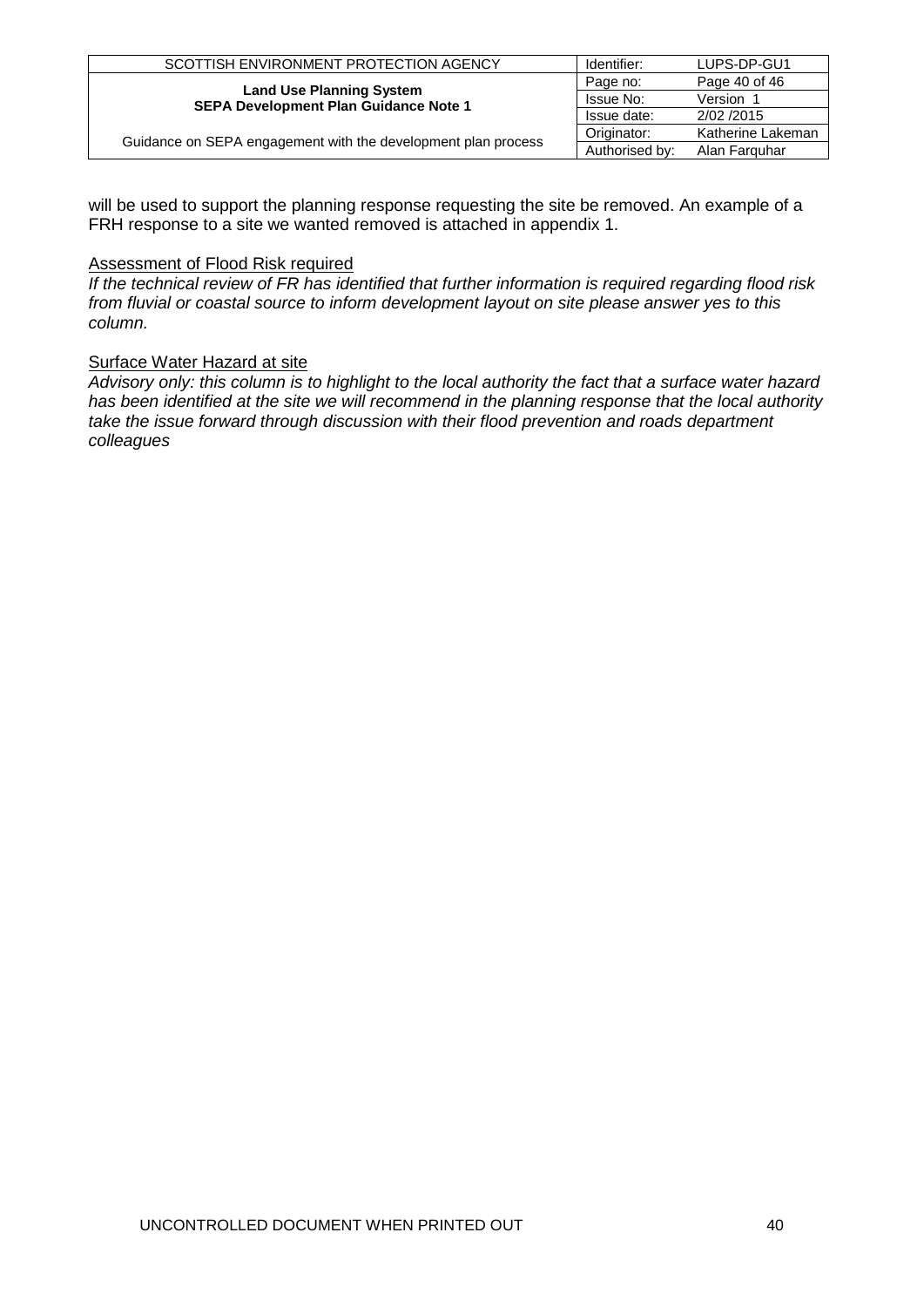| SCOTTISH ENVIRONMENT PROTECTION AGENCY                                          | Identifier:    | LUPS-DP-GU1       |
|---------------------------------------------------------------------------------|----------------|-------------------|
| <b>Land Use Planning System</b><br><b>SEPA Development Plan Guidance Note 1</b> | Page no:       | Page 41 of 46     |
|                                                                                 | Issue No:      | Version 1         |
|                                                                                 | Issue date:    | 2/02/2015         |
| Guidance on SEPA engagement with the development plan process                   | Originator:    | Katherine Lakeman |
|                                                                                 | Authorised by: | Alan Farguhar     |

# <span id="page-40-0"></span>**6. SEA Environmental Report Review – for planning staff**

7. Does the SEA identify all the significant environmental effects highlighted in our review of the site? And

If no to question 1 in previous box please identify effects that are absent from SEA (and highlight in SEA response)

You will need the site assessment from the environmental report (ER) and the proposed allocation details available electronically for speed of searching.

For each site check the SEA has identified the issues that our internal consultees have raised with regards flood risk and water environment and highlight any issues that are missing in the  $2^{nd}$ column.

8. Is the mitigation proposed in the SEA to address the significant environmental effects, relating to our interests, included in developer requirements?

If no to question 2 in previous box identify the additional development requirements required and highlight in MIR response

Please check the mitigation in the SEA and the proposed development requirements in the site details and highlight any issues not addressed in the development requirements in the second column.

# **9. Setting up spreadsheet for internal consultation – for planning staff**

The first column in the spreadsheet is required to allow for the gathering of data regarding the outcome of individual sites initially with regards FR representations. For each plan area an identifying prefix for the council should be added – in case of comparison work at a later date. For example PKC001 etc. In order to fill in the column if you enter prefix 001 for the first site then just drag the cross in the bottom right corner down to fill in the rest of the columns sequentially. Please note for any new sites submitted at subsequent stages these should be added at the bottom of the existing data and be given sequential numbers.

For ease of use all irrelevant columns can be hidden. There are a variety of ways of doing this set out in the excel help, one of which is by highlighting the column at the top, then right clicking with the mouse and picking the hide option. Columns can be unhidden by highlighting the columns on either side of the hidden columns and selecting unhide from the right click menu.

The headings and site reference can be made always available on screen by freezing the panes. This is done by clicking in the first square in the spreadsheet in the column next to the site reference and going to the option in the view menu to freeze panes.

It is recommended for ease of working through the plan that the sites are sorted by settlement and then the spreadsheet is protected following the online excel help in order that the order of the sites are not altered.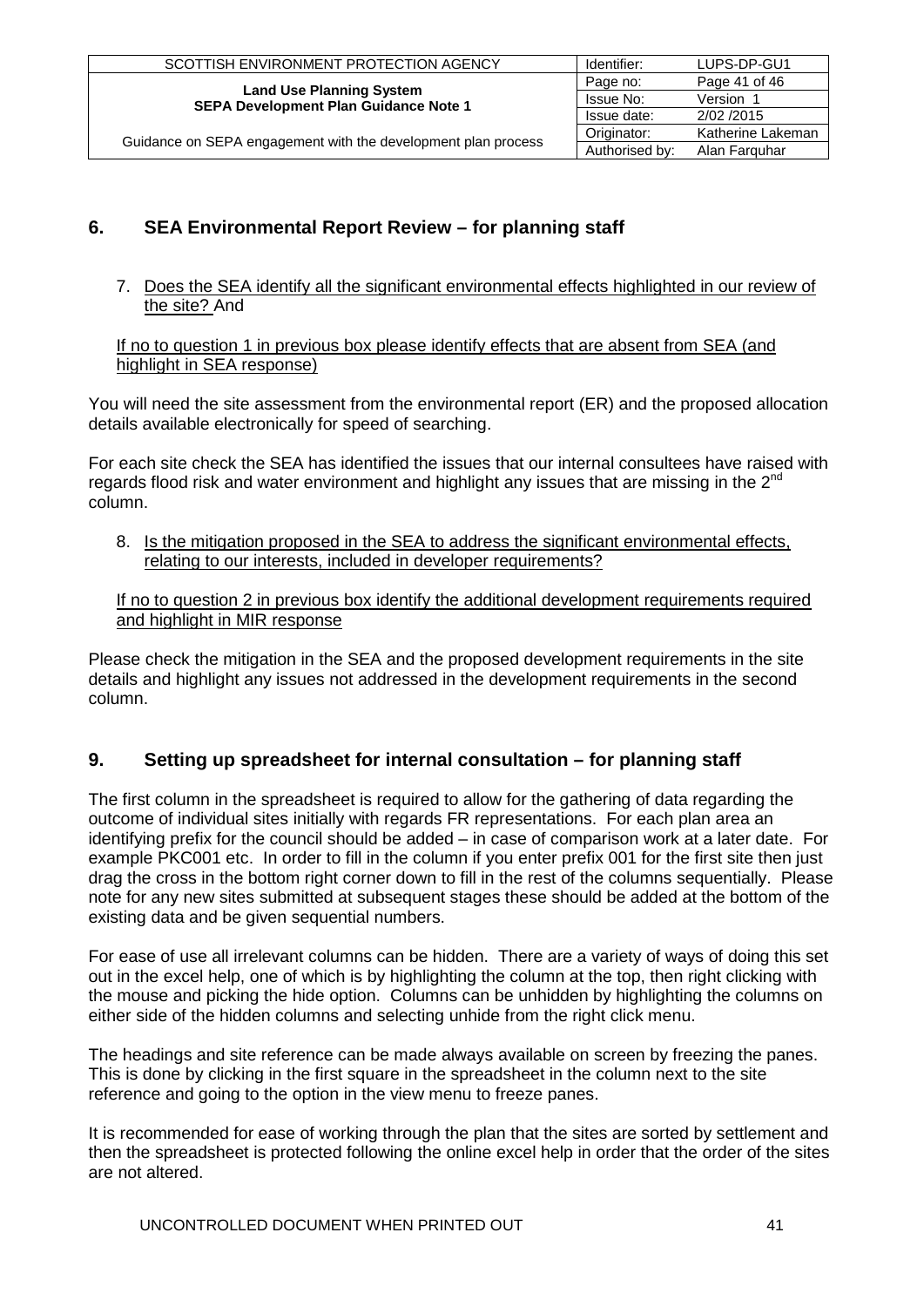| SCOTTISH ENVIRONMENT PROTECTION AGENCY                                          | Identifier:      | LUPS-DP-GU1       |
|---------------------------------------------------------------------------------|------------------|-------------------|
| <b>Land Use Planning System</b><br><b>SEPA Development Plan Guidance Note 1</b> | Page no:         | Page 42 of 46     |
|                                                                                 | <b>Issue No:</b> | Version 1         |
|                                                                                 | Issue date:      | 2/02/2015         |
| Guidance on SEPA engagement with the development plan process                   | Originator:      | Katherine Lakeman |
|                                                                                 | Authorised by:   | Alan Farguhar     |

A tip from users is that colour coding different OPS teams sites, where there are multiple in a plan area has been helpful – as well as hiding and colour coding new, altered or continued potential objection sites at later stages.

A note of caution - in order that the drop down options remain intact do not cut and paste columns out of the spreadsheet to send to the ICs. Instead save the workbook with only the relevant columns available in PCS and ask FRH to pick it up from there. Then when their review of the sites is complete the data can be cut and pasted back in to the spreadsheet- this is why it is crucial that the sites are sorted then protected in order that the ICs do not amend the order.

# **10. General Tip – for planning staff**

To avoid getting a read only copy every time you open the spreadsheet use Excel 2010 for opening and saving. This is available to all planning staff from the path Start>All Programs>SEPA Citrix> Office 2010. When downloading the spreadsheet out of PCS save as "all files" and use office 2010 to open and save the document.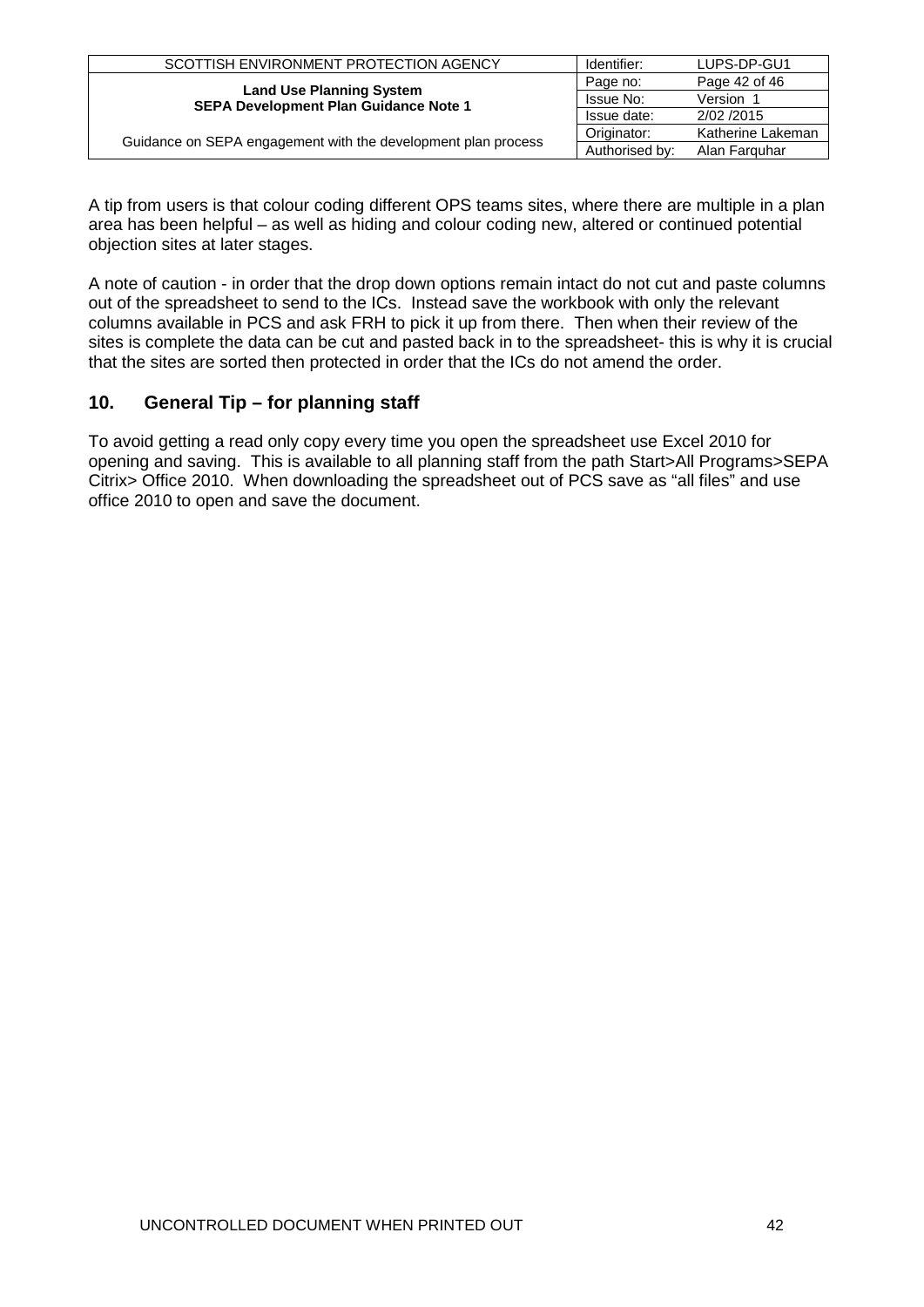| SCOTTISH ENVIRONMENT PROTECTION AGENCY                                          | Identifier:    | LUPS-DP-GU1       |
|---------------------------------------------------------------------------------|----------------|-------------------|
| <b>Land Use Planning System</b><br><b>SEPA Development Plan Guidance Note 1</b> | Page no:       | Page 43 of 46     |
|                                                                                 | Issue No:      | Version 1         |
|                                                                                 | Issue date:    | 2/02/2015         |
| Guidance on SEPA engagement with the development plan process                   | Originator:    | Katherine Lakeman |
|                                                                                 | Authorised by: | Alan Farguhar     |

# <span id="page-42-0"></span>**Appendix 5: Standard wording for development plan responses**

# **Cemetery allocations**

Allocations XXX are identified as sites for cemeteries. Cemeteries can have a detrimental impact on groundwater. Their acceptability, including the potential location and scale of development at a site, can be assessed only following intrusive ground investigation. In the absence of such information, we reserve our position on the acceptability of these allocations. Should investigations be carried out prior to adoption, in accordance with *guidance on assessing the impacts of cemeteries on groundwater (LUPS GU32)*, then we would be pleased to review our position.

If no further information is provided prior to adoption a development requirement should be attached to the site requiring intrusive ground investigation is undertaken in line with our *guidance on assessing the impacts of cemeteries on groundwater (LUPS GU32)* before any development occurs at the site. It should be highlighted that the findings of the investigation may indicate that the site is not suitable for a cemetery due to an unavoidable impact on groundwater.

The protection of groundwater accords with the objectives of the Water Framework Directive and your associated duties as a responsible authority under the Water and Environment and Water Services (Scotland) Act 2003. These duties are reflected in paragraph 194 of Scottish Planning Policy which states that the planning system should promote the protection and improvement of the water environment, including rivers, lochs, estuaries, wetlands, coastal waters and groundwater, in a sustainable and co-ordinated way.

## **Co-location of sites to regulated processes**

The proposed development sites XXXX are located adjacent to activities which are regulated by SEPA under a Waste Management Licence, Pollution Prevention and Control (PPC) Permit or Controlled Activities (CAR) Licence. The location of these sites may be found on [identify spreadsheet/table provided to planning authority]. We therefore recommend that your authority consults operators of adjacent regulated sites and your Environmental Health colleagues and considers the compatibility of these proposed development sites with the existing adjacent regulated activity linclude where relevant] which may operate, or expand to operate, 24 hours a day.

Even with the imposition of regulatory controls and the use of best industrial practice, mitigation and abatement techniques, there may be residual emissions which could cause a loss of amenity and nuisance to users of adjacent land. Potential residual emissions or problems will vary with the type of regulated activity but may include odour, dust, noise, litter or pests.

Residual emissions can occur on sites despite being compliant with regulations controlled by SEPA. With regard to sewage treatment works control of odour issues are not within SEPA's remit but fall to the local authority.

Planning Advice Note 51 (PAN 51) (paragraph 64) states with regard to noise and nuisance that "The Planning system is (with the exception of PPC which controls noise from Part A installations) the only means to address these issues in anticipation, before problems arise. Statutory Nuisance is often only used as a method of last resort and is limited in its scope to abate a nuisance."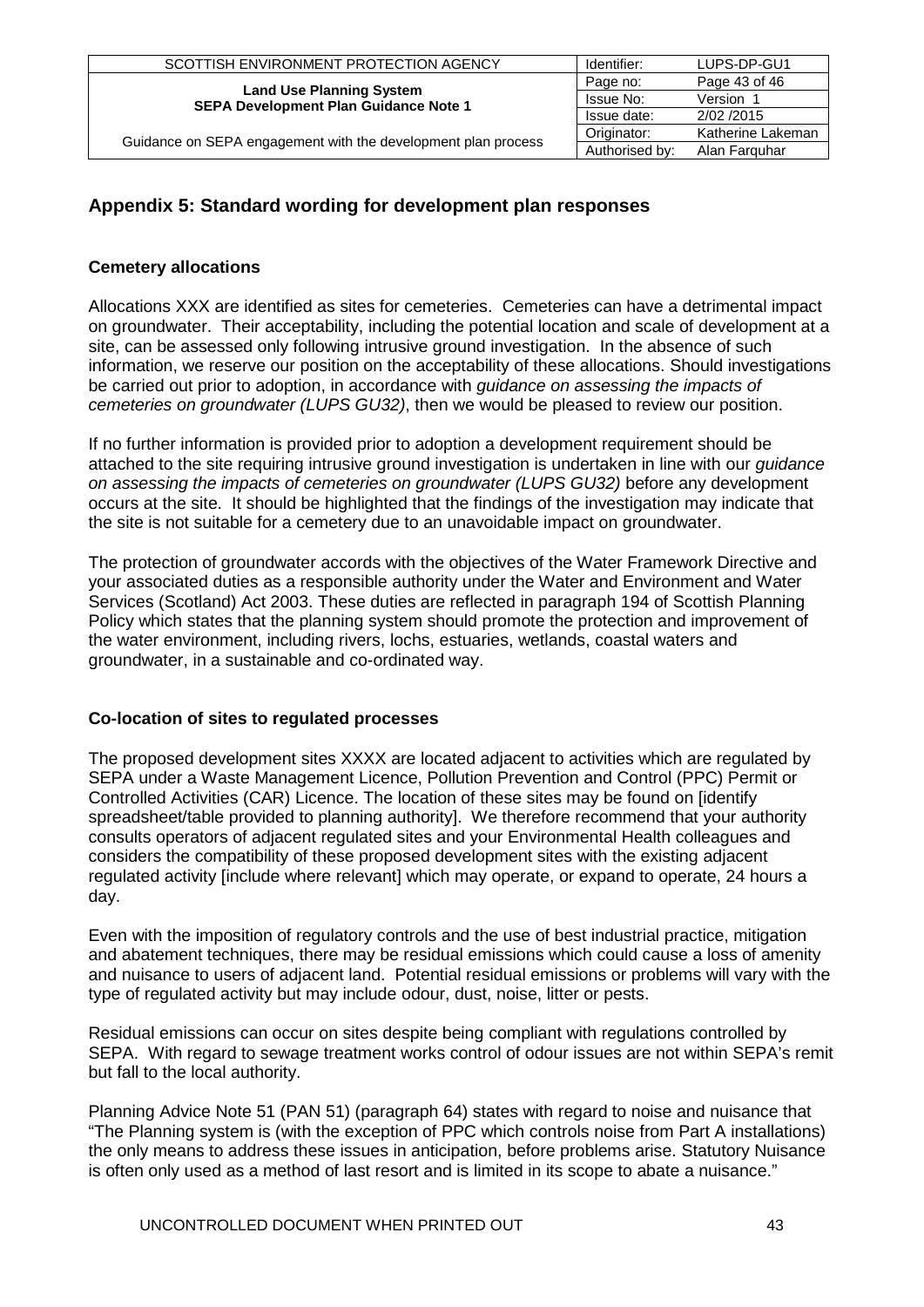| SCOTTISH ENVIRONMENT PROTECTION AGENCY                                          | Identifier:    | LUPS-DP-GU1       |
|---------------------------------------------------------------------------------|----------------|-------------------|
| <b>Land Use Planning System</b><br><b>SEPA Development Plan Guidance Note 1</b> | Page no:       | Page 44 of 46     |
|                                                                                 | Issue No:      | Version 1         |
|                                                                                 | Issue date:    | 2/02/2015         |
| Guidance on SEPA engagement with the development plan process                   | Originator:    | Katherine Lakeman |
|                                                                                 | Authorised by: | Alan Farguhar     |

Furthermore PAN 51 (paragraph 65) states that "New noise or nuisance sensitive developments have to be carefully considered in relation to existing noise or nuisance emitting land uses, for example, social housing adjacent to busy roads or railways, or social housing adjacent to an existing noisy industrial use. In the latter example the local authority should seek to avoid situations where noise complaints from the new occupants would result in an abatement notice being served on the pre-existing use."

# **Buffer strips**

We note that there is a watercourse within or immediately adjacent to sites XXXX. We therefore recommend that a development requirement is attached to these sites to ensure that a maintenance buffer strip of at least 6 metres wide is provided between the watercourse and built development. Additional water quality buffer strips may be recommended in addition to the maintenance buffer strip depending upon specific water quality pressures.

The inclusion of an undeveloped buffer strip accords with the objectives of the Water Framework Directive (WFD) and your associated duties as a responsible authority under the Water Environment and Water Services (Scotland) Act 2003 to ensure compliance with the WFD and River Basin Planning process in carrying out your statutory functions.

The provision of an undeveloped buffer strip provides a range of benefits including:

- Protection of the watercourse by intercepting and breaking down potential pollutants during the construction and operational phases of a development before they reach the watercourse;
- The provision of space for vegetation that can strengthen the banks of the watercourse, provide habitat opportunities, add aesthetic value and slow surface water run off at times of heavy rain;
- The provision of space for the watercourse to move over time through natural river processes and thereby also improving resilience to climate change; and,
- Safeguarding land within the functional flood plain from built development and providing access to your flood prevention colleagues to carry out any necessary maintenance work in the watercourse.

## **De-culverting opportunities**

A culverted watercourse runs through sites XXXX. There may be opportunities in these locations to restore the water environment to its natural state by removing the culvert. We therefore recommend that a development requirement is attached to the sites requiring a feasibility study including a flood risk assessment to be undertaken prior to development to assess the potential for channel restoration.

Removal of the culvert and re-instatement of the watercourse accords with Water Framework Directive (WFD) objectives as it will help move the water body towards good status. It will support the delivery of your associated duties as a responsible authority under the Water Environment and Water Services (Scotland) Act 2003 to ensure compliance with the WFD and River Basin Planning process in carrying out your statutory functions.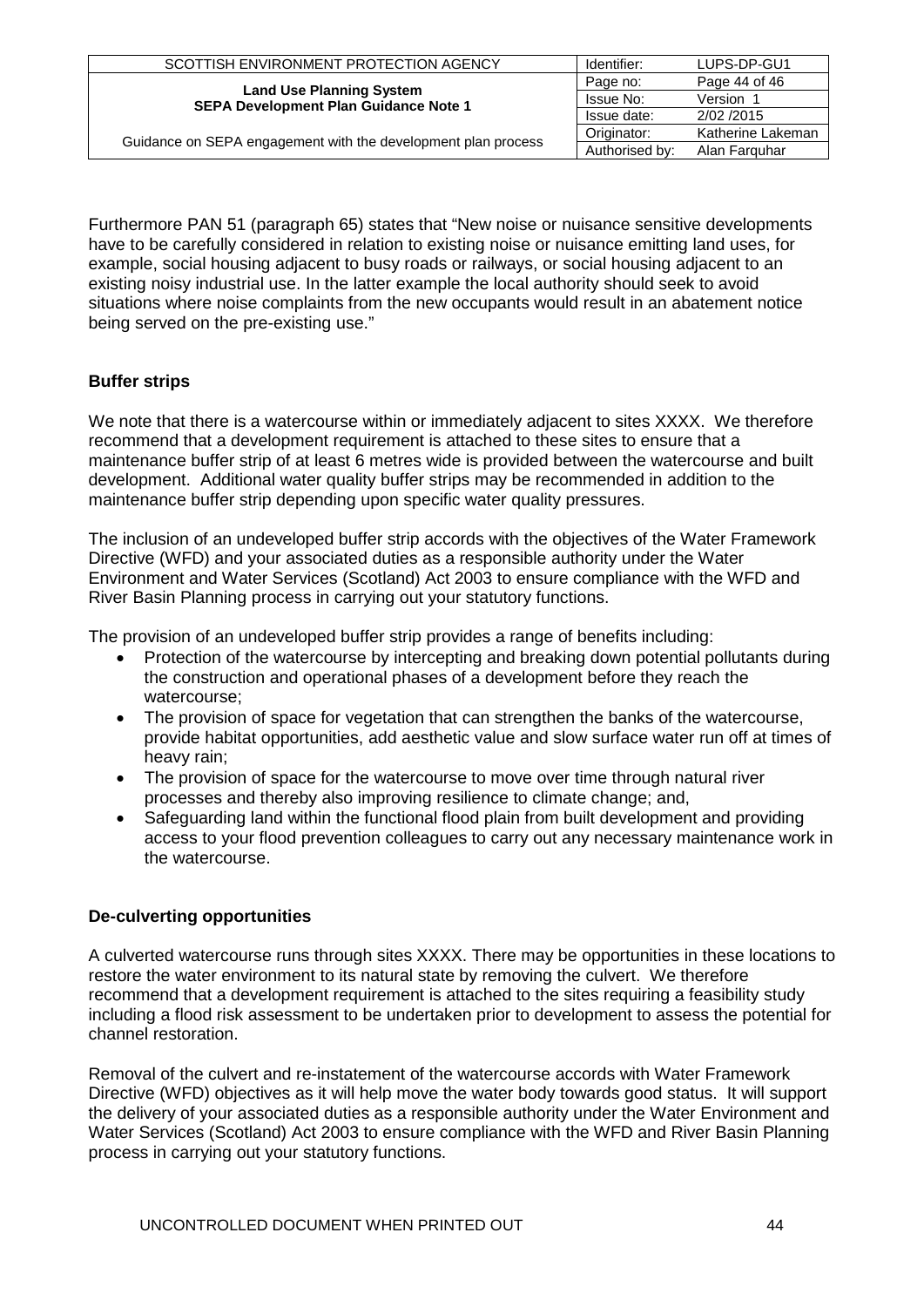| SCOTTISH ENVIRONMENT PROTECTION AGENCY                                          | Identifier:    | LUPS-DP-GU1       |
|---------------------------------------------------------------------------------|----------------|-------------------|
| <b>Land Use Planning System</b><br><b>SEPA Development Plan Guidance Note 1</b> | Page no:       | Page 45 of 46     |
|                                                                                 | Issue No:      | Version 1         |
|                                                                                 | Issue date:    | 2/02/2015         |
| Guidance on SEPA engagement with the development plan process                   | Originator:    | Katherine Lakeman |
|                                                                                 | Authorised by: | Alan Farguhar     |

The benefits of removing the culvert include:

- restoration of the watercourse to a more natural form allowing habitat creation, both within the channel and in the riparian area;
- flood management through the provision of flood plain storage and energy dissipation;
- the ability to identify any pollution issues quickly and easily;
- the potential to provide amenity areas and sustainable active travel routes alongside the open watercourse; and,
- removal of the on-going maintenance costs and issues associated with blockages and siltation that can occur in closed culverts.

# **Updated caveats for SEPA Flood Maps for Site Spreadsheet tab**

## Caveat 2

The sites have been assessed against the SEPA Flood Maps (published in January 2014). The Flood Maps have been produced following a consistent, nationally-applied methodology for catchment areas equal to or greater than  $3km^2$  using a Digital Terrain Model (DTM) to define river corridors and low-lying coastal land. The maps are *indicative* and designed to be used as a strategic tool to assess, flood risk at the community level and to support planning policy and flood risk management in Scotland.

For further information please visit [http://www.sepa.org.uk/flooding/flood\\_maps.aspx.](http://www.sepa.org.uk/flooding/flood_extent_maps.aspx)

Caveat 3

Contact should be made with your colleagues in the Roads Department and Scottish Water with regards sites at surface water flood risk.

# **Flood Risk Assessment required**

Sites XXXX are located in or adjacent to the functional flood plain or an area potentially at flood risk from any source. We therefore require that a development requirement is attached to these sites for a Flood Risk Assessment to be undertaken prior to any development occurring on the site and that the findings are used to inform the scale, layout and form of development. This is necessary to ensure that development is avoided within areas at medium to high risk (unless they accord with the risk framework in paragraph 263 of SPP) and there is safe dry pedestrian access and egress at times of flood.

The capacity of these sites to provide deliverable development land may be reduced due to flood risk and we recommend that you contact your flood prevention colleagues to discuss this further. Potential flood risk constraints should be taken into account when defining the number of units/ area of deliverable development land available on these sites.

If a development requirement addressing this issue is not attached to each of the sites we would object and seek a modification to the proposed plan.

This requirement accords with the principles of sustainable flood management the cornerstone of which is avoidance of flood risk in the first instance. It will also ensure that potential developers are informed at the earliest opportunity that there are flood risk issues affecting the site that may constrain the developable area.